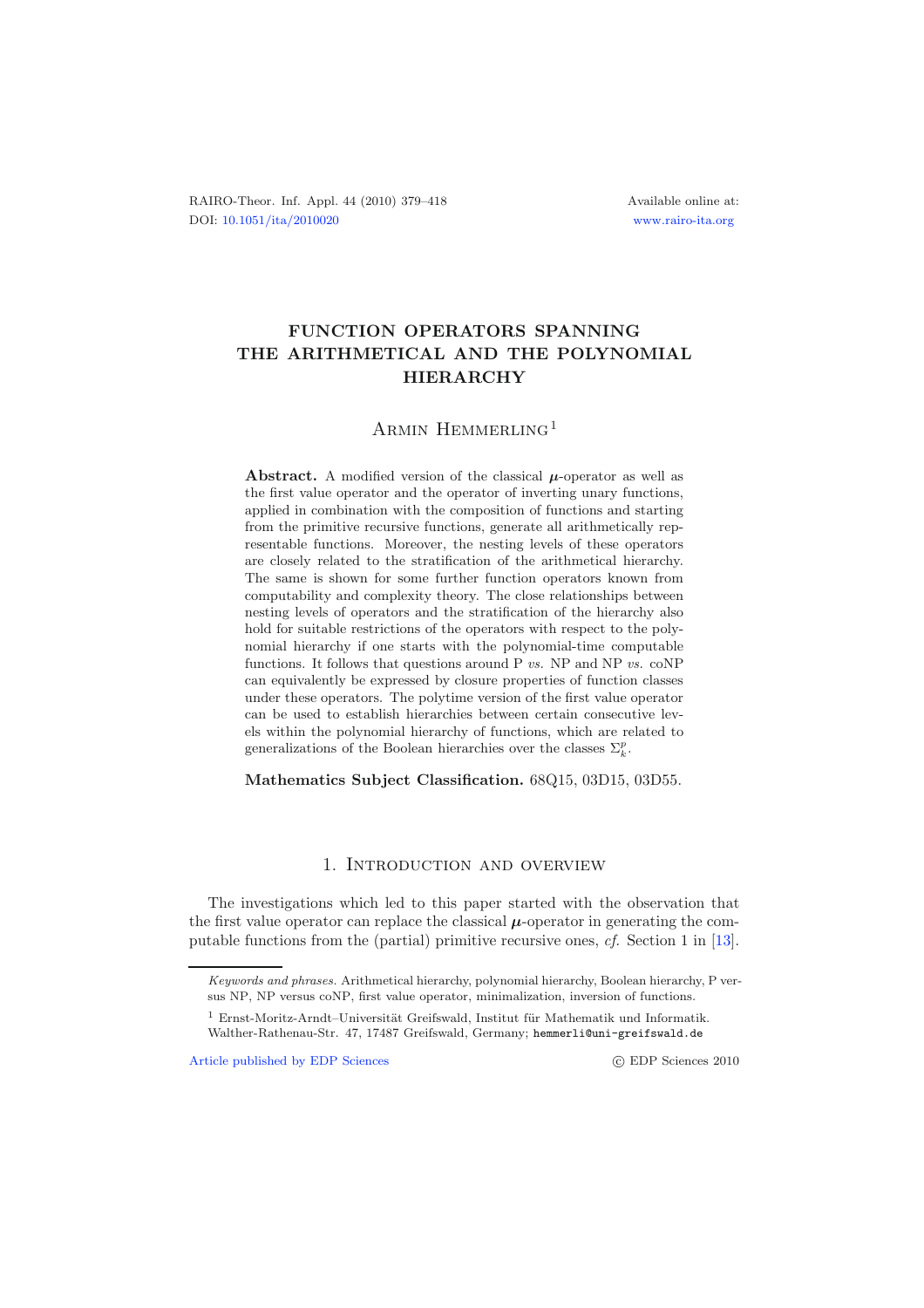The first value operator in its original form was introduced by Epstein, Haas and Kramer [\[8](#page-39-1)] in order to study Ershov's hierarchy [\[9\]](#page-39-2).

In the present context it turned out that even a special version of this operator is still more powerful than the classical  $\mu$  if it is repeatedly applied in connection with the composition of functions: it leads to all arithmetically representable functions. Also a modified version of the  $\mu$ -operator as well as the operator of inverting unary functions and some further operators known from computability and complexity theory have this power. A more detailed treatment considers the nesting levels (degrees) of these operators and shows that they span the classes of the arithmetical hierarchy in several ways. This is developed in Sections 3-5, after the basic notions have been introduced in Section 2.

Even if these results may contribute some new items from the computability point of view, they surely would not be of big interest if they did not have analogues in complexity theory, in particular concerning polynomial-time complexity. As the arithmetical hierarchy has its polytime counterpart by the polynomial hierarchy, the function operators considered so far can naturally be restricted in such a way that they span the polynomial hierarchy if they are repeatedly applied, starting with polynomial-time computable functions. To be more precise, since we deal with functions and function operators, we always consider hierarchies of (classes of) arithmetical functions instead of sets of numbers, relations or languages, as is usually done.

It turns out that (the polynomial-time versions of) most operators under consideration span the polynomial hierarchy. Thus,  $P = NP$  or, equivalently, the polynomial hierarchy collapses to P iff the class FP of all polytime functions is closed under one (or all) of these operators. This is shown in Section 7 after the introduction of fundamentals in Section 6. Now the nesting levels of the operators, starting with FP as the lowest level, are closely related to the stratification of the polynomial hierarchy, see Section 8. Valiant's sharp operator and the operator of summation are discussed from this point of view in Section 9. Section 10 shows that a collapse of the polynomial hierarchy can equivalently be expressed by closure properties of function classes under the polytime version of the first value operator. Moreover, this operator enables us to establish hierarchies between certain consecutive levels within the polynomial hierarchy which correspond to generalizations of the Boolean hierarchies over the classes  $\Sigma_k^p$ . These details are given in<br>Section 11. The final Section 12 discusses the results and some onen problems Section 11. The final Section 12 discusses the results and some open problems.

Throughout the paper, the reader is assumed to be familiar with basic notions, techniques and results of computability and complexity theory as they are dealt with in several textbooks cited in the references. Our terminology widely follows the recommendations by Soare [\[29](#page-39-3)[,30\]](#page-39-4). So we speak of computable functions and decidable (or computable) sets as well as of c.e. (*i.e.*, computably enumerable) sets and relations. Notice, however, that computable functions always may be partial. If they are supposed to be total, this will explicitly be mentioned.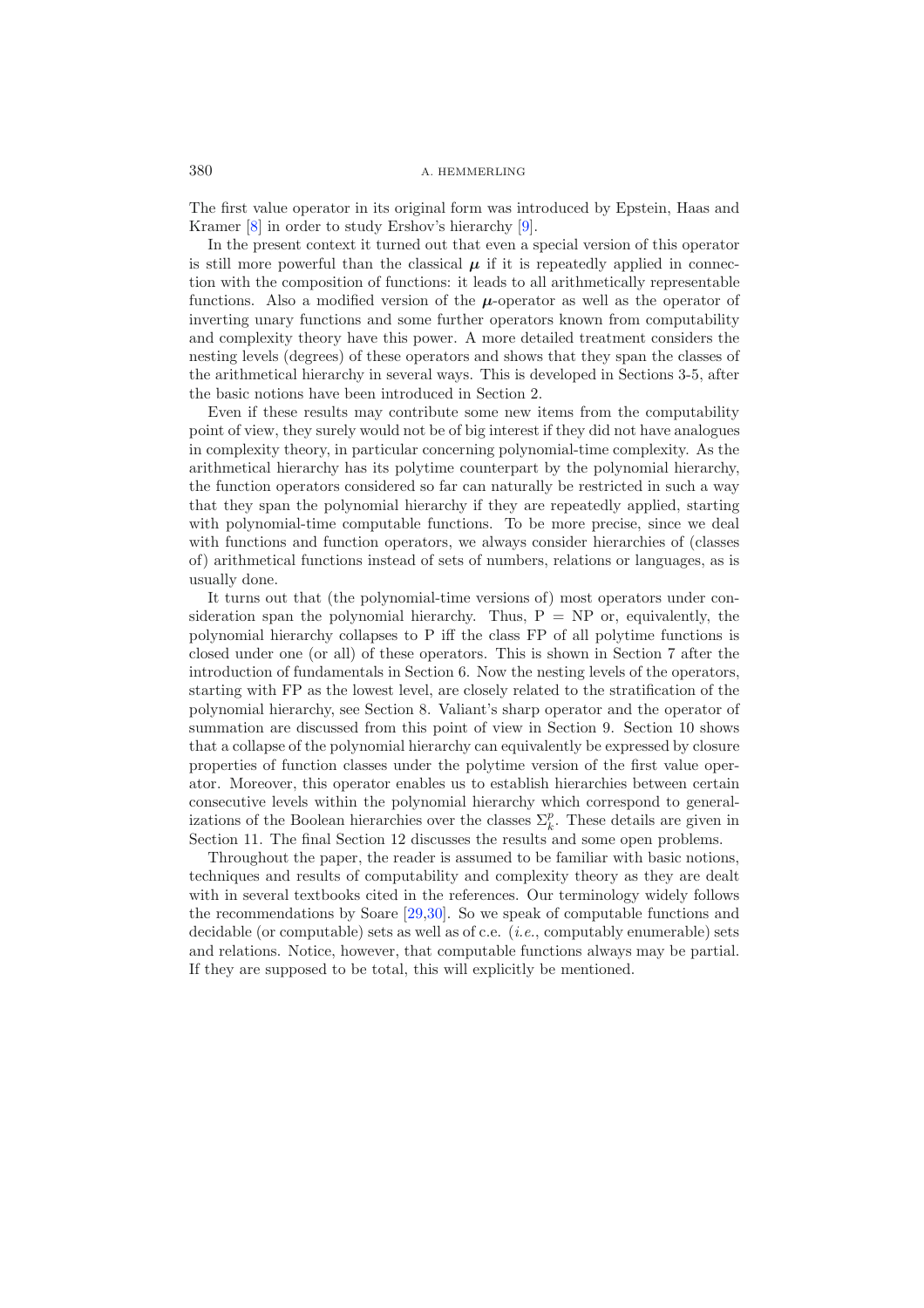#### 2. Function operators and their levels

Let FAll denote the class of all partial *arithmetical functions*  $f: \mathbb{N}^m \rightarrow \mathbb{N}$  of arbitrary arities  $m \geq 1$ . By  $f(\vec{x}) \downarrow$ , we indicate that  $\vec{x} \in \text{dom}(f)$ , whereas  $f(\vec{x}) \uparrow$ or  $f(\vec{x}) \simeq \uparrow$  means that  $f(\vec{x})$  is undefined. Generally,  $\simeq$  denotes the *conditional equality* between two values: both of them have to be simultaneously defined, or undefined, and must be equal in the first case.

A *function operator* or briefly *operator* is a partial mapping

$$
\boldsymbol{\omega} : \bigcup_{n=1}^{\infty} \mathrm{FAll}^n \succ \longrightarrow \mathrm{FAll}.
$$

The operator of *composition* is denoted by  $\circ$ . More precisely, we have  $\circ$ ( $g$ ,  $h_1$ ,...,  $h_l$ ) = f if g is a function of some arity l, all the functions  $h_1, \ldots, h_l$  and f have the same arity m, and  $f(\vec{x}) \simeq g(h_1(\vec{x}), \ldots, h_l(\vec{x}))$  for all  $\vec{x} \in \mathbb{N}^m$ . We also write  $g \circ (h_1, \ldots, h_l)$  instead of  $\circ (g, h_1, \ldots, h_l)$ , and simply g $\circ h_1$  if  $l = 1$ .

In many cases, the operators  $\omega$  themselves have fixed arities  $n > 1$ , *i.e.*,  $\omega$ : FAll<sup>n</sup>  $\rightarrow$  FAll. For example, the operator of *primitive recursion* is **pr** : FAll<sup>2</sup>  $\rightarrow$  FAll, with  $pr(g, h) = f$  if  $f(0, \vec{x}) \simeq g(\vec{x})$  and  $f(y + 1, \vec{x}) \simeq$  $h(y, \vec{x}, f(y, \vec{x}))$  for all  $\vec{x} \in \mathbb{N}^m$ , where g is of some arity  $m \geq 1$  and both h and f have arity  $m + 1$ . Notice that here and in the sequel we simply write, *e.g.*,  $(y, \vec{x})$  instead of  $(y, x_1, \ldots, x_m)$ , for  $\vec{x} = (x_1, \ldots, x_m)$ . The parameter-free prim-<br>iting negation where a unone function  $f \in \mathbb{N}$ ,  $\mathbb{N}$  is defined by  $f(0) = \mathbb{N} \in \mathbb{N}$ . itive recursion, where a unary function  $f: \mathbb{N} \rightarrow \mathbb{N}$  is defined by  $f(0) = c \in \mathbb{N}$ and  $f(y + 1) \simeq h(y, f(y))$  for some binary function h, can also be expressed by **pr**, by means of composition, constant functions and projections. Indeed, let the projections  $\mathcal{K}_i^m : \mathbb{N}^m \longrightarrow \mathbb{N}$  yield the *i*th component of *m*-tupels, *i.e.*,  $\mathcal{K}_i^m(x_1, \ldots, x_n) = x_i$  for  $m > 1, 1 \leq i \leq m$  and const  $(x) = c \in \mathbb{N}$  for all  $x \in \mathbb{N}$  $\varkappa_k^m(x_1,\ldots,x_m) = x_i$  for  $m \geq 1, 1 \leq i \leq m$ , and  $\text{const}_c(x) = c \in \mathbb{N}$  for all  $x \in \mathbb{N}$ .<br>Then for the binary function  $f' = \text{pr}(const, \, h_0(x^3, x^3))$  the above defined func-Then for the binary function  $f' = \mathbf{pr}(\text{const}_c, h \circ (\varkappa_1^3, \varkappa_3^3))$  the above defined function is obtained by  $f = f(\varepsilon(\cdot, 1, \cdot, 1))$ tion is obtained by  $f = f' \circ (\varkappa_1^1, \varkappa_1^1)$ .

The well known *μ*-operator of *minimalization* is unary, *i.e.*, it has arity 1. It assigns to any  $(m + 1)$ -ary function g an m-ary function  $f = \mu(g)$  defined by

$$
f(\vec{x}) \simeq \begin{cases} y_0 & \text{if } g(y_0, \vec{x}) = 0, \text{ and } g(y, \vec{x}) \downarrow \text{ and } g(y, \vec{x}) > 0 \text{ for all } y < y_0, \\ \uparrow & \text{if there is no } y_0 \text{ of the above kind.} \end{cases}
$$

 $\mu$  must not be confused with the operator of *brutal minimalization*,  $\overline{\mu}$ , which is defined by

$$
\overline{\mu}(g)(\vec{x}) \simeq \min\{y : g(y, \vec{x}) = 0\}, \text{ where } \min \emptyset \simeq \uparrow.
$$

If g is a total function, then obviously  $\mu(g) = \overline{\mu}(g)$ . If  $g(0, \vec{x})$   $\uparrow$ , it follows that  $\mu(g)(\vec{x})\uparrow$ , whereas  $\overline{\mu}(g)(\vec{x})$  might still be defined however. The power of  $\overline{\mu}$  will be characterized in detail in the next section.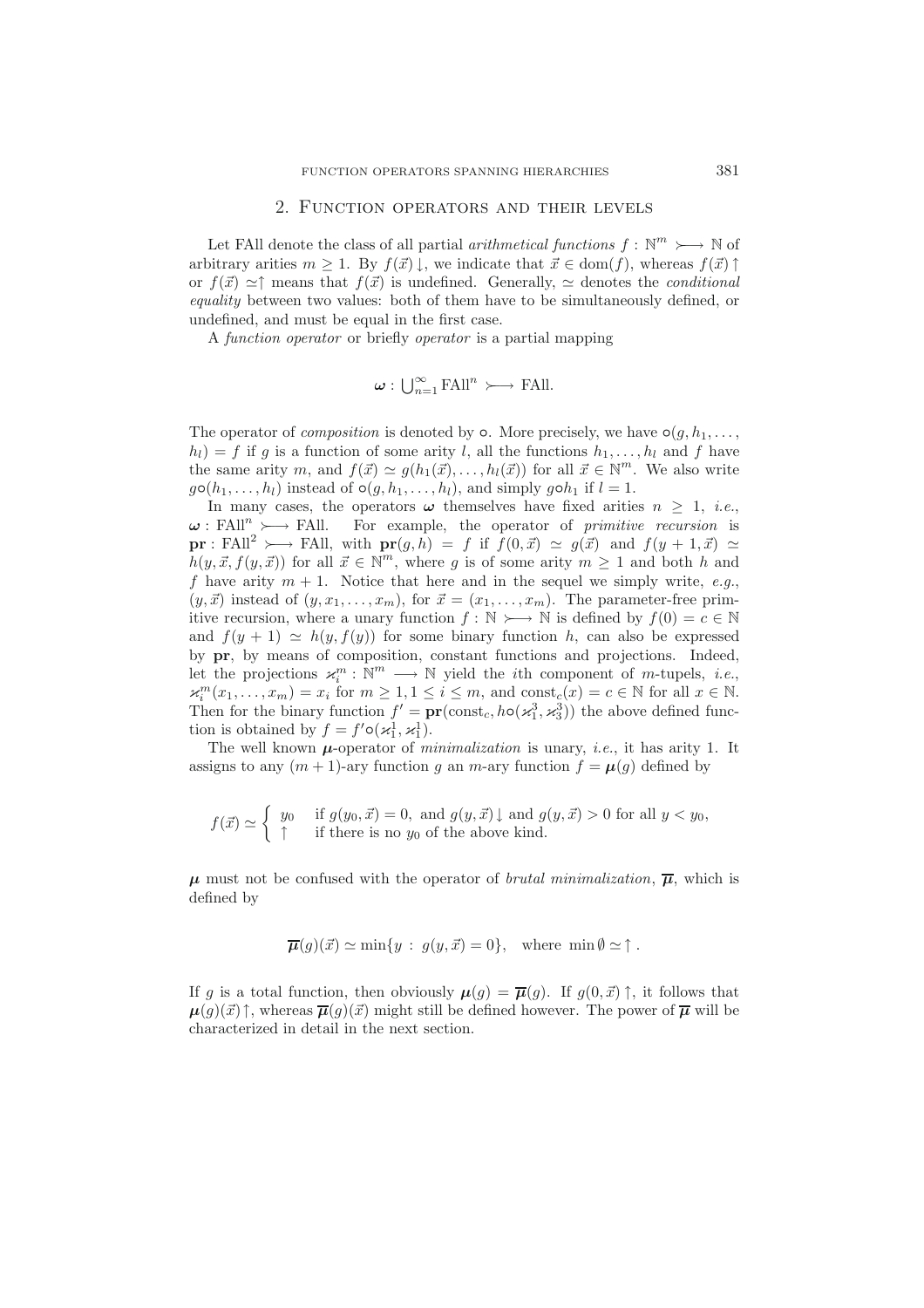#### 382 A. HEMMERLING

We shall see that  $\bar{\mu}$  is closely related to the *first value operator*  $\phi$ . The latter assigns to any function g with arity, say,  $m+1$  an  $m$ -ary function  $f = \phi(g)$  defined by

 $f(\vec{x}) \simeq$  $\left\{ g(y_{\vec{x}}, \vec{x}) \text{ if there is an } y \in \mathbb{N} \text{ with } g(y, \vec{x}) \downarrow \text{, and } y_{\vec{x}} = \min\{y \in \mathbb{N}: g(y, \vec{x})\downarrow\},\right\}$  $\uparrow$  if  $g(y, \vec{x}) \uparrow$  for all  $y \in \mathbb{N}$ .

A more general version of *φ* was used in [\[8\]](#page-39-1) in order to characterize the classes of the Ershov hierarchy, *cf.* [\[9](#page-39-2)[,12\]](#page-39-5). In [\[13](#page-39-0)], we introduced the denotation first value operator and used it in order to establish hierarchies of function classes. For a total function g, it always holds  $\phi(g)(\vec{x}) = g(0, \vec{x})$ . So the operator  $\phi$  becomes only interesting if it is applied to properly partial functions.

The operator of inverting unary functions was known from the early days of computability theory, *cf.* [\[16](#page-39-6)[,20](#page-39-7)], where it was applied only to surjective (and total) functions in order to yield total functions as results. Nowadays it has got considerable importance within structural complexity and cryptology, *cf.* [\[23](#page-39-8)[,25\]](#page-39-9), where it is usually restricted to injective functions however. Here we consider the operator  $\varrho$  which to any function  $g : \mathbb{N} \rightarrow \mathbb{N}$  assigns a unary function  $f = \varrho(g)$ , the *reverse* (also readable as *re*gular in*verse*) of g, defined by

$$
f(y) \simeq \min\{x : g(x) = y\}, \text{ where } \min \emptyset \simeq \uparrow.
$$

By Kleene's Normal Form Theorem, every computable partial function  $f$  can be represented in the form  $f = h \circ \mu(g)$  with suitable primitive recursive functions h and g. On the other hand, the set FCom of all (partial) computable functions is closed under the operator  $\mu$ . Let FPrim denote the set of all primitive recursive functions and FPaPrim the set of all *partial primitive recursive* functions. The latter ones are the restrictions of primitive recursive (total) functions to primitive recursive domains (*i.e.*, sets which are decidable by primitive recursive functions). Remember in this context that, at least in using the first value operator, it is essential to start with properly partial functions.

By  $C$ los  $\{\omega_1,\omega_2,...\}$  (FC) we denote the *closure* of a function class FC under the operators  $\omega_1, \omega_2, \ldots$ . This is the smallest class which includes FC and is closed under all  $\omega_i$ , *i.e.*, it contains  $\omega_i(g_1,\ldots,g_n)$  whenever this is defined and the functions  $g_1, \ldots, g_n$  belong to that class. Thus,

$$
Clos_{\{\mathbf{o}, \mu\}} (FPrim) = Clos_{\{\mathbf{o}, \mu\}} (FPaPrim) = FCom = Clos_{\{\mathbf{o}, \mu\}} (FCom).
$$

Our first goal is the characterization of the sets Clos  ${_{\{\mathbf{o},\omega\}}}$  (FC) for  $\omega \in {\{\overline{\mu},\phi,\varrho\}}$ and  $FC \in \{FPrim, FPaPrim, FCom\}$ . To get more detailed results, we consider the nesting degrees of functions with respect to the operators  $\omega$ . This technique goes back to the early sixties of the past century when degrees of primitive recursive functions with respect to the operator **pr** were studied. Related results and references can be found, *e.g.*, in [\[3](#page-38-0)[,19](#page-39-10)[,22](#page-39-11)[,24\]](#page-39-12). In order to avoid confusions with the Turing, or other degrees, throughout this paper we shall denote nesting degrees (with respect to arbitrary operators  $\omega$ ) as ( $\omega$ -)levels.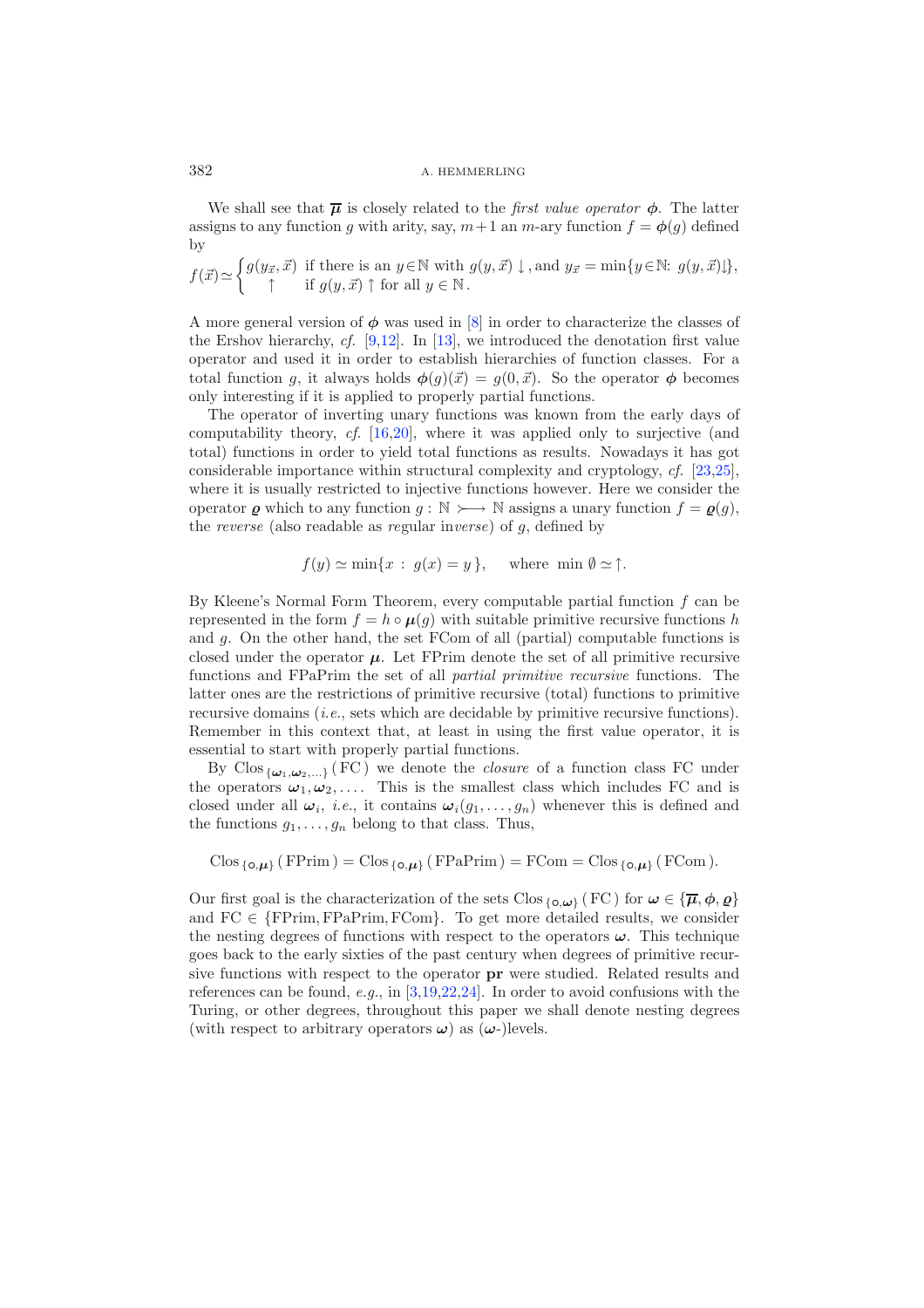For a function class FC and an operator  $\omega$ , let  $\omega$ (FC) denote the set of all functions obtained by applying the operator  $\omega$  exactly once to arguments from FC. In particular, if  $\omega$  is unary as usual in the cases we shall mainly deal with, *ω*(FC) is just the image set of FC under *ω*. The *ω-levels* are the following function classes  $FLev_{\boldsymbol{\omega}}(k)$ , for all natural numbers k:

$$
\begin{array}{rcl}\n\text{FLev}_{\pmb{\omega}}(0) & = & \text{FPaPrim} \text{ and} \\
\text{FLev}_{\pmb{\omega}}(k+1) & = & \text{Clos}_{\{o\}} \left( \text{ FLev}_{\pmb{\omega}}(k) \cup \pmb{\omega}(\text{FLev}_{\pmb{\omega}}(k)) \right) \text{ for all } k \in \mathbb{N}.\n\end{array}
$$

This means that  $FLev_{\omega}(k)$  contains just the functions obtained from  $FLev_{\omega}(0)$  = FPaPrim by applying the composition and the operator  $\omega$ , where applications of  $\omega$  are nested at most k times. Immediately, this would yield  $FLev_{\omega}(k+1)$  =  $C$ los {**o**} (  $F$ Lev $\omega$ (k) ∪  $\omega$ ( $C$ los {**o**} ( $F$ Lev $\omega$ (k)))). Since all the levels  $F$ Lev $\omega$ (k) are closed under composition, however, the original form can be simplified to the above one. Obviously, we have  $\text{Clos}_{\{\text{o}, \omega\}} (\text{FPaPrim}) = \bigcup_{k=1}^{\infty} \text{FLev}_{\omega}(k)$  and  $\text{FLev}_{\omega}(k) \subseteq \text{FLev}_{\omega}(k+1)$  $\text{FLev}_{\boldsymbol{\omega}}(k+1)$ .

By Kleene's Normal Form Theorem, all nonzero *μ*-levels coincide:

$$
F \operatorname{Lev}_{\mathcal{H}}(k) = F \operatorname{Com} \text{ for all } k \ge 1.
$$

<span id="page-4-0"></span>In the next section we shall see that  $\overline{\mu}$ ,  $\phi$  and  $\rho$  yield more interesting levels. Now we first show that these three operators lead to the same hierarchy of levels.

**Proposition 2.1.** *For any*  $\omega_1, \omega_2 \in {\{\overline{\mu}, \phi, \varrho\}}$  *and*  $k \in \mathbb{N}$ *, we have*  $\text{FLev}_{\omega_1}(k) =$  $\text{FLev}_{\boldsymbol{\omega}_2}(k)$ .

This follows by induction on k. The case  $k = 0$  is trivial. To prove that under the premise  $FLev_{\omega_1}(k) = FLev_{\omega_2}(k)$  it follows  $FLev_{\omega_1}(k+1) \subseteq FLev_{\omega_2}(k+1)$ 1), it is enough to show the inclusion  $\omega_1(\text{FLev}_{\omega_1}(k)) \subseteq \text{Clos}_{\{\circ\}}(\text{FLev}_{\omega_2}(k) \cup$  $\omega_2(F \text{Lev}_{\omega_2}(k))$ , where the second class can be supposed to be equal to Clos  $_{\{o\}}$  (FLev<sub> $\omega_1(k) \cup \omega_2$ (FLev<sub> $\omega_1(k)$ </sub>)). So the proof of Proposition [2.1](#page-4-0) is com-</sub> pleted by showing the following lemma.

<span id="page-4-1"></span>**Lemma 2.1.** *For*  $\omega_1, \omega_2 \in {\overline{\mu}}, \phi, \varrho$  *and every function class* FC *which is closed under composition and satisfies* FPaPrim ⊆ FC ⊆ FAll*, we have*

$$
\boldsymbol{\omega}_1(FC) \subseteq \mathrm{Clos}_{\{\mathsf{o}\}} (\mathrm{FC} \cup \boldsymbol{\omega}_2(FC) ).
$$

This inclusion says that the operator  $\omega_1$  on FC can be expressed by  $\circ$  and  $\omega_2$ , where no nesting of  $\omega_2$  is needed. Only some partial primitive recursive functions have to be additionally employed. In fact, we need for this only very special functions. We shall return to this point in Section 6.

The proof of the lemma employs the m-tupling functions  $\tau^m : \mathbb{N}^m \longrightarrow \mathbb{N}$ . More precisely, let  $\tau^m(x_1, \ldots, x_m)$  or  $\langle x_1, \ldots, x_m \rangle$  denote the *Cantor number* of the precisely, let  $\tau^m(x_1,\ldots,x_m)$  or  $\langle x_1,\ldots,x_m \rangle$  denote the *Cantor number* of the  $m$ -tuple  $\vec{x} = (x_1,\ldots,x_m)$ . For  $m \geq 2$ , the functions  $\tau^m$  and their inverses  $\pi_i^m : \mathbb{N} \longrightarrow \mathbb{N}, 1 \leq i \leq m$ , are obtained from Cantor's pairing function  $\tau^2$  and its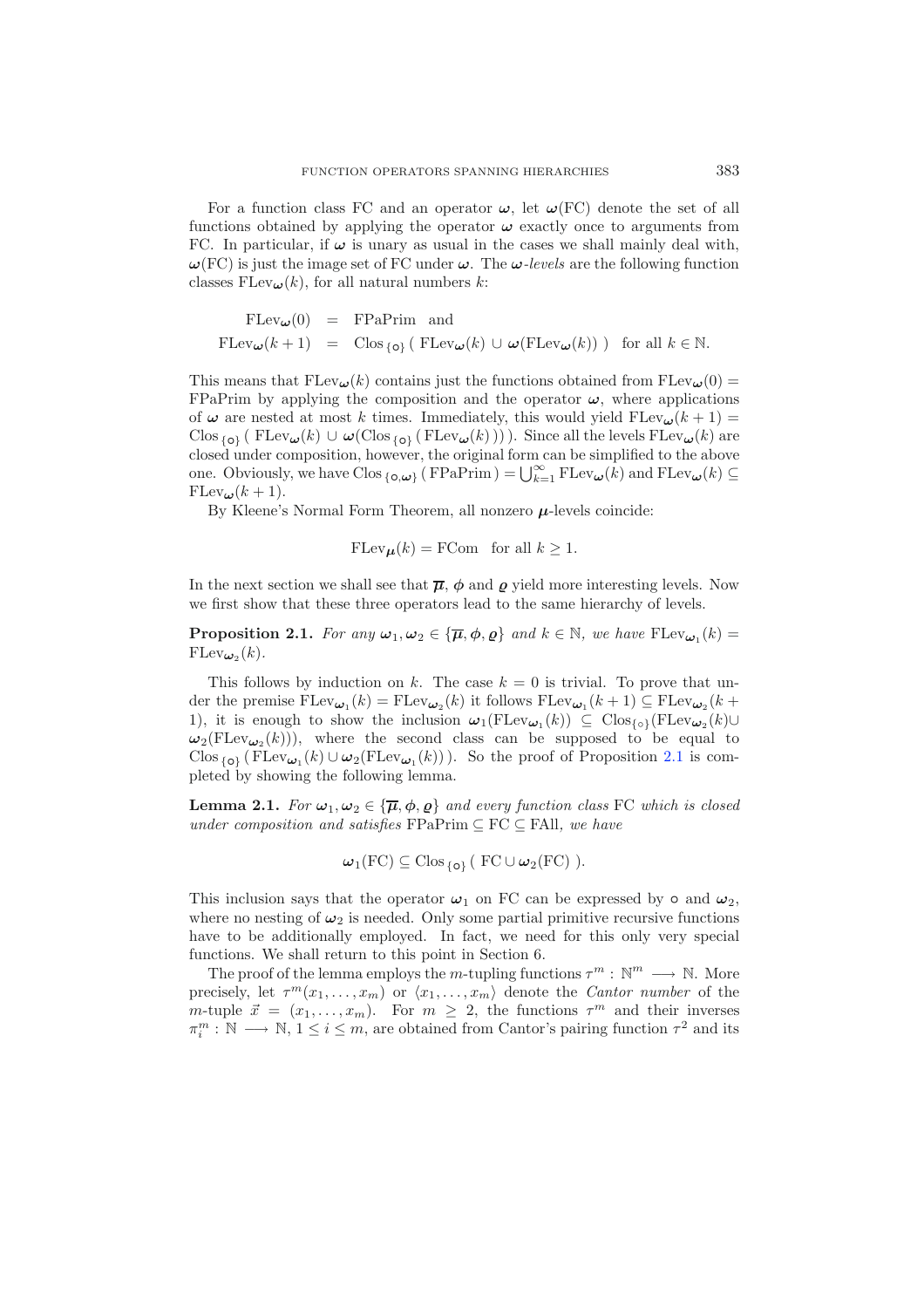inverses  $\pi_1^2$  and  $\pi_2^2$  by inductive definition over  $m$ .  $\tau^1 = \pi_1^1$  is the identity on N. We have always

$$
\tau^m(\pi_1^m(x),\ldots,\pi_m^m(x))=x \text{ and } \pi_i^m\circ\tau^m(x_1,\ldots,x_m)=x_i \ (1\leq i\leq m).
$$

Both  $\tau^m$  and all  $\pi_i^m$  are primitive recursive,  $\tau^m$  is a bijection of  $\mathbb{N}^m$  onto  $\mathbb{N}$ , the functions  $\tau^m$  are injective. Moreover, any  $\tau^m$  is monotoneus with respect to each functions  $\pi_i^m$  are injective. Moreover, any  $\tau^m$  is monotonous with respect to each argument  $\phi$ . argument, *i.e.*,

$$
x_i < x'_i \text{ iff } \tau^m(x_1, \ldots, x_{i-1}, x_i, x_{i+1}, \ldots, x_m) < \tau^m(x_1, \ldots, x_{i-1}, x'_i, x_{i+1}, \ldots, x_m).
$$

Now we show that  $\mu$ ,  $\phi$  and  $\rho$  can be expressed by each other in the above mentioned sense. More precisely, a cycle of three such expressibilities will be given.

(i) Expressing  $\bar{\mu}$  by  $\phi$ : For  $f = \bar{\mu}(g)$  with  $g \in \mathrm{FC}$ , we put

$$
g'(y, \vec{x}) \simeq \begin{cases} y & \text{if } g(y, \vec{x}) = 0, \\ \uparrow & \text{otherwise.} \end{cases}
$$

Then  $f = \phi(g')$ . Moreover, the function h defined by

$$
h(y, z) \simeq \begin{cases} z & \text{if } y = 0, \\ \uparrow & \text{otherwise,} \end{cases}
$$

is partial primitive recursive. If f is m-ary, it holds  $g'(y, \vec{x}) \simeq h(g(y, \vec{x}))$ ,  $\varkappa_1^{m+1}(y, \vec{x})$ , hence  $g' = h \circ (g, \varkappa_1^{m+1}) \in \text{FC}.$ 

(ii) Expressing  $\phi$  by  $\rho$ : For an *m*-ary function  $f = \phi(q)$  with  $q \in FC$ , let

$$
g'(\langle y, \vec{x} \rangle) \simeq \begin{cases} \langle \vec{x} \rangle & \text{if } g(y, \vec{x}) \downarrow, \\ \uparrow & \text{otherwise.} \end{cases}
$$

Then  $g' = h \circ (g, \tau^m \circ (\pi_2^{m+1}, \dots, \pi_{m+1}^{m+1})) \in \mathbf{FC}$  with a suitable function  $h \in \mathbf{FPaPrim}$ . Moreover, we have  $f(\vec{x}) \simeq g(\pi_1^{m+1} \circ \varrho(g')(\langle \vec{x} \rangle), \vec{x}), i.e.,$  $f = g \circ (\pi_1^{m+1} \circ \varrho(g') \circ \tau^m, \pi_1^m, \dots, \pi_m^m)$ .<br>(iii) Expressing  $\varrho$  by  $\overline{\mu}$ : If  $f = \varrho(g)$  for (unary) functions f and g with  $g \in FC$ ,

we consider the binary function

$$
g'(y, z) \simeq \begin{cases} 0 & \text{if } g(y) = z, \\ \uparrow & \text{otherwise.} \end{cases}
$$

It is easily seen that  $g' \in \text{Clos}_{\{o\}}$  (FPaPrim ∪  $\{g\}$ ) ⊆ FC and  $f(z) \simeq$  $\overline{\mu}(g')(z), \text{ i.e., } f = \overline{\mu}(g').$ 

This completes the proof of Lemma [2.1](#page-4-1) and Proposition [2.1.](#page-4-0)  $\Box$ 

In the sequel, we shall simply write  $F \text{Lev}(k)$  instead of  $F \text{Lev}_{\omega}(k)$  with  $\omega \in$  $\{\overline{\mu}, \phi, \rho\}.$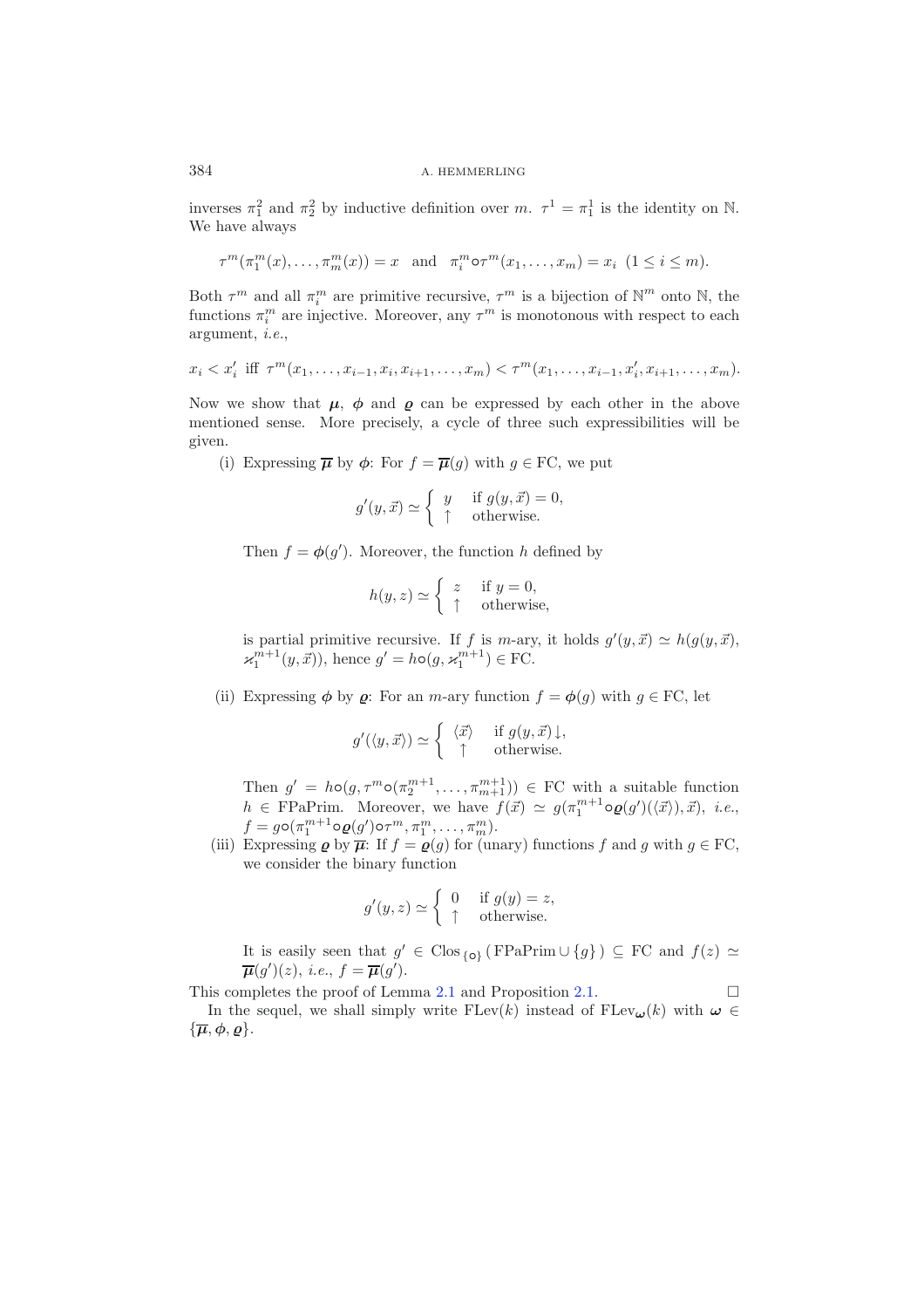#### 3. Relationships to the arithmetical hierarchy

In order to describe the precise meanings of notations used in the sequel, we first have to recall some basic facts and notions of computability theory. Most of them are folklore, more details can be found in [\[6](#page-39-13)[,17](#page-39-14)[,21](#page-39-15)[,28](#page-39-16)[,30](#page-39-4)[,33\]](#page-39-17).

The *arithmetical hierarchy* is usually considered both as the hierarchy of the classes  $\Sigma_k$ ,  $\Pi_k$  and  $\Delta_k$ , for  $k \in \mathbb{N}$ , but also as the union over all these classes:  $AH = \bigcup_{k=0}^{\infty} \Sigma_k$ . Here  $\Sigma_k$  contains just those relations  $A \subseteq \mathbb{N}^m$ ,  $m \geq 1$ , which are representable in the form

$$
A = \{ \vec{x} \in \mathbb{N}^m : \exists y_1 \forall y_2 \dots Q y_k (y_1, \dots, y_k, \vec{x}) \in B \}
$$

with  $B \in \text{Com}$ , which is the class of all *computable relations*, and  $Q \in \{\exists, \forall\}$ , so that the prefix of quantifiers in the above representation becomes alternating. A relation  $A \subseteq \mathbb{N}^m$  belongs to AH iff it is representable in the first-order logic of the structure  $\langle \mathbb{N}; 0, 1; \langle \cdot, \cdot \rangle$ , the so-called *elementary arithmetic*. The classes of the arithmetical hierarchy can also be characterized by means of relative computability and the jump operator, as will be sketched now.

We start with a standard numbering  $(\mathcal{M}_n : n \in \mathbb{N})$  of all *oracle Turing machines* ( $OTMs$ ). Notice that the syntax of a machine  $\mathcal{M}_n$ , and hence its index or encoding n, does not depend on the oracle set. By  $\mathcal{M}_n^A$ , we indicate that the machine  $\mathcal{M}_n$  is working with the oracle set  $A \subseteq \mathbb{N}$ , whereas  $\mathcal{M}_n^A(\vec{x})$  means the (finite or  $\mathcal{M}_n$  is working with the oracle set  $A \subseteq \mathbb{N}$ , whereas  $\mathcal{M}_n^A(\vec{x})$  means the (finite or infinite) computation of  $\mathcal{M}_n^A$  on the input  $\tau^m(\vec{x}) = \langle \vec{x} \rangle$ . Let  $\Phi_n^A$  denote the unary arithmetical function all unary functions computable *in* (*i.e.*, relatively to) A, and  $(\Phi_n^A \circ \tau^m : n \in \mathbb{N})$  is a standard numbering of the  $m$ -ary functions computable in  $A$ . The numberings with the empty oracle,  $(\Phi_n^{\emptyset} : n \in \mathbb{N})$  and  $(\Phi_n^{\emptyset} \circ \tau^m : n \in \mathbb{N})$ , respectively, correspond to absolute computability to absolute computability.

The *jump* of a set  $A \subseteq \mathbb{N}$  is defined by  $A' = \{n : \Phi_n^A(n) \downarrow\}$ . The sequence  $(\emptyset^{(k)} : k \in \mathbb{N})$ , where  $\emptyset^{(0)} = \emptyset$  and  $\emptyset^{(k+1)} = \emptyset^{(k)}'$ , spans the arithmetical hierarchy in the following sense.

**Fact 3.1.** *For all*  $k \geq 1$ ,  $\emptyset^{(k)}$  *is*  $\Sigma_k$ -*complete (with respect to* m-*reducibility*  $\leq_m$ *)*, and a relation  $A \in \mathbb{N}^m$  belongs to  $\Sigma_k$  *iff it is computably enumerable (c.e.) in*  $\emptyset^{(k-1)}$  *or, equivalently, in some*  $B \in \Sigma_{k-1}$ *.* 

A function f ∈ FAll is said to be *arithmetically representable* iff its *graph*,

$$
graph(f) = \{ (\vec{x}, y) : f(\vec{x}) = y \},
$$

belongs to AH. Let FAH denote the set of all arithmetically representable functions. It is quite natural to transfer the stratification of the arithmetical hierarchy to the function class FAH by considering the classes

$$
\mathcal{F}\Sigma_k = \{f : \text{graph}(f) \in \Sigma_k\}, \text{ for } k \in \mathbb{N}.
$$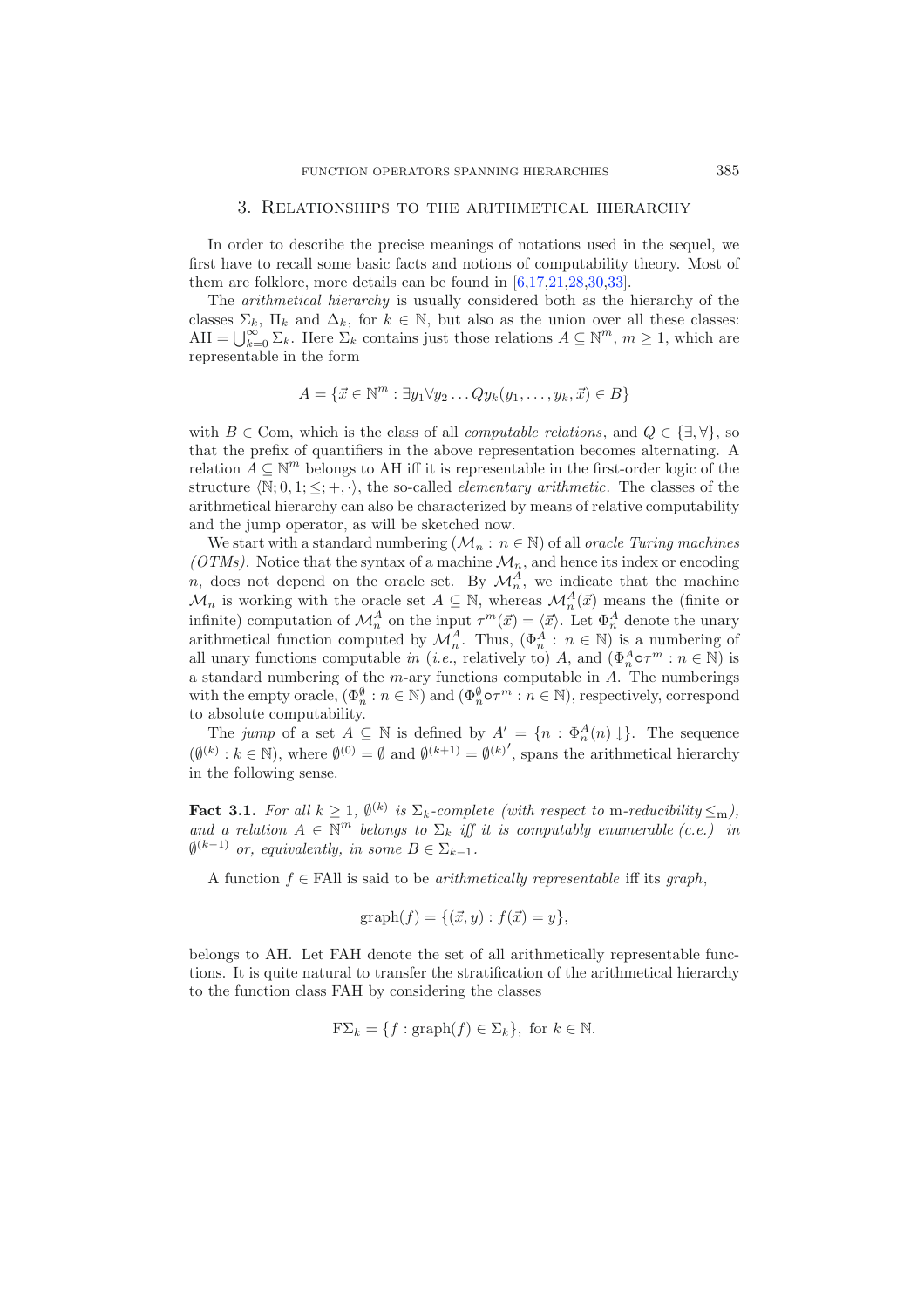#### 386 A. HEMMERLING

In particular,  $F\Sigma_1 = FCom$ . The special class  $F\Sigma_0$  is less interesting in the present context. Since a function f is computable in a set A iff graph(f) is c.e. in A, we have

**Fact 3.2.** For  $k \geq 1$  and functions  $f, f \in F\Sigma_k$  iff f is computable in  $\emptyset^{(k-1)}$  or, *equivalently, in some*  $B \in \Sigma_{k-1}$ *, i.e.,*  $f = \Phi_n^B \circ \tau^m$  *for some*  $n \in \mathbb{N}$ *, if f is m-ary.* 

For  $A \subseteq \mathbb{N}^m$ , the relation  $A \times \{0\}$  is the graph of the *semicharacteristic function*  $\chi_A^0$  of A, which is defined by

$$
\chi_A^0(\vec{x}) \simeq \begin{cases} 0 & \text{if } \vec{x} \in A, \\ \uparrow & \text{otherwise.} \end{cases}
$$

Since A and  $A \times \{0\}$  are computably isomorphic, we have  $A \in \Sigma_k$  iff  $\chi_A^0 \in F\Sigma_k$ .<br>This shows how the classes  $\Sigma_k$  can be defined by means of the  $\overline{F\Sigma_k}$ . Meroever This shows how the classes  $\Sigma_k$  can be defined by means of the  $F\Sigma_k$ . Moreover,  $\chi^0_{\emptyset^{(k)}} \in F\Sigma_k \setminus F\Sigma_{k-1}$  for any  $k \geq 1$ .

Since the arithmetical representability of functions is hereditary under *◦* and  $\omega \in {\overline{\mu}, \phi, \varrho}$ , one easily sees that  $C \text{los}_{\{o, \omega\}} (F \text{PaPrim}) \subseteq \text{FAH}.$  Now we shall prove not only the converse inclusion but also that the nonzero levels of functions are closely related to the stratification of the arithmetical hierarchy.

<span id="page-7-0"></span>**Proposition 3.1.** *For all*  $k \in \mathbb{N}$ ,  $\text{FLev}(1 + 2k) = \text{F}\Sigma_{1+k}$ .

The proof is by induction on k. For  $k = 0$ , we have to show that  $F \text{Lev}(1) =$ FCom. The inclusion "⊇" holds by Kleene's Normal Form Theorem and by the fact that  $\mu(f) = \overline{\mu}(f)$  for any (total) primitive recursive function f. " $\subseteq$ " follows since  $\phi$ (FPaPrim) as well as FPaPrim are subclasses of FCom, and this is closed under composition.

Now we suppose  $FLev(1 + 2k) = F\Sigma_{1+k}$  and conclude

$$
\text{FLev}(1+2k+2) = \text{F}\Sigma_{1+k+1}.
$$

To show the inclusion " $\subseteq$ ", let  $g \in F\Sigma_{1+k}$ , *i.e.*, g be computable in  $\emptyset^{(k)}$ . If  $\overline{\mu}(g)$  is defined (*i.e.*, g is of an arity  $m \geq 2$ ), then  $\overline{\mu}(g)$  is computable in  $\emptyset^{(k+1)}$ and dom( $\overline{\mu}(g)$ ) is even decidable (computable) in  $\emptyset^{(k+1)}$ . The latter follows since  $\vec{x} \in \text{dom}(\overline{\mu}(g))$  iff there is a number y with  $g(y, \vec{x}) = 0$ , and this property is c.e. in  $\emptyset^{(k)}$ , hence it is decidable in  $\emptyset^{(k+1)}$ . Since the decidability of the domains is hereditary under composition of functions, all functions  $f \in FLev(1 + 2k + \dots)$ 1) = Clos  $\{\rho\}$  ( $F\Sigma_{1+k} \cup \overline{\mu}(F\Sigma_{1+k})$ ) have domains decidable in  $\emptyset^{(k+1)}$ . This shows already that they build a proper subclass of  $F\Sigma_{1+k+1}$ . Moreover, for all such functions of arities  $\geq 2$ , it follows that  $\overline{\mu}(f)$  is computable in  $\emptyset^{(k+1)}$  too. Hence we have  $\text{FLev}(1+2k+2) = \text{Clos}_{\{0\}} (\text{FLev}(1+2k+1) \cup \overline{\mu}(\text{FLev}(1+2k+1)) \subseteq$  $F\Sigma_{1+k+1}.$ 

To show the converse inclusion " $\supseteq$ ", let  $f \in F\Sigma_{1+k+1}$ , *i.e.*,  $f = \Phi_{n_f}^{\emptyset^{(k+1)}}$  for some  $n_f \in \mathbb{N}$ . The following proof of  $f \in F \text{Lev}(1 + 2k + 2)$  again employs standard techniques of computability theory. For reasons of readability, we prefer an informal description.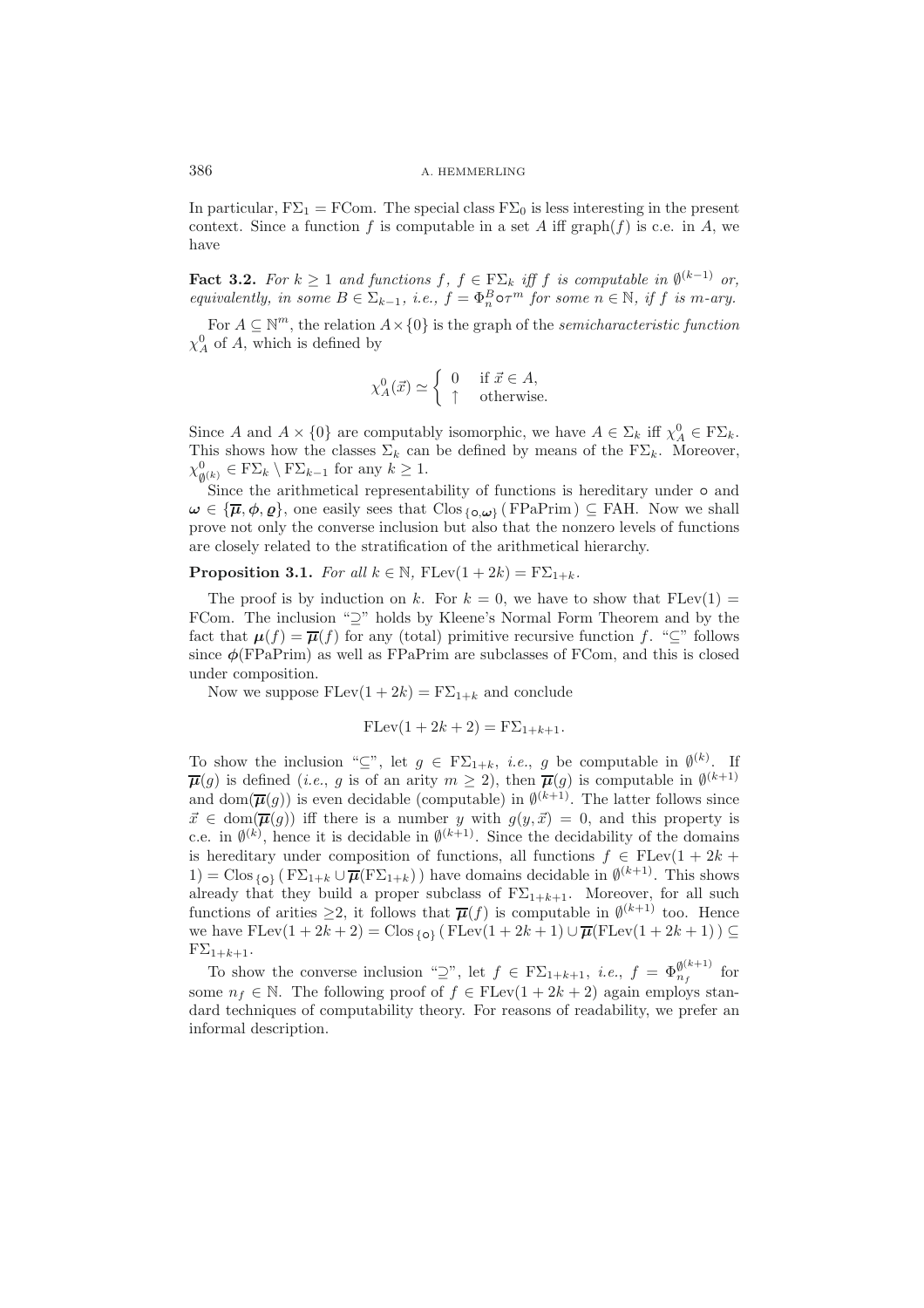The finite (halting) computations  $\mathcal{M}_{n_f}^{\emptyset^{(k+1)}}(\vec{x})$ , considered as sequences of con-<br>unstigns of the OTM  $M_{n_f}$  can be engloded by natural numbers  $x_i$ . Also, the figurations of the OTM  $\mathcal{M}_{n_f}$ , can be encoded by natural numbers  $n_c$ . Also, the finite sequences of oracle queries, which are positively or negatively answered in the course of a finite computation, can be encoded by numbers  $n_+$  and  $n_-$ , respectively. All this can be done in some standard way (sometimes called Gödelization) such that there are primitive recursive functions  $h_1$  and  $h_2$  satisfying

 $h_1(\vec{x}, n_c, n_+, n_-)=0$  iff  $n_c$  encodes a halting computation of  $\mathcal{M}_{n_f}$ starting with input  $\langle \vec{x} \rangle$ , in the course of which exactly the oracle queries encoded by  $n_{+}$  are positively answered and those encoded by  $n_$  are negatively answered

and

 $y = h_2(n_c)$  is always the output produced by the computation encoded by  $n_c$ . Moreover, we use two functions,  $g_{+}$  and  $g_{-}$ , of higher levels such that

$$
g_{+}(n_{+}) = 0
$$
 iff all queries encoded by  $n_{+}$  belong to  $\emptyset^{(k+1)}$ 

and

 $g_-(n_+) = 0$  iff all queries encoded by  $n_-$  do not belong to  $\emptyset^{(k+1)}$ .

Then we have

$$
f(\vec{x}) = y
$$
 iff  $\exists \langle n_c, n_+, n_- \rangle (h_1(\vec{x}, n_c, n_+, n_-) = 0 \land$   
 $y = h_2(n_c) \land g_+(n_+) = 0 \land g_-(n_-) = 0),$ 

hence

$$
f(\vec{x}) \simeq h_2 \circ \varkappa_1^3 \circ \overline{\mu}(h)(\vec{x}),
$$

where  $h(\langle n_c, n_+, n_- \rangle, \vec{x}) \simeq h_1(\vec{x}, n_c, n_+, n_-) + g_+(n_+) + g_-(n_-)$ . So the proof is completed by showing that  $g_+, g_-\in$  FLev $(1+2k+1)=$ Clos  ${}_{i}$ <sub>O</sub>} ( $F\Sigma_{1+k}\cup \overline{\mu}(F\Sigma_{1+k})$ ).

 $g_{+}(n_{+}) = 0$  has to confirm that the finitely many queries q encoded by  $n_{+}$ belong to  $\emptyset^{(k+1)} = \{n : \Phi_n^{\emptyset^{(k)}}(n) \downarrow \}.$  To compute  $g_+(n_+),$  all such computations  $\mathcal{M}_q^{\emptyset(k)}(q)$  are tried to simulate. If  $q \in \emptyset^{(k+1)}$  for all queries q encoded by  $n_+$ , put  $a_n$  ( $n_+$ ) = 0, otherwise let  $a_n$  ( $n_+$ )  $\uparrow$ . Thus,  $a_n$  can be computed by means of the  $g_{+}(n_{+})=0$ , otherwise let  $g_{+}(n_{+})\uparrow$ . Thus,  $g_{+}$  can be computed by means of the oracle set  $\emptyset^{(k)}$ , hence  $g_+ \in F\Sigma_{1+k}$ .<br>Similarly are note a function a

Similarly, one gets a function  $g_0 \in F\Sigma_{1+k}$  satisfying

$$
\begin{array}{lcl} g_0(0,n_-) & \simeq & \left\{ \begin{array}{cl} 0 & \text{if there is a query $q$ encoded by $n_-$ with $q\in \emptyset^{(k+1)}$,} \\ \uparrow & \text{otherwise,} \end{array} \right. \\ g_0(1,n_-) & = & 0 \; \text{ for all $n_-\in \mathbb{N}$.} \end{array}
$$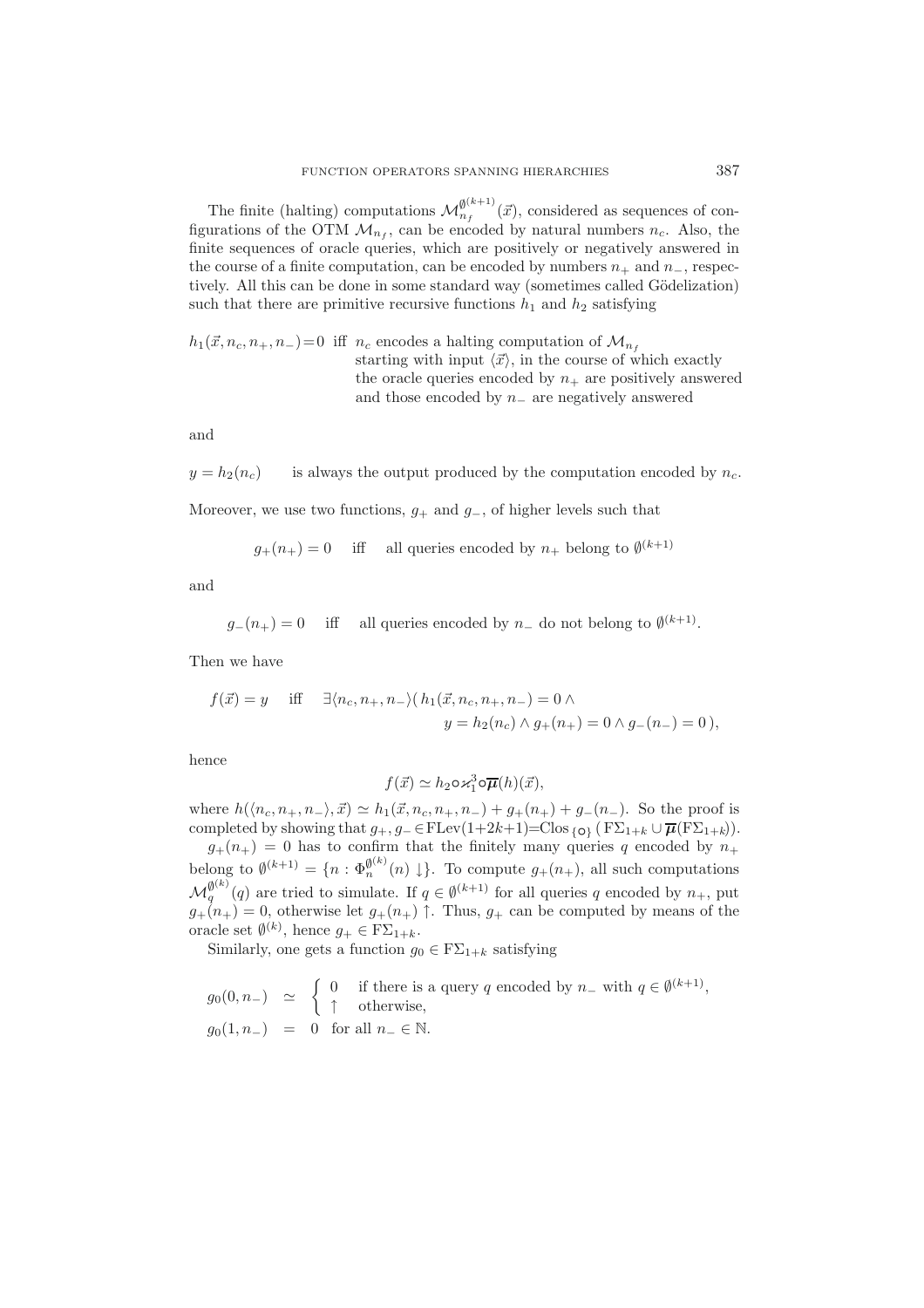### 388 A. HEMMERLING

Then we have

$$
\overline{\mu}(g_0)(n_{-}) = \begin{cases} 1 & \text{if } q \notin \emptyset^{(k+1)} \text{ for all queries } q \text{ encoded by } n_{-}, \\ 0 & \text{otherwise}, \end{cases}
$$

Thus,  $g_-(n_-) \simeq 1 - \overline{\mu}(g_0)(n_-)$  defines a function  $g_-\in$  FLev(1 + 2k + 1) with all the properties we required.  $\Box$ 

In the light of Propositions [2.1](#page-4-0) and [3.1,](#page-7-0) it becomes interesting to explore how some further operators known from computability theory and complexity theory are related to each other and to the arithmetical hierarchy.

Of course, for operators  $\omega$  which always yield computable functions if they are applied to computable ones, it holds Clos {*◦*,*ω*} ( FPaPrim ) <sup>⊆</sup> FCom. Hence they cannot span the arithmetical hierarchy of functions. A first such example is the classical operator  $\mu$ . Some further ones are given by operators  $\omega_f$  defined by computable functions f (of arity, say, m) according to  $\omega_f(g_1,\ldots,g_m)$  $f \circ (g_1, \ldots, g_m)$ .

### 4. The limit operator and the arithmetical hierarchy

The *limit operator* is known to be rather powerful. It assigns to each total  $(m + 1)$ -ary function g the m-ary function  $f = \lim(g)$  defined by

 $f(\vec{x}) \simeq \begin{cases} z & \text{if there is a } y_0 \in \mathbb{N} \text{ such that } g(y, \vec{x}) = z \text{ for all } y \geq y_0, \end{cases}$  $\uparrow$  if there are no such z and  $y_0$ .

Obviously, the arithmetical representability of functions is hereditary under the limit operator. From this it follows inductively that  $FLev_{\lim}(k) \subseteq FAH$  for all <sup>k</sup> <sup>∈</sup> <sup>N</sup>, and we have Clos {*◦*,**lim**} ( FPaPrim ) <sup>⊆</sup> FAH. On the other hand, it is easily seen that  $FCom \subseteq \lim(FPrim)$ , hence  $Clos_{\{lim\}} (FCom) = Clos_{\{lim\}} (FPrim)$ . By the generalized version of Shoenfield's Limit Lemma, *cf.* Proposition IV.1.19 in [\[17\]](#page-39-14), it follows even that FAH ⊆ Clos {**lim**} ( FCom ), thus FAH ⊆  $\text{Clos}_{\{o,\text{lim}\}}$  (FPaPrim). So we can conclude that  $\text{Clos}_{\{o,\text{lim}\}}$  (FPaPrim) = FAH.

Nevertheless, with respect to the nesting levels the limit operator is more powerful than  $\bar{\mu}$ ,  $\phi$  and  $\varrho$ . For example, the (total) characteristic function of  $\emptyset'$ ,  $\chi_{\emptyset'}$ , belongs to  $FLev_{\text{lim}}(1)$  (but it does not belong to  $F\Sigma_1 = FLev(1)$  as one knows). To show this, we employ the functions  $\Phi_{n|s}^{A}$  obtained by simulating at most s steps of the machines  $M$ , with excels A. More procisely, let of the machines  $\mathcal{M}_n$  with oracle A. More precisely, let

$$
\Phi_{n|s}^{A}(\vec{x}) \simeq \begin{cases} z & \text{if } \mathcal{M}_{n}^{A}(\vec{x}) \text{ halts after at most } s \text{ steps and yields the output } z, \\ \uparrow & \text{otherwise.} \end{cases}
$$

For any  $A \subseteq \mathbb{N}$ , the function  $g(s, n, \vec{x}) \simeq \Phi_{n|s}^A(\vec{x})$  is computable in A, and its domain is double in A, for  $A = \emptyset$  we are hore primitive requestivity in both domain is decidable in A; for  $A = \emptyset$ , we even have primitive recursivity in both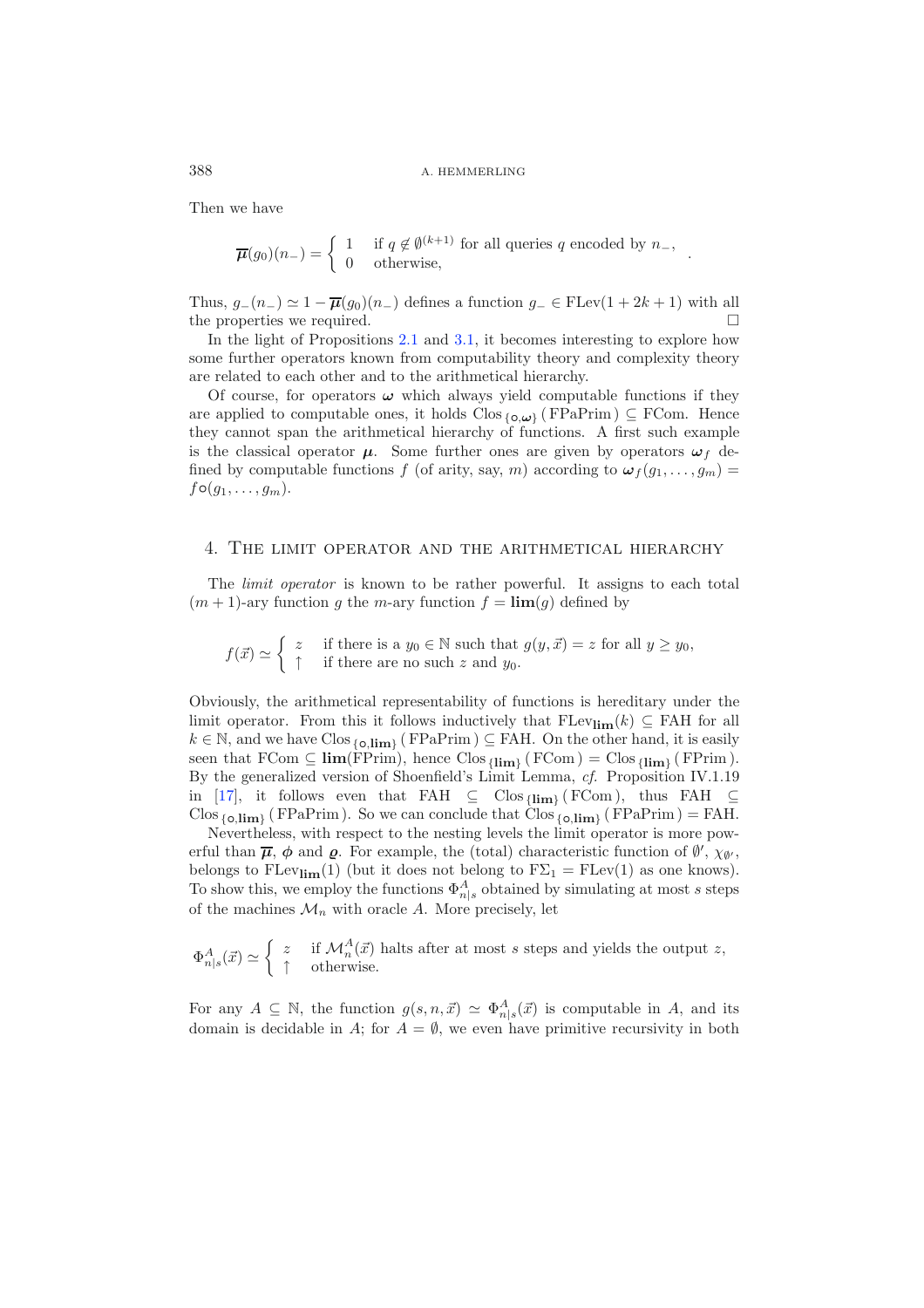cases. Now we can put

$$
h(s,n) = \begin{cases} \Phi_{n|s}^{\emptyset}(n) & \text{if } \Phi_{n|s}^{\emptyset}(n) \downarrow, \\ 0 & \text{otherwise.} \end{cases}
$$

Then  $h \in \text{FPrim} \subseteq \text{FLev}(0)$ , and we have  $\chi_{\emptyset'} = \lim(h)$ .

<span id="page-10-0"></span>Even if  $FLev_{lim}(1) \neq F\Sigma_1$ , there is a close correspondence between the levels of the limit operator and the stratification of the arithmetical hierarchy of functions.

**Proposition 4.1.** *For all*  $k \geq 1$ ,  $\text{FLev}_{\lim}(k) = \text{F}\Sigma_{1+k}$ *.* 

The proof is by induction on k. We first remark that  $F\Sigma_2$ , as any  $F\Sigma_k$ , is closed under composition. Thus, FLev<sub>lim</sub>(1)  $\subseteq$  F $\Sigma_2$  follows from FPaPrim ∪ **lim**(FPaPrim) ⊆ F $\Sigma$ <sub>2</sub>. Of course, FPaPrim ⊆ F $\Sigma$ <sub>2</sub> holds trivially. Let  $f = \lim(g)$ for some  $g \in \text{FPaPrim}$ , *i.e.*,  $g \in \text{FPrim}$ , since the limit operator is only defined on total functions. Thus,

$$
(\vec{x}, z) \in \text{graph}(f)
$$
 iff  $\exists y_0 \forall y (y \ge y_0 \rightarrow g(y, \vec{x}) = z).$ 

This shows that graph $(f) \in \Sigma_2$ , hence  $f \in F\Sigma_2$ .

Now let  $f \in F\Sigma_2$  be an *m*-ary function. Then f is computable in  $\emptyset'$ , *i.e.*,  $f = \Phi_{n}^{\emptyset'} \circ \tau^m$  for some  $n_f \in \mathbb{N}$ . Instead of  $\emptyset' = \{n : \Phi_n^{\emptyset}(n) \downarrow\}$ , the following approximations  $A'_y$  are used:

 $A'_y = \{n : \mathcal{M}_n^{\emptyset}(n) \text{ halts after at most } y \text{ steps}\}.$ 

Obviously,  $A'_y \subseteq A'_{y+1}$  and  $\emptyset' = \bigcup_{y \in \mathbb{N}} A'_y$ . For  $y \in \mathbb{N}$  and  $\vec{x} \in \mathbb{N}^m$ , let

$$
g(\langle y, z \rangle, \vec{x}) = \left\{ \begin{array}{cl} \Phi^{A'_z}_{n_f|y}(\vec{x}) & \text{if } \Phi^{A'_z}_{n_f|y}(\vec{x}) \downarrow \text{ and only oracle queries to values } q \leq y \\ & \text{are put in the course of the related computation,} \\ & y & \text{if } \Phi^{A'_z}_{n_f|y}(\vec{x}) \uparrow \text{ or an oracle query to a value } q > y \\ & \text{is put within the first } y \text{ steps of } \mathcal{M}^{A'_z}_{n_f}(\vec{x}). \end{array} \right.
$$

In this way, a (total)  $(m+1)$ -ary function q is defined. The first argument is written as a Cantor number in order to simplify the description. By standard arguments of computability theory, it follows that g is even primitive recursive. In particular,  $g(\langle y, z \rangle, \vec{x})$  can be computed by simulating at most y steps of the computation  $\mathcal{M}_{n_f}^{A'_z}(\vec{x})$ , as long as all oracle queries concern values  $q \leq y$ . Moreover, the queries " $q \in A'_z$ ?" can be decided by simulating at most z steps of the computations  $\mathcal{M}_q^{\emptyset}(q)$ .

If  $\mathcal{M}_{n_f}^{\emptyset'}(\vec{x})$  halts at all, then, for sufficiently large y, it halts after  $\leq y$  steps and<br>to only exactle queries to values  $a \leq u$ . Hence for sufficiently large z it holds puts only oracle queries to values  $q \leq y$ . Hence for sufficiently large z it holds  $q \in \emptyset'$  iff  $q \in A'_z$ . Thus,  $g(\langle y, z \rangle, \vec{x}) = f(\vec{x})$  for  $y \ge y_0$  and  $z \ge z_0$  with suitably chosen numbers  $y_0$  and  $z_0$ . This means  $\lim_{z \to z_0} (q)(\vec{x}) = f(\vec{x})$ chosen numbers  $y_0$  and  $z_0$ . This means  $\lim(g)(\vec{x}) = f(\vec{x})$ .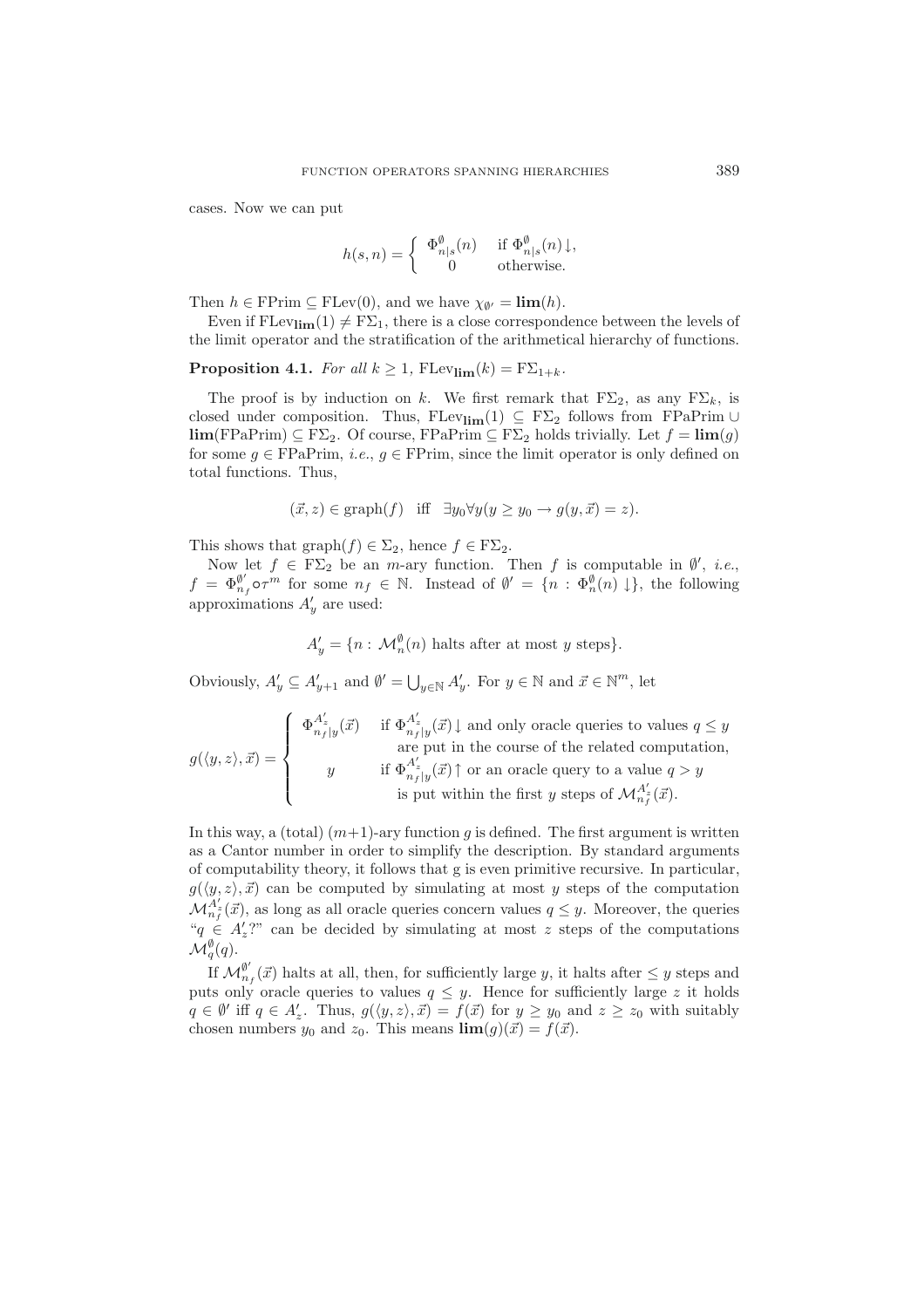If  $\Phi_{n_f}^{\emptyset'}(\vec{x})$   $\uparrow$ , then the computation  $\mathcal{M}_{n_f}^{\emptyset'}(\vec{x})$  never halts. Then to every y there is a sufficiently large  $z$  such that for all oracle queries  $q$ , which are put up to the step y of computation, it holds  $q \in \emptyset'$  iff  $q \in A'_z$ . Thus, the computation  $\mathcal{M}_{n_f}^{A'_z}(\vec{x})$ performs at least  $y + 1$  steps, *i.e.*,  $g(\langle y, z \rangle, \vec{x}) = y$ . It follows that  $\lim(g)(\vec{x})\uparrow$ , and we have shown that  $F\Sigma_2 = \lim(FPrim)$ .

Now we show that from  $F\Sigma_{k+1} = \underbrace{\lim(\dots \lim}_{k \text{ times}} (FPrim) \dots)$ , for some  $k \ge 1$ , it  $k$  times

follows

$$
F\Sigma_{k+2} = \underbrace{\lim(\dots \lim}_{k+1 \text{ times}} (FPrim)\dots).
$$

The inclusion from left to right can be proved as above for the special case  $k = 1$ : Supposed  $f \in F\Sigma_{k+2}$ , hence  $f = \Phi_{n_f}^{\emptyset(k+1)} \circ \tau^m$  for some  $n_f \in \mathbb{N}$ , we put

$$
A_y^{(k+1)} = \{ n : \mathcal{M}_n^{\emptyset^{(k)}}(n) \text{ halts after at most } y \text{ steps} \}
$$

and

$$
g(\langle y, z \rangle, \vec{x}) = \begin{cases} \Phi_{n_f|y}^{A_{\vec{x}}^{(k+1)}}(\vec{x}) & \text{if } \Phi_{n_f|y}^{A_{\vec{x}}^{(k+1)}}(\vec{x}) \downarrow \text{ and only oracle queries to values } q \leq y \\ & \text{are put in the course of the related computation,} \\ & y & \text{if } \Phi_{n_f|y}^{A_{\vec{x}}^{(k+1)}}(\vec{x}) \uparrow \text{ or an oracle query to a value } q > y \\ & \text{is put within the first } y \text{ steps of } \mathcal{M}_{n_f}^{A_{\vec{x}}^{(k+1)}}(\vec{x}). \end{cases}
$$

The total function g is computable in  $\emptyset^{(k)}$ , *i.e.*  $g \in F\Sigma_{k+1}$ , and  $f = \lim(g)$ .

To conclude the converse inclusion, and even  $\text{FLev}_{\text{lim}}(k + 1) \subseteq \text{F}\Sigma_{k+2}$  from the inductive hypothesis of the proof of Proposition [4.1,](#page-10-0) it is enough to show that **lim**(F∑<sub>k+1</sub>) ⊆ F∑<sub>k+2</sub>. So let  $f = \lim(g)$  for some  $g \in F\Sigma_{k+1}$ , *i.e.*, g is computable in  $\emptyset^{(k)}$ . Then the function g' defined by

$$
g'(y, \vec{x}) \simeq \begin{cases} 0 & \text{if there is a } y' \ge y \text{ such that } g(y', \vec{x}) \ne g(y, \vec{x}), \\ \uparrow & \text{otherwise } (i.e., g(y', \vec{x}) = g(y, \vec{x}) \text{ for all } y' > y), \end{cases}
$$

is computable in  $\emptyset^{(k)}$  too, hence  $g' \in F\Sigma_{k+1}$ . Thus, dom(g') is decidable (com-<br>nutrible) in  $\emptyset^{(k+1)}$ . Premiering f the computation of a subtle decision of dam(g') putable) in  $\emptyset^{(k+1)}$ . By means of the computation of g and the decision of dom(g'), however, **lim**(g) can be shown to be computable in  $\emptyset^{(k+1)}$ . This means  $f \in F\Sigma_{k+2}$ , and the inductive proof is complete. and the inductive proof is complete.

By the above proof, we have the following normal form representation of the arithmetically representable functions with respect to the limit operator. It can be seen as a variant of the generalized limit lemma which usually concerns the limit representations of characteristic functions of sets from  $\Delta_k$  in the classical arithmetical hierarchy.

<span id="page-11-0"></span>**Corollary 4.1.** *For*  $k \geq 1$ *, an m*-ary function f belongs to  $F\Sigma_{k+1}$  *iff there is a*<br>( $k + m$ )-ary function  $a \in F\text{Prim}$  such that  $f = \lim^k(a)$  $(k + m)$ -ary function  $q \in \text{FPrim such that } f = \lim^{k}(q)$ .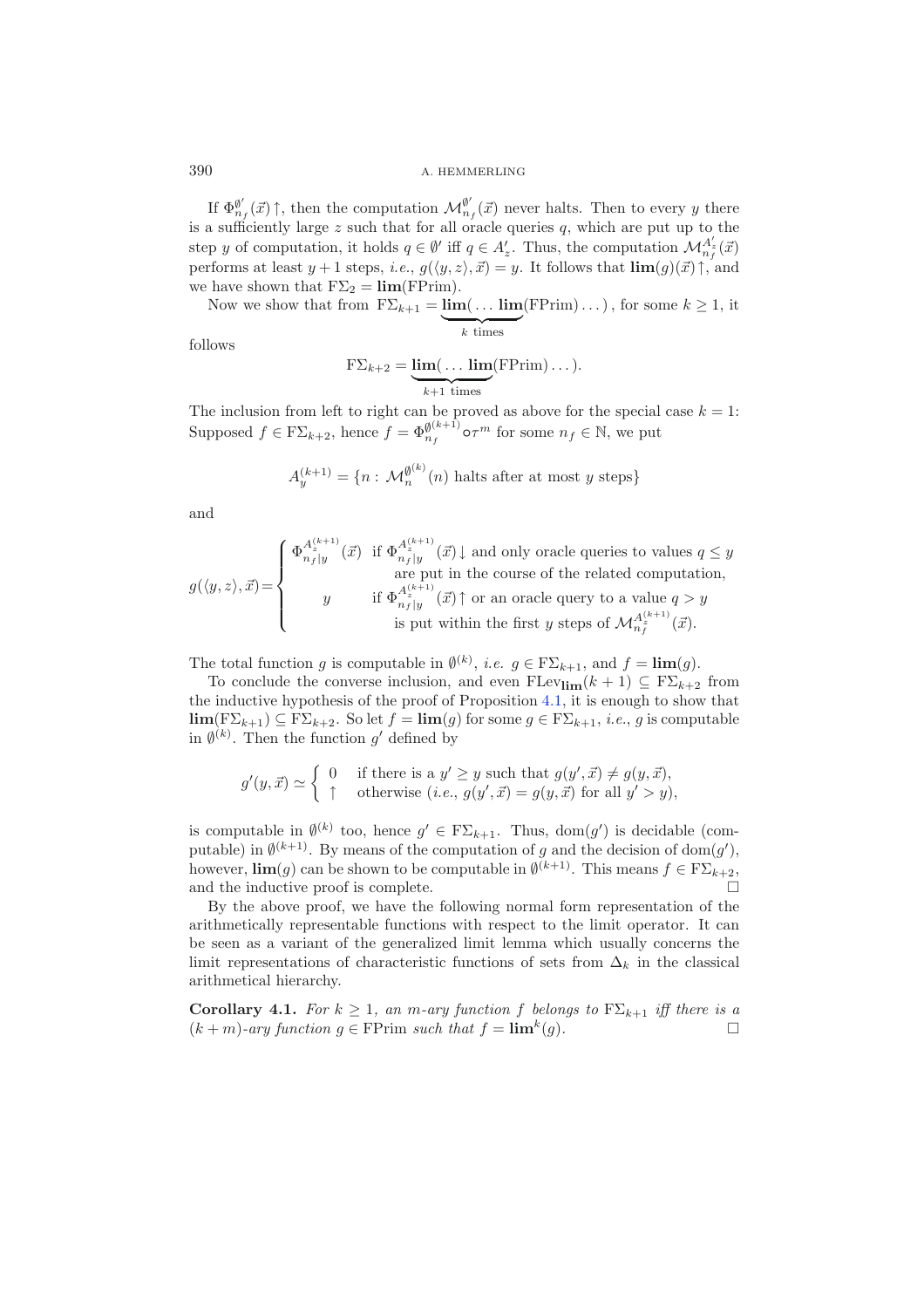Herein  $\lim_{k \to \infty} k(g)$  means the result of the k-fold iterated limit operator applied to g, where it is supposed that  $\lim^{k'}(g)$  is a total function for  $1 \leq k' < k$ .

It might be of interest that the limit operator could also be understood in the generalized way that

$$
\lim(g)(\vec{x}) \simeq \begin{cases} z & \text{if } g(y, \vec{x}) = z \text{ for almost all } y \in \mathbb{N}, \\ \uparrow & \text{if there is no such } z, \end{cases}
$$

for every (*i.e.*, not necessarily total) function g of an arity  $\geq 2$ . Also with this meaning, Proposition [4.1](#page-10-0) and Corollary [4.1](#page-11-0) remain true, as the above proof shows. Nevertheless, we continue to consider the limit operator as applicable to total functions only.

### 5. Some further operators

Next we consider three further operators, *maximum*, *sharp* and *summation*, each of which defines the same hierarchy of levels as the limit operator. They all assign to arbitrary  $(m + 1)$ -ary functions g certain m-ary functions  $\max(g)$ ,  $\sharp(g)$ and **sum** $(g)$ , respectively, which are defined by

$$
\mathbf{max}(g)(\vec{x}) \simeq \begin{cases} \max\{g(y, \vec{x}) : g(y, \vec{x}) \downarrow\} & \text{if this set is nonempty and finite,} \\ \uparrow & \text{if the above set is empty or infinite,} \\ \max(g)(\vec{x}) \simeq \begin{cases} \text{card}\{y : g(y, \vec{x}) \downarrow\} & \text{if this set is finite,} \\ \uparrow & \text{if the above set is infinite,} \end{cases} \\ \text{sum}(g)(\vec{x}) \simeq \begin{cases} \sum_{y \in \mathbb{N}, g(y, \vec{x})} g(y, \vec{x}) & \text{if there are only finitely many } y \\ \uparrow & \text{with } g(y, \vec{x}) \downarrow \text{ and } g(y, \vec{x}) > 0, \\ \uparrow & \text{if there are infinitely many } y \\ \text{with } g(y, \vec{x}) \downarrow, g(y, \vec{x}) > 0. \end{cases}
$$

As usual, the empty sum takes the value 0, *i.e.*,  $\textbf{sum}(g)(\vec{x}) = 0$  if all  $g(y, \vec{x})$  are undefined. Notice that, possibly,  $\textbf{sum}(g)(\vec{x}) \downarrow$  even if  $g(y, \vec{x}) \downarrow$  for infinitely many y, but  $g(y, \vec{x}) = 0$  in almost all these cases.

<span id="page-12-1"></span>**Proposition 5.1.** *For all*  $\omega \in \{\max, \sharp, \text{sum}\}$  *and*  $k \geq 1$ ,  $\text{FLev}_{\omega}(k) = \text{FLev}_{\text{lim}}(k)$  $=$   $F\Sigma_{k+1}$ .

To prove this, we show that, applied to functions from  $F\Sigma_k$ , any of the operators under considerations, **lim** included, can be expressed by any other of them in the following sense.

<span id="page-12-0"></span>**Lemma 5.1.** *For all*  $\omega_1, \omega_2 \in \{\text{max}, \sharp, \text{sum}, \text{lim}\}\$  *and*  $\text{FC} \in \{\text{FPaPrim}\} \cup$  $\{F\Sigma_k : k \geq 1\},\$ 

$$
\boldsymbol{\omega}_1(\mathrm{FC}) \subseteq \mathrm{Clos}_{\{\mathbf{o}\}} (\mathrm{FC} \cup \boldsymbol{\omega}_2(\mathrm{FC})).
$$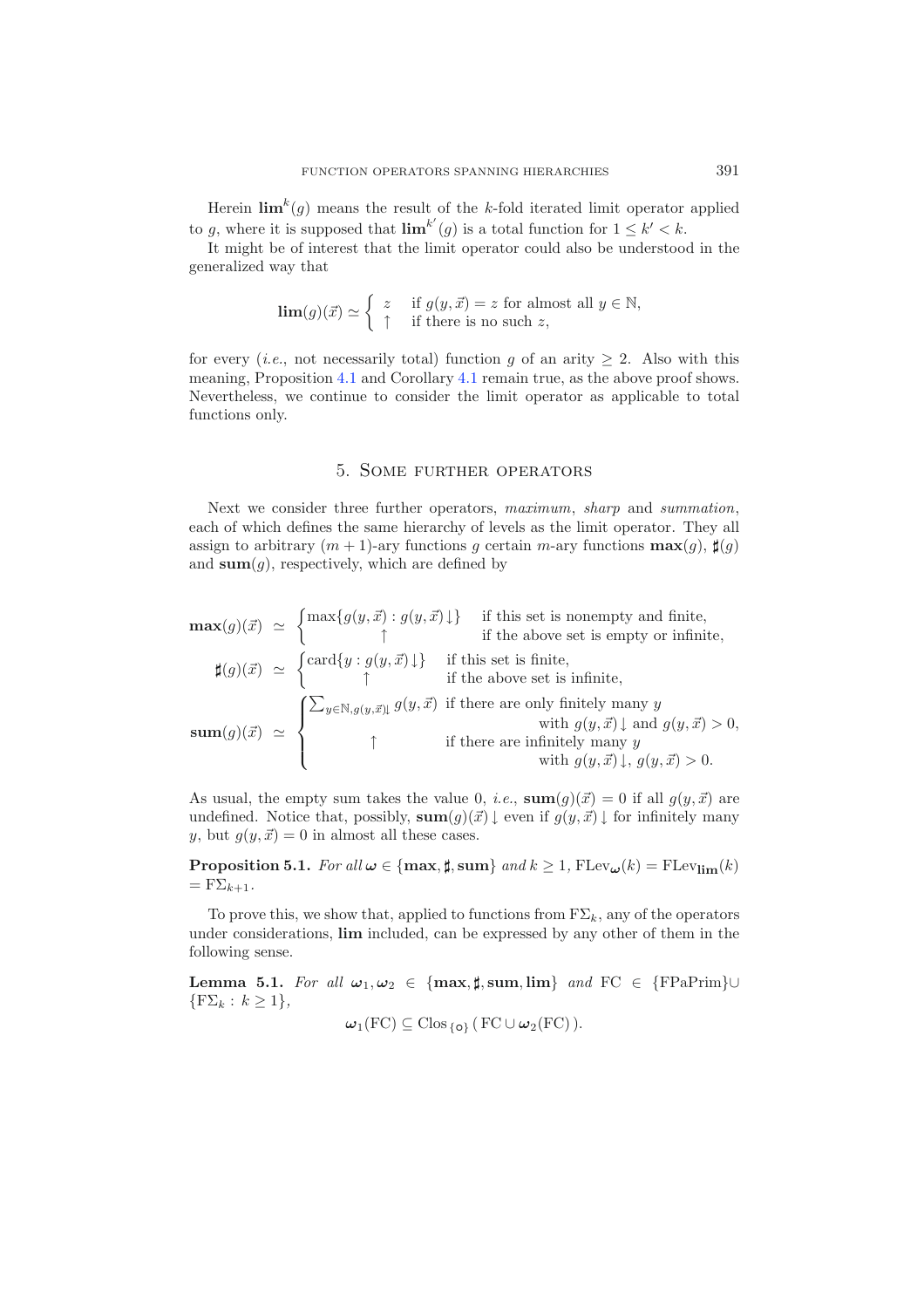From this, by means of Proposition [4.1,](#page-10-0) the equality  $FLev_{\omega}(k) = FLev_{\text{lim}}(k)$ follows inductively. Indeed, it holds for  $k = 0$ , and, supposed that it holds for some k, for  $\omega \in \{\text{max}, \sharp, \text{sum}\}$  Proposition [4.1](#page-10-0) and Lemma [5.1](#page-12-0) yield

$$
\begin{array}{rcl}\n\text{FLev}_{\omega}(k+1) & = & \text{Clos}_{\{o\}} \left( \text{FLev}_{\omega}(k) \cup \omega(\text{FLev}_{\omega}(k)) \right) \\
& = & \text{Clos}_{\{o\}} \left( \text{FLev}_{\text{lim}}(k) \cup \text{lim}(\text{FLev}_{\text{lim}}(k)) \right) \\
& = & \text{FLev}_{\text{lim}}(k+1) = \text{F}\Sigma_{k+2},\n\end{array}
$$

which means the stated equality for  $k + 1$ .

To prove Lemma [5.1,](#page-12-0) it is enough to show a suitable chain of expressibilities of the operators in the sense of the stated inclusion.

(i) Expressing **lim** by **max**: Let  $f = \lim(g)$ , for some total function  $g \in \mathbf{FC}$ with FC  $\in \{FPaPrim\} \cup \{F\Sigma_k : k \geq 1\}$ . The function g' defined by

$$
g'(0, \vec{x}) = 0 \text{ and}
$$
  
\n
$$
g'(y+1, \vec{x}) \simeq \begin{cases} y & \text{if } g(y, \vec{x}) \neq g(y+1, \vec{x}), \\ \uparrow & \text{otherwise,} \end{cases}
$$

belongs to FC too, and it holds  $g(\max(g')(\vec{x})+1, \vec{x}) \simeq \lim(g)(\vec{x})$ . Hence **lim**(g) belongs to Clos {**o**} ( $FC ∪ max(FC)$ ).

(ii) Expressing **max** by  $\sharp$ : For  $f = \max(g)$  and  $g \in \text{FPaPrim}$ , we put

$$
g'(y, \vec{x}) \simeq \max\{g(y', \vec{x}) : y' \leq y \text{ and } g(y', \vec{x})\downarrow\}, \text{ where } \max \emptyset \simeq \uparrow.
$$

Then  $g' \in \text{FPaPrim}$ , too, and if  $g'(y, \vec{x}) \downarrow$  for some  $y \in \mathbb{N}$ , then  $g'(y', \vec{x}) \downarrow$ and  $g'(y',\vec{x}) \ge g'(y,\vec{x})$  for all  $y' \ge y$ . By

$$
g''(\langle 0, z \rangle, \vec{x}) \quad \simeq \quad \begin{cases} \begin{array}{rcl} 0 & \text{if } g'(0, \vec{x}) \downarrow \text{ and } z < g'(0, \vec{x}), \\ \uparrow & \text{otherwise,} \end{array} \end{cases}
$$

$$
g''(\langle y+1,z\rangle,\vec{x}) \simeq \begin{cases} 0 \text{ if } g'(y,\vec{x}) \uparrow \text{ and } z < g'(y+1,\vec{x}) \\ \text{ or } g'(y,\vec{x}) \downarrow \text{ and } g'(y,\vec{x}) + z < g'(y+1,\vec{x}), \\ \uparrow \text{ otherwise,} \end{cases}
$$

we get a function  $g'' \in \text{FPaPrim}$  such that  $\sharp(g'') = \max(g) = f$ .

Now let  $f = \max(g)$  for some  $g \in F\Sigma_k, k \ge 1$ . There is an index  $n_g$ with  $g = \Phi_{n_g}^{\emptyset^{(k-1)}}$ . By

$$
g'(y, \vec{x}) \simeq \max\{\Phi_{n_g|y}^{\emptyset(k-1)}(y') : y' \leq y \text{ and } \Phi_{n_g|y}^{\emptyset(k-1)}(y')\}\},
$$

where  $\max \emptyset \simeq \uparrow$ , a function  $g' \in F\Sigma_k$  is defined, which satisfies  $\max(g)$ **max**(g'). Moreover, dom(g') is even decidable in  $\emptyset^{(k-1)}$ . If  $g'(y, \vec{x}) \downarrow$  for some  $y \in \mathbb{N}$ , then  $g'(y', \vec{x}) \downarrow$  and  $g'(y', \vec{x}) \ge g'(y, \vec{x})$  for all  $y' \ge y$ . Defining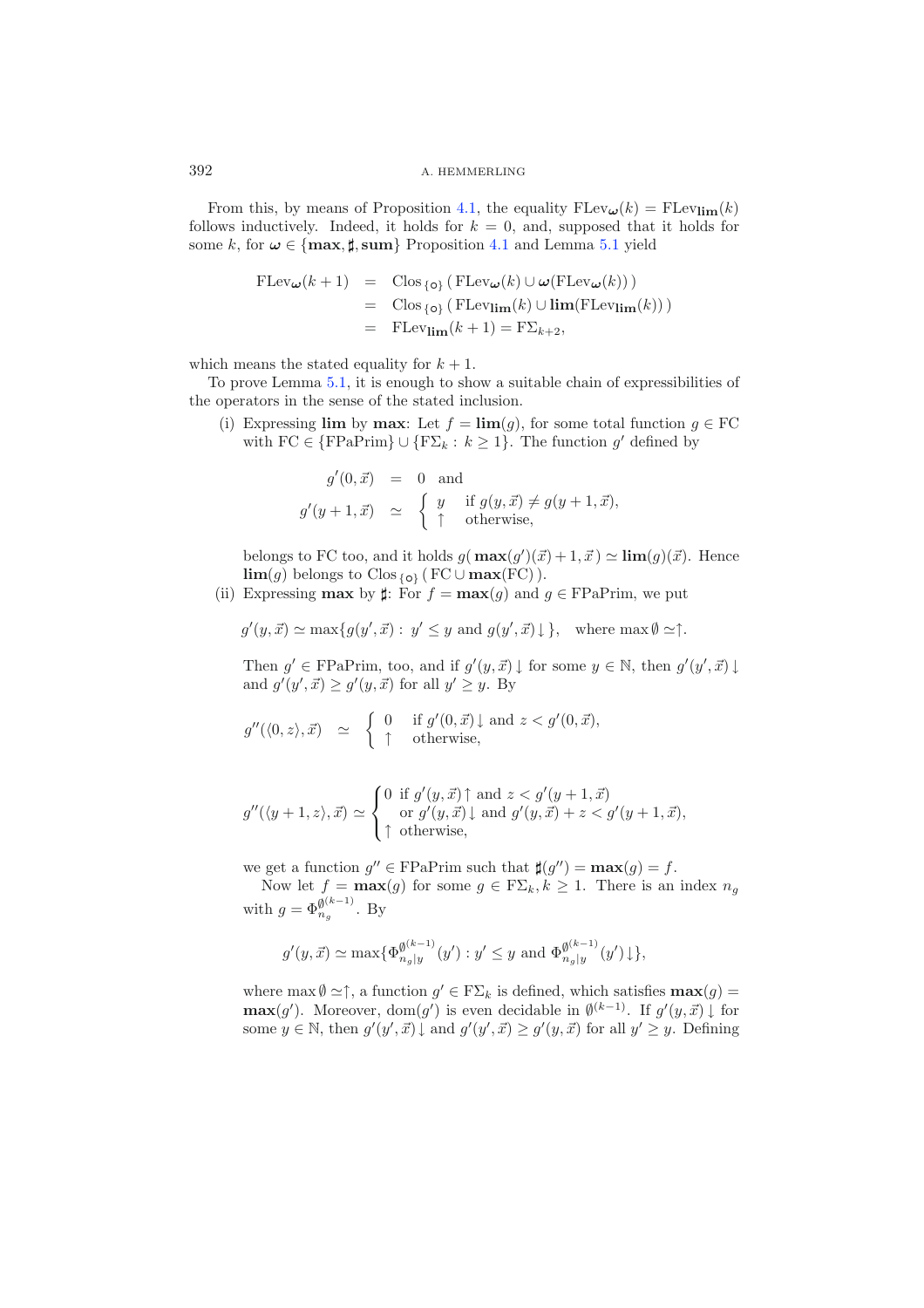the function g'' as above for the case  $g \in \mathrm{FPaPrim}$ , we get  $g'' \in \mathrm{F\Sigma}_k$  such that  $\sharp(g'') = \max(g) = f$ .

(iii) Expressing  $\sharp$  by sum: This holds quite general. For  $f = \sharp(g)$ , we put

$$
g'(y, \vec{x}) \simeq \begin{cases} 1 & \text{if } g(y, \vec{x}) \downarrow, \\ \uparrow & \text{otherwise.} \end{cases}
$$

Then  $g' \in \text{Clos}_{\{o\}}$  (FPaPrim  $\cup \{g\}$ ), and  $\text{sum}(g') = \sharp(g) = f$ .

(iv) Expressing **sum** by **lim**: Let  $f = \textbf{sum}(g)$ . If  $g \in \text{FPaPrim}$ , we put

$$
g'(y, \vec{x}) = \sum_{y' \leq y, g(y', \vec{x})\downarrow} g(y', \vec{x}).
$$

For higher levels, we employ the functions  $\Phi_{n||s}^A$  defined similarly to  $\Phi_{n|s}^A$ by

$$
\Phi^A_{n\parallel s}(\vec{x}) \simeq \left\{ \begin{array}{cl} z & \text{if } \mathcal{M}_n^A(\vec{x}) \text{ halts after exactly } s \text{ steps and} \\ & \text{yields the output } z, \\ & \uparrow & \text{otherwise.} \end{array} \right.
$$

If  $g \in F\Sigma_k$ ,  $k \ge 1$  and  $g(y, \vec{x}) \simeq \Phi_{n_g}^{\emptyset^{(k-1)}}(\langle y, \vec{x} \rangle)$ , let

$$
g'(\langle y, z \rangle, \vec{x}) = \sum_{\Phi_{n_g||z}^{\emptyset(k-1)}(y, \vec{x})} \Phi_{n_g||z}^{\emptyset^{(k-1)}}(y, \vec{x}).
$$

In all the cases we are considering, we have  $g' \in \text{FPaPrim}$  and  $g' \in \text{F}\Sigma_k$ , respectively, and  $\lim(g') = \textbf{sum}(g) = f$ .

Since the natural numbers are well-ordered, the *minimum operator* **min** cannot simply be seen as an analog to **max**. For any  $(m + 1)$ -ary function g, let

 $\min(g)(\vec{x}) \simeq \min\{g(y, \vec{x}) : g(y, \vec{x}) \downarrow\}, \text{ where } \min(\emptyset) \simeq \uparrow.$ 

**Proposition 5.2.** *For all*  $k \geq 1$ ,  $\text{FLev}_{\text{min}}(k) = \text{FLev}(k+1)$ *.* 

Remember that  $FLev(k + 1) = FLev_{\omega}(k + 1)$  for all  $\omega \in {\overline{\mu}, \phi, \rho}$ . The proof of the proposition is by induction on  $k$ .

We start with showing that  $\min(\text{FPaPrim}) = \overline{\mu}(\text{FCom})$ . By FLev(1) =  $\text{FCom} \subseteq \overline{\mu}(\text{FCom})$ , this implies

 $FLev_{\textbf{min}}(1) = C \log_{10} (FPaPrim \cup \overline{\mu}(FCom)) = FLev(2).$ 

For  $f = \min(g)$ ,  $g \in \text{FPaPrim}$ , put

$$
g'(y, \vec{x}) \simeq \begin{cases} 0 & \text{if there is a } z \in \mathbb{N} \text{ with } g(z, \vec{x}) = y, \\ \uparrow & \text{otherwise.} \end{cases}
$$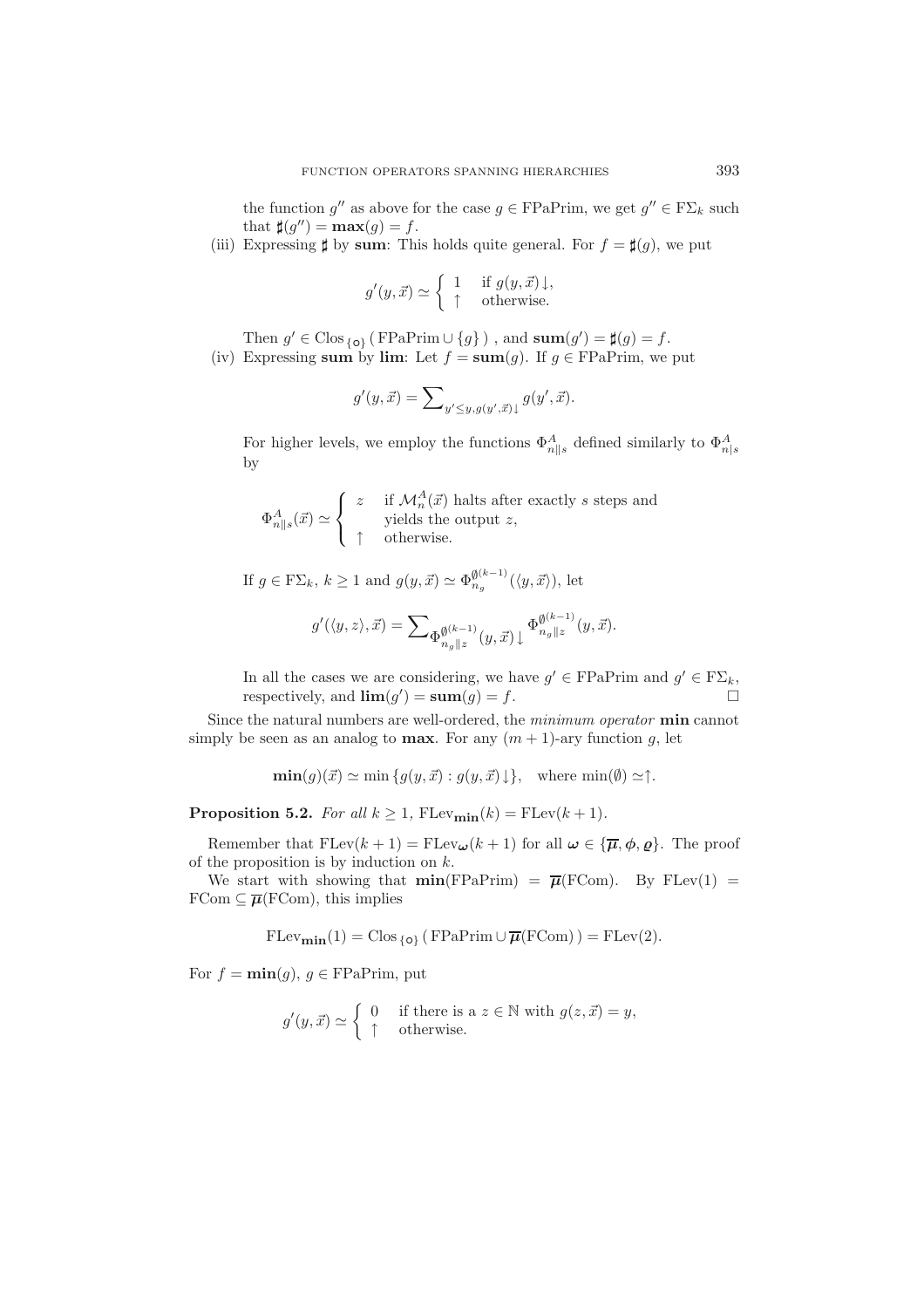Then  $g' \in \text{FCom and } \overline{\mu}(g') = \min(g) = f$ . For  $f = \overline{\mu}(g)$ ,  $g \in \text{FCom}$ , suppose that  $g = \Phi_{n_g}^{\emptyset}$  and put

$$
g'(\langle y, z \rangle, \vec{x}) \simeq \begin{cases} y & \text{if } \Phi_{n_g|z}^{\emptyset}(y, \vec{x}) = 0, \\ \uparrow & \text{otherwise.} \end{cases}
$$

Then  $g' \in \text{FPaPrim}$  and  $\min(g') = \overline{\mu}(g) = f$ . So the initial step of induction has been done.

To show that (a single application of)  $\overline{\mu}$  can be expressed by **min**, let  $f = \overline{\mu}(g)$ , *i.e.*,  $f(\vec{x}) \simeq \min\{y : g(y, \vec{x}) = 0\}$ . The function g' defined by

$$
g'(y, \vec{x}) \simeq \begin{cases} y & \text{if } g(y, \vec{x}) = 0, \\ \uparrow & \text{otherwise,} \end{cases}
$$

belongs to the same  $\overline{\mu}$ -level as g, and it holds  $\min(g') = \overline{\mu}(g) = f$ . Thus,  $FLev_{\textbf{min}}(k) = FLev(k+1)$  implies that

$$
\begin{array}{rcl}\n\text{FLev}(k+2) & = & \text{Clos}_{\{o\}} \left( \text{FLev}(k+1) \cup \overline{\mu}(\text{FLev}(k+1)) \right) \\
& \subseteq & \text{Clos}_{\{o\}} \left( \text{FLev}_{\text{min}}(k) \cup \text{min}(\text{FLev}_{\text{min}}(k)) \right) \\
& = & \text{FLev}_{\text{min}}(k+1).\n\end{array}
$$

To prove the converse inclusion, let  $f = \min(g)$  for some  $g \in \text{FLev}_{\min}(k)$ FLev $(k + 1)$ . If k is even, *i.e.*,  $k = 2k'$  for some  $k' \in \mathbb{N}$  and  $\text{FLev}(k + 1) = \text{F}\Sigma_{1+k'}$ by Proposition [3.1,](#page-7-0) we put

$$
g'(z, \vec{x}) \simeq \begin{cases} 0 & \text{if there is a } y \in \mathbb{N} \text{ with } g(y, \vec{x}) = z, \\ \uparrow & \text{otherwise.} \end{cases}
$$

This defines a function g' which belongs to  $F\Sigma_{1+k'}$ , too, and satisfies  $\overline{\mu}(g') = \min(e) - f$ . Thus we have  $\min(F[\alpha](h+1)) \subset \overline{\pi}(F[\alpha](h+1))$ , what implies  $\min(g) = f$ . Thus, we have  $\min(\text{FLev}(k+1)) \subseteq \overline{\mu}(\text{FLev}(k+1))$ , what implies  $FLev_{\textbf{min}}(k+1) \subseteq FLev(k+2).$ 

If k is odd, *i.e.*,  $k = 2k' + 1$  with  $k' \in \mathbb{N}$ , then  $F \text{Lev}(k + 1) =$ Clos  $\{\mathbf{o}\}\left(\mathbf{F}\Sigma_{1+k'}\cup\overline{\boldsymbol{\mu}}(\mathbf{F}\Sigma_{1+k'})\right)$ . As noticed in the proof of Proposition [3.1,](#page-7-0) for all functions g belonging to this class, dom(g) is decidable in  $\emptyset^{(k'+1)}$ , and g is computable in  $\emptyset^{(k'+1)}$ . It follows that the *epigraph* of g,

epigraph
$$
(g)
$$
 = { $(\vec{x}, y)$ : there is a  $y' \leq y$  with  $g(\vec{x}) = y'$ },

is decidable in  $\mathbf{0}^{(k'+1)}$ . Now, if g has some arity  $\geq 2$ ,  $\min(g)$  can be computed in  $\emptyset^{(k'+1)}$  as follows: Given an argument  $\vec{x}$ , first search for a pair  $(y, z)$  such that  $((y, \vec{x}), z) \in$  epigraph $(g)$ . If there is such a pair, it will be found finally by a suitable computation in  $\phi^{(k'+1)}$ . Then the value  $\min(g)(\vec{x})$  can be determined by deciding whether  $((y', \vec{x}), z') \in \text{epigraph}(g)$ , for the finitely many  $y' \leq y$  and  $z' \leq z$ . Thus,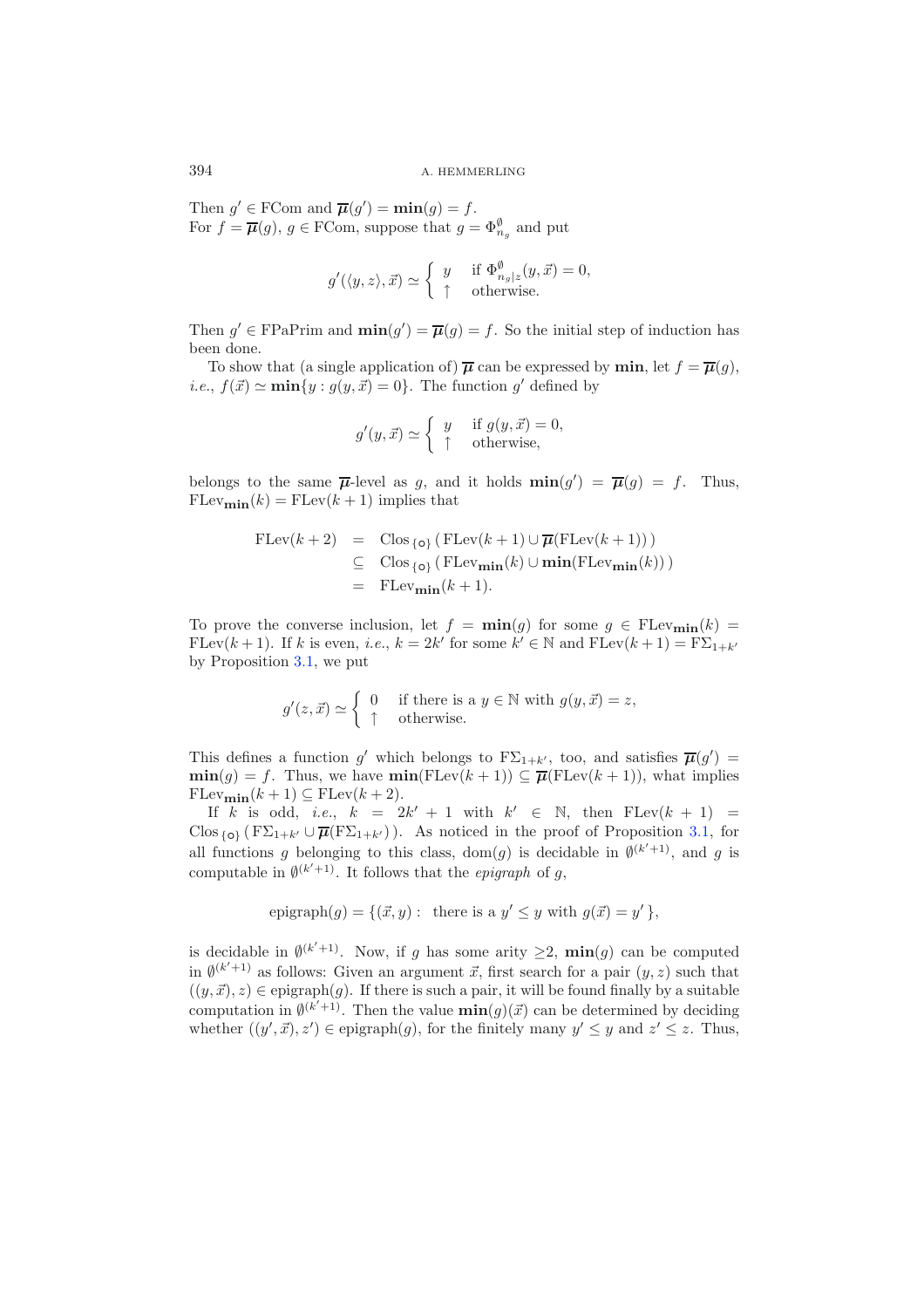we have  $\min(\text{FLev}(k+1)) \subseteq \text{F}\Sigma_{k'+2}$ , and again

$$
\begin{array}{rcl}\n\text{FLev}_{\mathbf{min}}(k+1) & = & \text{Clos}_{\{0\}} \left( \text{FLev}(k+1) \cup \mathbf{min}(\text{FLev}(k+1)) \right) \\
& \subseteq & \text{F\Sigma}_{k'+2} = \text{FLev}(1+2k'+2) = \text{FLev}(k+2).\n\end{array}
$$

This completes the inductive proof.  $\Box$ 

From the viewpoint of computability theory one might ask why we did not start the nesting levels of operators  $\omega$  with  $FLev_{\omega}(1) = FCom$  and proceed then, as we did, with  $FLev_{\omega}(k+1) = \text{Clos}_{\{o\}} (\text{FLev}_{\omega}(k+1) \cup \omega (\text{FLev}_{\omega}(k+1)))$ . This would not change the levels  $FLev(k)$  of  $\overline{\mu}$ ,  $\phi$  and  $\phi$ , for  $k \geq 1$ . The levels FLev<sub>min</sub> $(k)$  would become equal to FLev $(k)$ , however, and for  $\omega \in \{\lim, \max, \sharp\}$ , **sum**} we would have  $\text{FLev}_{\omega}(k) = \text{F}\Sigma_k$ .

The main reason to start the levels with FPaPrim instead of FCom is that we are highly interested in studying the analogous classification with respect to polynomial-time computability. In our opinion, however, there are more similarities between the classes FP and FPaPrim than between FP and FCom. So it is desirable to know what happens if we start the stratification of levels with FPaPrim.

### 6. Operators on polytime functions

The theory of computational complexity, in particular that of polynomial-time computability, is mainly devoted to the machine-oriented point of view, where computing devices operate on words over finite alphabets. So the usual complexity classes consist of languages, *i.e.*, sets of words over finite alphabets, and complexity classes of functions usually consist of word functions. The reader is referred to basic textbooks like [\[2](#page-38-1)[,7](#page-39-18)[,18](#page-39-19)[,23](#page-39-8)[,32\]](#page-39-20). In the present paper, we continue to deal preferably with sets of numbers and arithmetical functions, respectively. This corresponds to the point of view taken, *e.g.*, in bounded arithmetic, *cf.* [\[14\]](#page-39-21).

In a certain sense, it is merely a matter of taste that we prefer to deal with explicit number functions and number problems, instead of word functions and word problems. On the one hand, this is here caused by the background from computability theory which has been presented in the preceding sections. On the other hand, most of the operators we are considering refer to a well-ordering of the underlying object domain, which is canonically given for numbers but not so for words. Of course, all the following results and techniques can immediately be transferred to word functions and languages if, between words, we use the order by length and lexicographic comparing based on an ordering of the underlying alphabet.

More precisely, all complexity theoretic notions applied to sets of numbers or number theoretic functions are meant with respect to the (modified) *binary expansion* of numbers, where a *binary word* of *length*  $l = |w|$ ,  $w = b_l b_{l-1} \ldots b_1 \in \{1, 2\}^*,$ represents the number

$$
\gamma(b_l b_{l-1} \ldots b_1) = \sum_{i=1}^l b_i \cdot 2^{i-1}.
$$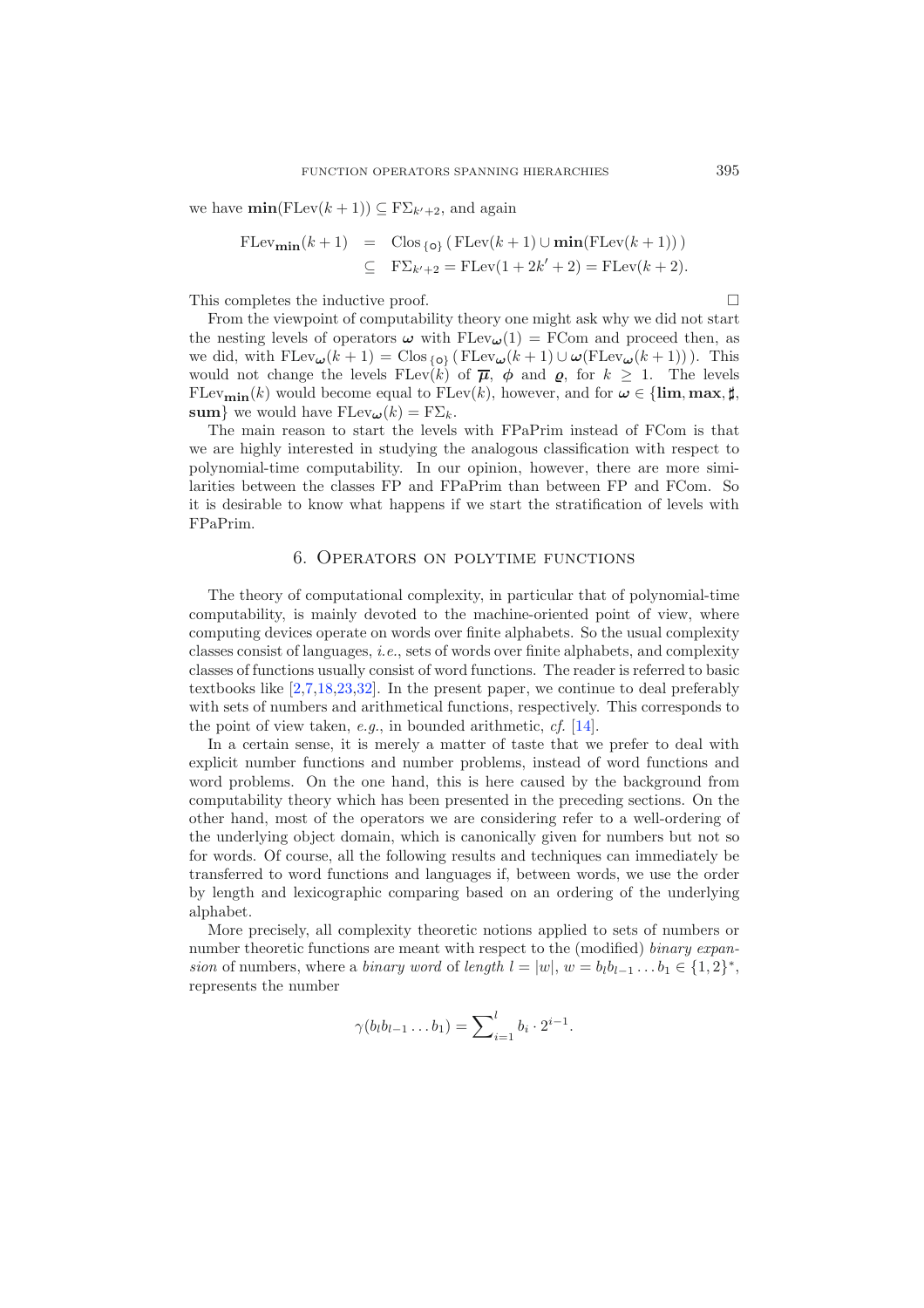The *empty word*  $\Lambda$  represents the number 0, *i.e.*,  $\gamma(\Lambda) = 0$ . The mapping  $\gamma: \{1,2\}^* \longrightarrow \mathbb{N}$  is a bijection between the words from  $\{1,2\}^*$  and the natural numbers with respect to which the ordering of words by length and lexicographic comparing corresponds to the natural ordering of numbers. For a number  $x \in \mathbb{N}$ ,  $||x||$  denotes the *length* of its binary expansion,

$$
||x|| = |\gamma^{-1}(x)|.
$$

For an *m*-tuple  $\vec{x} = (x_1, \ldots, x_m)$ , let  $\|\vec{x}\| = \langle x_1, \ldots, x_m \rangle$ , this is the length of (the binary expansion of) the Cantor number  $\langle x_1, \ldots, x_m \rangle$ .

A function  $f: \mathbb{N}^m \rightarrow \mathbb{N}$  is said to be *polynomial-time computable* (briefly: *polytime*) iff the *related word function*, *i.e.*, the mapping  $f_{w}(\{1,2\}^*)^m \rightarrow \{1,2\}^*$ defined by

$$
f_{\mathbf{w}}(w_1,\ldots,w_m) \simeq \gamma^{-1} \circ f(\gamma(w_1),\ldots,\gamma(w_m)),
$$

 $f_{\mathbf{w}}(w_1,\ldots,w_m) \simeq \gamma^{-1} \circ f(\gamma(w_1),\ldots,\gamma(w_m)),$ <br>is computable in polynomial time by a (deterministic) *Turing machine (TM)* in the usual sense. Let FP denote the class of all polytime functions. For example, the m-tupling function  $\tau^m$  and its inverses  $\pi_i^m$ ,  $1 \le i \le m$ , are polytime for any  $m > 1$ . Moreover, EP is closed under composition. All polytime functions are  $m \geq 1$ . Moreover, FP is closed under composition. All polytime functions are *polynomially length-bounded*, *i.e.*, for any  $f \in FP$  there is a polynomial p such that  $f(\vec{x}) = y$  implies  $||y|| \leq p(||\vec{x}||)$ .

In the sequel, we shall use the same denotations for some classes of (arithmetical) functions as they occur in literature for related classes of word functions. Also for classes of sets of number tuples, we shall use the same denotations as they are usually applied to the related complexity classes of languages. The denotations of the latter ones will here get the index "w" indicating that they concern (sets of) *words*. So let the class P consist of all sets  $A \subseteq \mathbb{N}^m$  that are decidable in polynomial time with respect to the binary expansions of the Cantor numbers, *i.e.*,

$$
P = \{A \subseteq \mathbb{N}^m : m \ge 1 \text{ and } \{\gamma^{-1}(x_1, ..., x_m) : (x_1, ..., x_m) \in A\} \in P_{\mathbf{w}}\},\
$$

where  $P_w$  denotes the usual class of languages decidable by polynomially timebounded (deterministic) TMs. The classes  $NP$  and  $NP_w$  are analogously related to each other. Of course,  $P = NP$  iff  $P_w = NP_w$ , and this is the classical P *vs.* NP problem. Also,  $A \in \mathcal{P}$  iff  $\chi_A \in \mathcal{FP}$ .

Polytime functions are partial in general, but, analogously to partial primitive recursive functions, they can be regarded as restrictions of total polytime functions to polynomially decidable domains: For an  $m$ -ary function f, it holds  $f \in FP$  iff there are a total function  $\tilde{f} \in \text{FP}$  and a set  $A \in \text{P}, A \subseteq \mathbb{N}^m$ , such that

$$
f(\vec{x}) \simeq \begin{cases} \tilde{f}(\vec{x}) & \text{if } \vec{x} \in A, \\ \uparrow & \text{otherwise.} \end{cases}
$$

It follows, *e.g.*, that  $\phi(g) \in \text{FCom if } g \in \text{FP}$ . On the other hand, the unrestricted application of the first value operator to polytime functions leads already to all computable functions.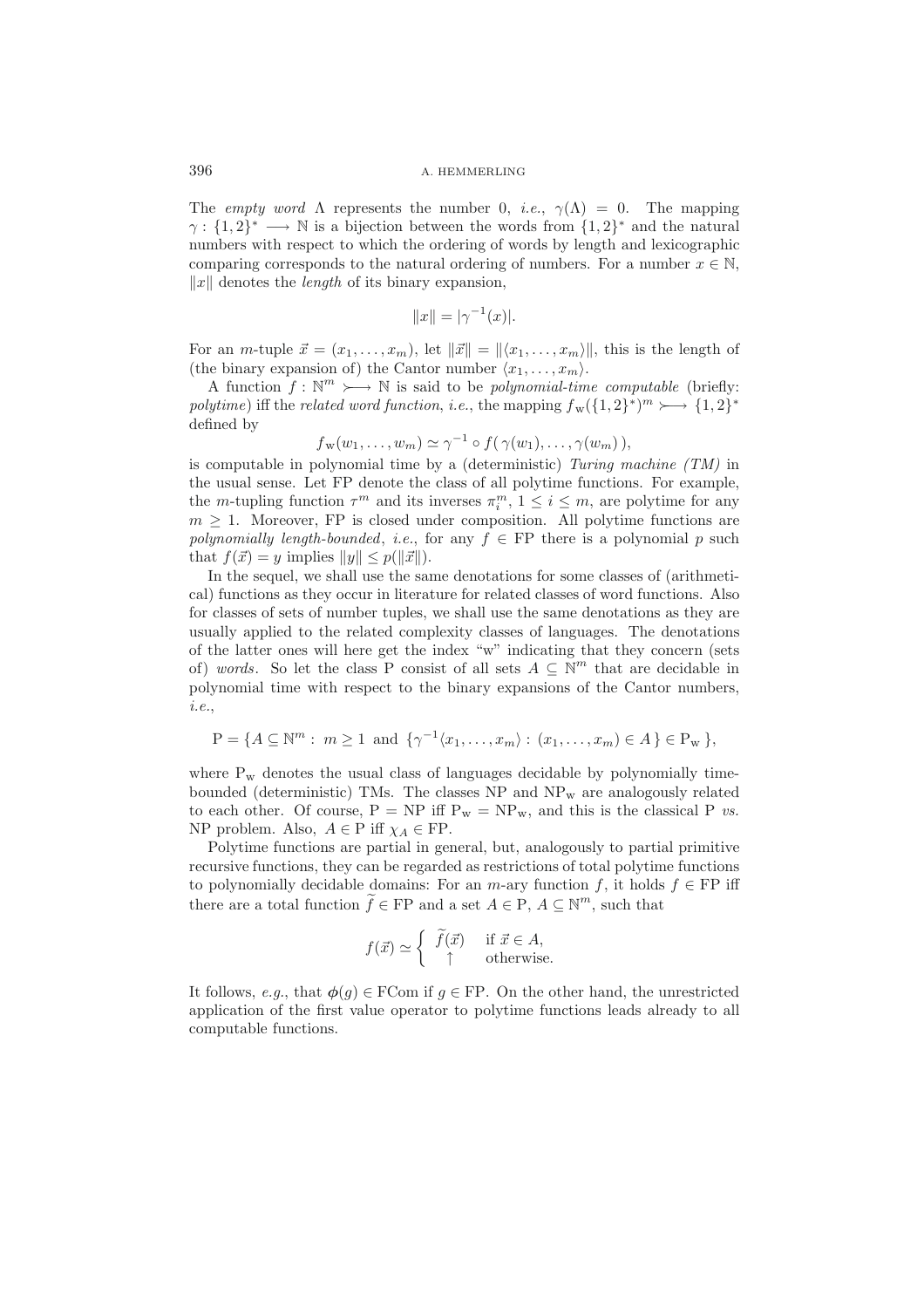**Lemma 6.1.** *For any*  $f \in \text{FCom}$  *there is a function*  $g \in \text{FP}$  *such that*  $f = \phi(g)$ *. Thus, we have*  $\phi(\text{FP}) = \text{FCom}$  *and*  $\text{Clos}_{\{\text{o}, \phi\}}(\text{FP}) = \text{FAH}.$ 

For other operators as powerful as  $\phi$ , one can prove related results. In fact, instead of FP, more restricted function classes are still sufficient to generate the whole arithmetical hierarchy.

The second part of the lemma follows from  $C$ los  ${_{\{\mathbf{o}, \phi\}}}$  (FCom) = FAH, *cf.* Proposition [3.1.](#page-7-0) To sketch the proof of the first part, suppose  $f = \Phi_{n_f}^{\emptyset}$ . We put

$$
g(y,\vec{x}) \simeq \begin{cases} \Phi_{n_f}^{\emptyset}(\vec{x}) & \text{if } \Phi_{n_f|||y||}^{\emptyset}(\vec{x}) \downarrow, \\ \uparrow & \text{otherwise.} \end{cases}
$$

It is easily seen that  $g \in \text{FP}$  and  $f = \phi(g)$ .

In the context of polynomial-time computability, we want to exclude such trivial constructions leading to functions  $\omega(g) \notin FP$  for certain  $g \in FP$ . This is done by restricting the search domain for y in a polynomially length-bounded way depending on the remaining argument  $\vec{x}$ , in building  $\omega(g)(\vec{x})$  from the set of all values  $g(y, \vec{x})$ . A simple but sufficiently general way consists in restricting the operator  $\omega$ to functions which are undefined for arguments  $(y, \vec{x})$  if y lies outside a polynomial length-bound depending on  $\vec{x}$ .

More precisely, an  $(m + 1)$ -ary function q is said to be 1-*polynomial* iff there is a polynomial  $p$  such that

$$
g(y, \vec{x}) \uparrow
$$
 for all  $y \in \mathbb{N}$  and  $\vec{x} \in \mathbb{N}^m$  satisfying  $||y|| > p(||\vec{x}||)$ .

In other words, for all numbers y with  $g(y, \vec{x}) \downarrow$  we have  $0 \leq y < 2^{p(||\vec{x}||)} - 1$ . It follows that, in computing  $\phi(g)(\vec{x})$ , the search for a minimal y with  $g(y, \vec{x}) \downarrow$  can be restricted to the set  $\{y: 0 \le y < 2^{p(||\vec{x}||)} - 1\}.$ 

Let  $\omega'$  denote the restriction of an operator  $\omega \in {\mu, \overline{\mu}, \phi, \max, \sharp, \text{sum}, \min}$ to 1-polynomial functions of arities  $\geq$ 2. More precisely,  $\omega'(g)$  is defined iff g is 1-polynomial and  $\omega(g)$  is defined, and in this case we put  $\omega'(g) = \omega(g)$ . For example, if g is 1-polynomial, then both  $\sharp'(g)$  and **sum**<sup>'</sup>(g) are total functions. Since the analogous restriction  $\lim'$  yields only the nowhere defined function, it is not of interest.

For an adequate restriction of the operator  $\rho$ , we employ a notion well known in complexity theory. A function  $g : \mathbb{N} \rightarrow \mathbb{N}$  is said to be (polynomially) *honest* iff there is a polynomial  $p$  such that

$$
\boldsymbol{g}(g)(y) = x \quad \text{implies} \quad ||x|| \leq p(||y||).
$$

This condition is obviously necessary for  $\varrho(g) \in FP$ .

Let  $\rho'$  denote the restriction of the operator  $\rho$  to honest (unary) functions.

It is easily seen that all functions from Clos  ${_{\{\mathbf{o}, \boldsymbol{\omega}'\}}(FP)}$  are polynomially lengthbounded, for all  $\omega' \in {\{\mu', \overline{\mu}', \phi', \varrho', \max', \sharp', \text{sum'}, \min'\}.$ 

The *polytime*  $\omega'$ -levels  $FLev'_{\omega'}(k)$ , for numbers  $k \in \mathbb{N}$ , are defined in a straightforward way similarly to the *ω*-levels. In contrast to them, however, we now start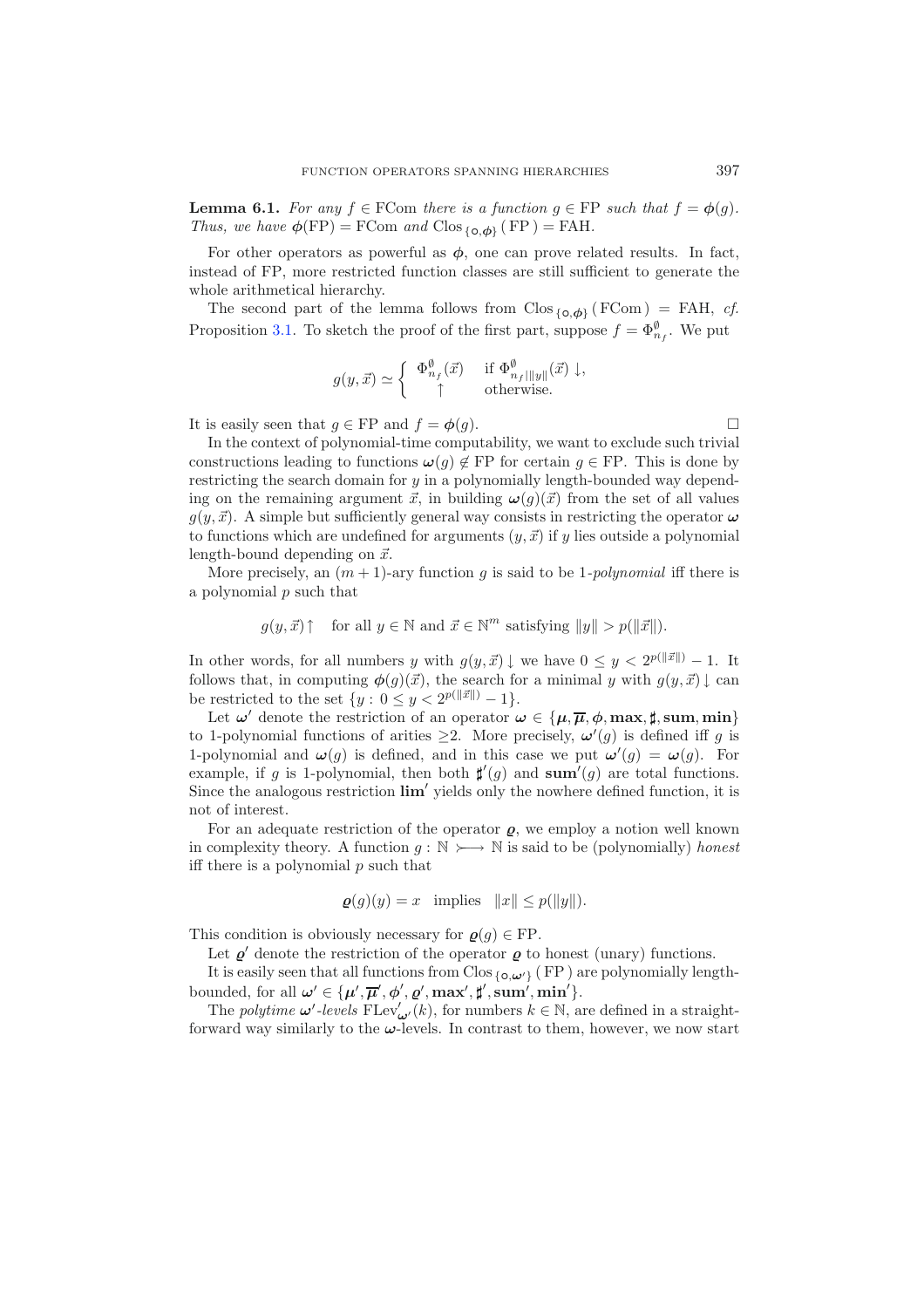398 A. HEMMERLING

with the basic class FP:

$$
\begin{array}{rcl}\n\text{FLev}'_{\pmb{\omega}'}(0) & = & \text{FP} \quad \text{and} \\
\text{FLev}'_{\pmb{\omega}'}(k+1) & = & \text{Clos}_{\{\mathbf{o}\}}\left(\text{ FLev}'_{\pmb{\omega}'}(k)\cup \pmb{\omega}'(\text{FLev}'_{\pmb{\omega}'}(k)\right)\right) \quad \text{for } k \in \mathbb{N}.\n\end{array}
$$

<span id="page-19-1"></span>First it turns out that, in analogy to Proposition [2.1,](#page-4-0) the operators  $\overline{\mu}'$ ,  $\phi'$  and  $\varrho'$  yield the same polytime levels.

**Proposition 6.1.** *For any*  $\omega'_1, \omega'_2 \in {\{\overline{\mu}', \phi', \varrho'\}}$  *and*  $k \in \mathbb{N}$ *, we have*  $\text{FLev}'_{\omega'_1}(k) =$  $FLev'_{\boldsymbol{\omega}_2'}(k)$ .

<span id="page-19-0"></span>The proof is quite analogous to that of Proposition [2.1,](#page-4-0) namely based on the following lemma stating the mutual expressibilities of the operators under consideration.

**Lemma 6.2.** *For*  $\omega'_1, \omega'_2 \in {\overline{\mu}}', \phi', \varrho'$  *and every function class* FC *which is closed under composition and satisfies* FP ⊆ FC ⊆ FAll*, we have*

$$
\boldsymbol{\omega}'_1(\mathrm{FC}) \subseteq \mathrm{Clos}_{\{\mathbf{o}\}} (\mathrm{FC} \cup \boldsymbol{\omega}'_2(\mathrm{FC})).
$$

This can be shown by almost the same constructions as in the proof of Lemma [2.1,](#page-4-1) parts (i), (ii) and (iii). One now has to notice that if the functions  $g$  are 1polynomial and honest, respectively, the functions  $g'$  defined in the related ways are honest or 1-polynomial, too. Only in part (iii), the definition of function  $g'$ has to be modified to

$$
g'(y, z) \simeq \begin{cases} 0 & \text{if } g(y) = z \text{ and } ||y|| \le p(||z||), \\ \uparrow & \text{otherwise,} \end{cases}
$$

with a polynomial  $p$  witnessing that the function  $q$  is honest. In all the three parts, it holds  $g' \in \text{Clos}_{\{o\}}$  (FP ∪  $\{g\}$ ) ⊆ FC and  $\omega'_1(g) \in \text{Clos}_{\{o\}}$  (FC ∪  $\{\omega'_2(g')\}$ ), for the related operators  $\omega'_1, \omega'_2 \in {\{\overline{\mu}', \phi', \varrho'\}}$ . So the proof of Lemma [6.2](#page-19-0) and Proposition [6.1](#page-19-1) is complete.  $\Box$  $\Box$ 

In the sequel, we shall simply write  $\text{FLev}'(k)$  instead of  $\text{FLev}'_{\omega'}(k)$  with  $\omega' \in$  $\{\overline{\mu}', \phi', \varrho'\}.$ 

In contrast to the results of Section 5 concerning general computability, the polytime variants of the operators **max** and **min** are equivalent to each other and even to  $\overline{\mu}', \phi'$  and  $\varrho'$ .

<span id="page-19-2"></span>**Proposition 6.2.** *For any*  $\omega'_1, \omega'_2 \in \{\min', \max', \overline{\mu}'\}$  *and every function class* FC *which is closed under composition and includes* FP, we have  $\omega'_{1}(FC) \subseteq$  $\text{Clos}_{\{o\}}$  (FP  $\cup \omega_2'$  (FC) )*. Thus,*  $\text{FLev}'_{\text{min}'}(k) = \text{FLev}'_{\text{max}'}(k) = \text{FLev}'(k)$  for *all*  $k \in \mathbb{N}$ *.* 

The second statement follows from the first one analogously to the proof of Proposition [6.1.](#page-19-1)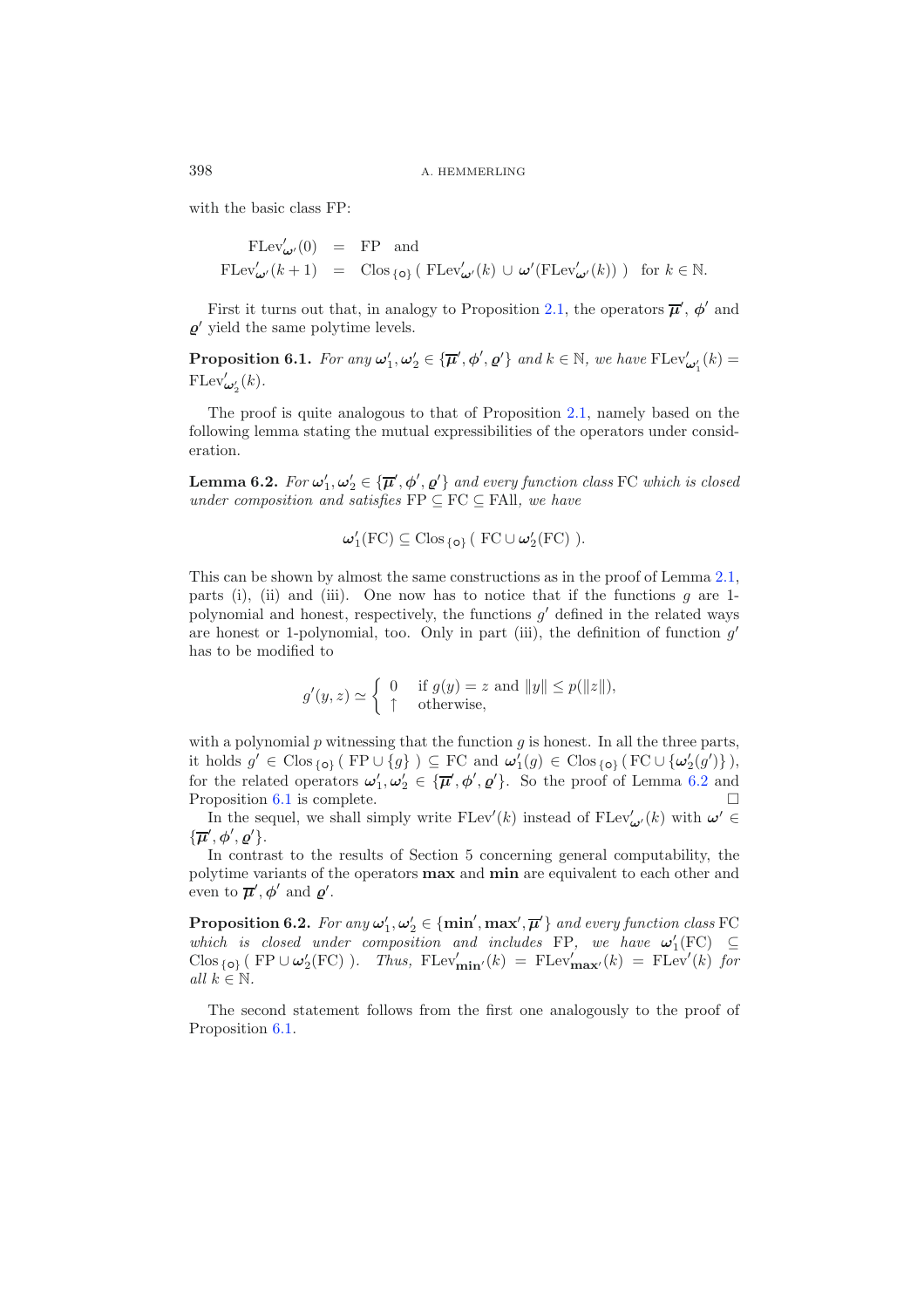Now suppose that g is an  $(m + 1)$ -ary function which is 1-polynomial with respect to a polynomial p, *i.e.*,  $g(y, \vec{x}) \uparrow$  whenever  $||y|| > p(||\vec{x}||)$ . First we put

$$
g'(y, \vec{x}) \simeq 2^{p(||\vec{x}||)} - g(y, \vec{x}).
$$

Then g' is 1-polynomial too, and  $g' \in \text{Clos}_{\{0\}}$  (FP ∪ {g}). Moreover, for all  $\vec{x} \in \mathbb{N}^m$ ,

$$
\mathbf{max}'(g)(\vec{x}) \simeq 2^{p(||\vec{x}||)} - \mathbf{min}'(g')(\vec{x}) \quad \text{and} \quad \mathbf{min}'(g)(\vec{x}) \simeq 2^{p(||\vec{x}||)} - \mathbf{max}'(g')(\vec{x}).
$$

This shows the mutual expressibility of **max'** and **min'** by means of polytime functions.

Putting

$$
g'(y, \vec{x}) \simeq \begin{cases} y & \text{if } g(y, \vec{x}) = 0, \\ \uparrow & \text{otherwise,} \end{cases}
$$

we get a 1-polynomial function  $g' \in \text{Clos}_{\{o\}}$  ( $\text{FP} \cup \{g\}$ ) with  $\min'(g') = \overline{\mu}'(g)$ . On the other hand, if  $g(y, \vec{x}) \uparrow$  whenever  $||y|| > p(||\vec{x}||)$ , by

$$
g'(y \cdot 2^{p(||\vec{x}||)} + z, \vec{x}) \simeq \begin{cases} 0 & \text{if } g(y, \vec{x}) = z, \\ \uparrow & \text{otherwise,} \end{cases}
$$

we again get a 1-polynomial function  $g' \in \text{Clos}_{\{o\}}$  ( FP  $\cup \{g\}$  ). Now it holds

$$
\min'(g)(\vec{x}) \simeq \overline{\mu}'(g') \bmod 2^{p(\vec{x})},
$$

where mod denotes the binary modulus function, *i.e.*,  $a \mod b$  is the remainder of a divided by b, for  $a, b \in \mathbb{N}$  and  $b \ge 1$ . Notice that mod  $\in \text{FP}$ .

The discussion of the power of the operators  $\sharp'$ , sum' and  $\mu'$  requires knowledge of some relationships to the polynomial hierarchy. Hence it is postponed to Sections 7 and 9.

### 7. First relationships to the polynomial hierarchy and P *vs.* NP

Analogously to the arithmetical hierarchy, the (number theoretic version of the) *polynomial hierarchy* is considered both as the hierarchy of classes  $\Sigma_k^p$ ,  $\Pi_k^p$  and  $\Delta_k^p$ , polynomial hierarchy is considered both as the hierarchy of classes  $\Sigma_k^p$ ,  $\Pi_k^p$  and  $\Delta_k^p$ , for  $k \in \mathbb{N}$ , but also as the union over them:  $PH = \bigcup_{k=0}^{\infty} \Sigma_k^p$ . To characterize the classes  $\Sigma_k^p$ , one can use

| $\forall^m z\,\ldots$ | stands for | $\forall z(\Vert z \Vert \leq m \Rightarrow \dots)$ and |  |
|-----------------------|------------|---------------------------------------------------------|--|
| $\exists^m z \dots$   | stands for | $\exists z(\Vert z \Vert \leq m \wedge \dots).$         |  |

 $\Sigma_k^p$  consists of all relations  $A \subseteq \mathbb{N}^m$ ,  $m \ge 1$ , which are representable in the form

$$
A = \{ \vec{x} \in \mathbb{N}^m : \exists^{p_1(||\vec{x}||)} y_1 \forall^{p_2(||\vec{x}||)} y_2 \dots Q^{p_k(||\vec{x}||)} y_k (y_1, \dots, y_k, \vec{x}) \in B \}
$$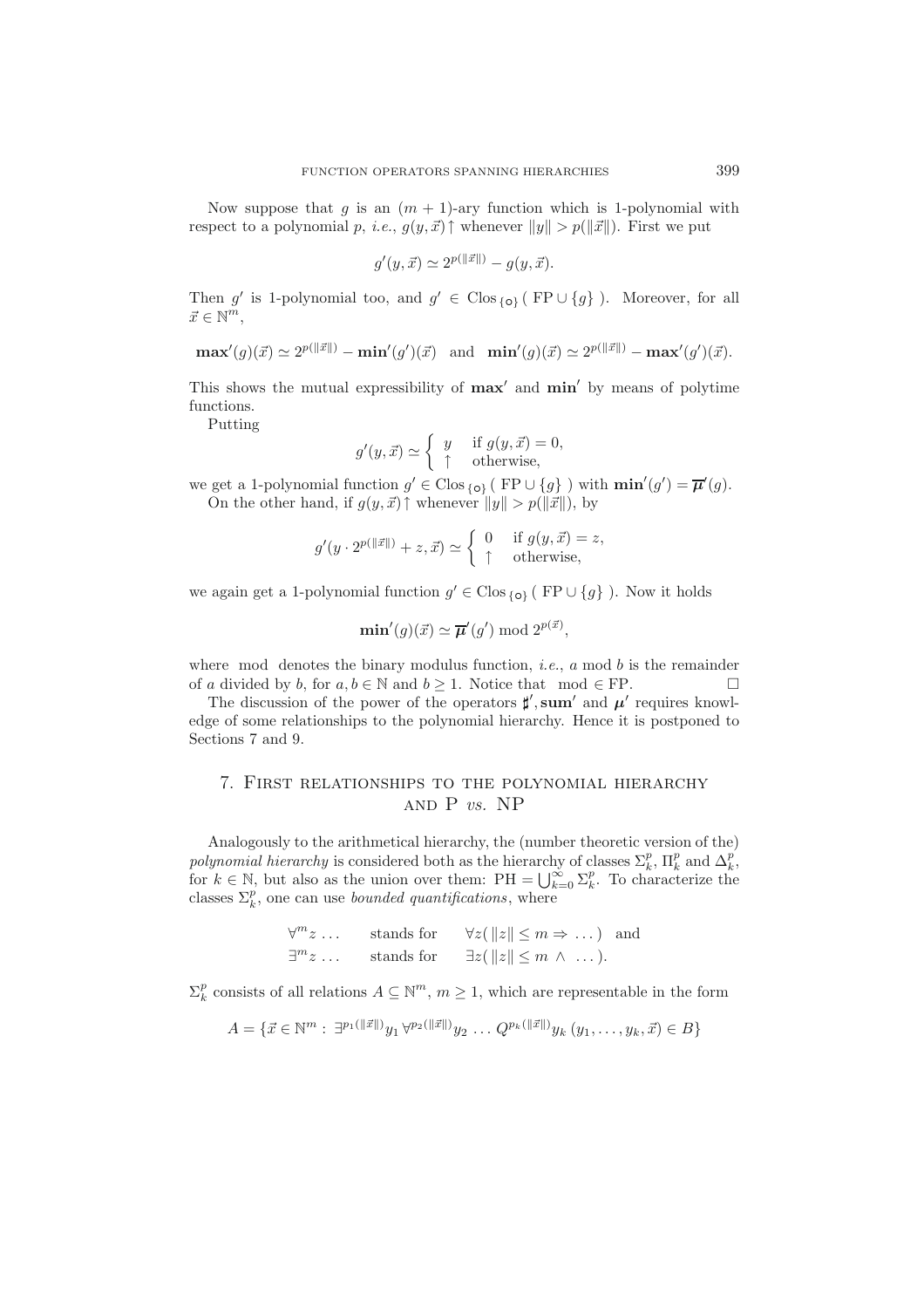#### 400 A. HEMMERLING

with  $B \in \mathcal{P}$ , polynomials  $p_1, \ldots, p_k$ , and  $Q \in \{\exists, \forall\}$ , so that the prefix of quantifiers becomes alternating. One could (equivalently) require that all polynomials occurring above coincide:  $p_1 = \cdots = p_k = p$  for some polynomial p. As usual, let  $\Pi_k^p = \text{co}\Sigma_k^p$ , *i.e.*, it consists of the complements of the members of  $\Sigma_k^p$ ; the classes  $\Delta^p$  however are not defined as the intersections of  $\Sigma_k^p$  with  $\Pi^p$  see below. In  $\Delta_k^p$ , however, are not defined as the intersections of  $\Sigma_k^p$  with  $\Pi_k^p$ , see below. In particular,  $\Sigma_0^p = \Pi_0^p = \Delta_0^p = \Delta_1^p = \mathcal{P}$ ,  $\Sigma_1^p = \mathcal{NP}$  and  $\Pi_1^p = \text{coNP}$ . It is known that a relation  $A \subseteq \mathbb{N}^m$  belongs to PH iff it is representable by a formula of *bounded arithmetic*, see [\[14\]](#page-39-21) for related details.

Another characterization of (the classes of) PH can be given by means of *deterministic and nondeterministic polynomial-time oracle Turing machines* (*POTM* and *NPOTM*, respectively). For a (complexity) class of sets,  $C$ , let  $P^C$  and  $NP^C$ denote the class of all sets  $A \subseteq \mathbb{N}^m$ ,  $m \geq 1$ , which can be accepted by POTMs and NPOTMs, respectively, using oracle sets belonging to C. Then

$$
\Sigma_0^p = \Pi_0^p = \Delta_0^p = \mathbf{P}; \ \Sigma_{k+1}^p = \mathbf{NP}^{\Sigma_k^p}, \text{ and } \Pi_k^p = \mathbf{co}\Sigma_k^p \text{ for all } k \in \mathbb{N}.
$$

The classes  $\Delta_{k+1}^p$  are usually defined in a special way:

$$
\Delta_{k+1}^p = \mathbf{P}^{\sum_k^p}.
$$

For motivations, further details and basic results, the reader is referred to textbooks of complexity theory.

The *function classes*  $\overline{FP}^C$  and  $\overline{FNP}^C$ , for a complexity class C of sets, correspondingly consist of all functions computable by POTMs and NPOTMs, respectively, which use oracle sets from  $C$ . The meaning should be clear for the deterministic case. *Computation of a function by a nondeterministic machine* means that, for any input, all its terminating computations yield the same result, namely the function value at this input, and that there is at least one such terminating computation iff the function is defined at this input. Equivalently one can say that  $f \in \text{FNP}^C$  iff there is a 1-polynomial function  $g \in \text{FP}^C$  such that

i) 
$$
g(y_1, \vec{x}) = g(y_2, \vec{x})
$$
 whenever  $g(y_1, \vec{x}) \downarrow$  and  $g(y_2, \vec{x}) \downarrow$ , and

ii)  $f = \phi'(g)$ .

So we have  $\text{FP}^C \subseteq \text{FNP}^C$ ,  $A \in \text{P}^C$  iff  $\chi_A \in \text{FP}^C$ , and  $A \in \text{NP}^C$  iff  $\chi_A^0 \in \text{FNP}^C$ ,<br>where  $\chi_A$  denotes the (total) characteristic function of a set A in contrast to its where  $\chi_A$  denotes the (total) *characteristic function* of a set A, in contrast to its (partial) semicharacteristic function  $\chi_A^0$ , *cf.* Section 3.<br>Congralizing the definition of the classes  $\mathbb{F}\Sigma$ , in

Generalizing the definition of the classes  $F\Sigma_k$  in the arithmetical hierarchy, any class C consisting of sets determines a function class  $F[C] = \{f \in \text{FAll} :$ graph $(f) \in C$ . With respect to polytime computability, it is natural to restrict these classes to polynomially length-bounded functions. Thus, we put

 $F_p[C] = \{f \in \text{FAll} : \text{graph}(f) \in C \text{ and } f \text{ is polynomially length-bounded}\}.$ 

<span id="page-21-0"></span>**Lemma 7.1.** *For every class* C *of sets, we have*  $F_p[NP^C] = FNP^C$ *.*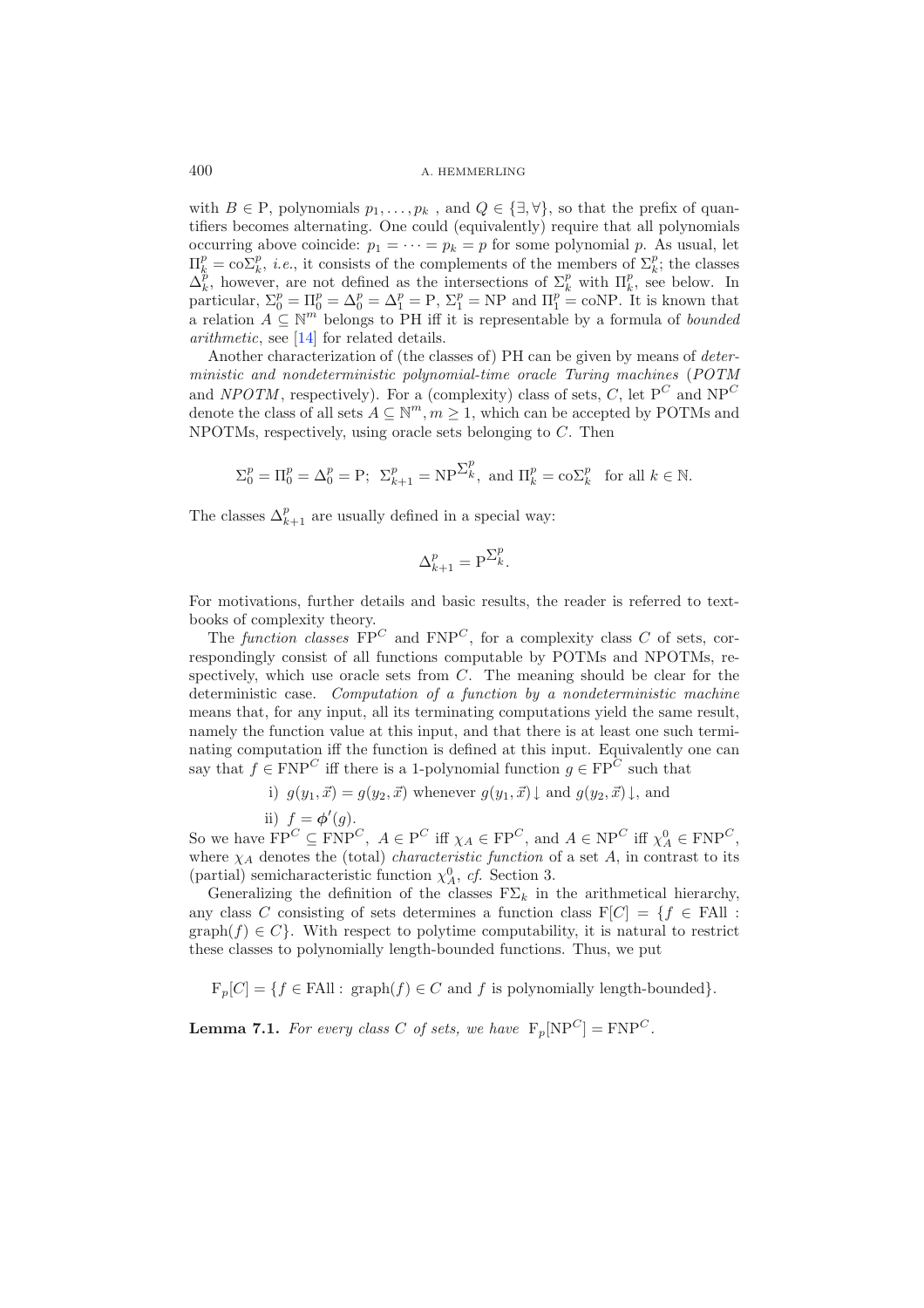If  $\text{graph}(f) \in \text{NP}^C$ , *i.e.*,  $\chi^0_{\text{graph}(f)} \in \text{FNP}^C$ , it holds  $\chi^0_{\text{graph}(f)} = \phi'(g)$  for some  $q \in \text{FP}^C$  satisfying the above uniqueness property i). Putting

$$
h(\langle y, z \rangle, \vec{x}) \simeq \begin{cases} z & \text{if } g(y, \vec{x}, z) \downarrow, \\ \uparrow & \text{otherwise,} \end{cases}
$$

we get a function  $h \in \text{FP}^C$  such that  $h(\langle y_1, z_1 \rangle, \vec{x}) = h(\langle y_2, z_2 \rangle, \vec{x})$  whenever  $h(\langle y_1, z_1 \rangle, \vec{x}) \downarrow$  and  $h(\langle y_2, z_2 \rangle, \vec{x}) \downarrow$ , and  $f = \phi(h)$ . If f is polynomially lengthbounded, then h is 1-polynomial, hence  $f = \phi'(h)$  and  $f \in FNP<sup>C</sup>$ .

Conversely, if  $f = \phi'(g)$  with  $g \in \text{FP}^C$  satisfying condition i), we have

$$
\chi^0_{\text{graph}(f)}(\vec{x}, z) \simeq \begin{cases} 0 & \text{if } \phi'(g)(\vec{x}) = z, \\ \uparrow & \text{otherwise.} \end{cases}
$$

Thus, graph(f)  $\in$  NP<sup>C</sup>. Moreover, f is polynomially length-bounded.  $\square$ 

It should be noticed that the analogue for the deterministic case does not hold, probably. For example, we have  $F_p[P] = FP$  iff  $P = UP$ . This is a result by Grollman and Selman, *cf.* Satz 9.7 in [\[32\]](#page-39-20).

Of course, it holds  $\text{FP}^{\text{P}} = \text{FP}$ . The class  $\text{FNP}^{\text{P}}$  contains exactly those functions which are computable by NPOTMs with the empty oracle set or, equivalently, without using the oracle. This class will also be denoted by FNP, and its elements are called *nondeterministically computable in polynomial time*. FNP is just the number theoretic analogue of Selman's class NPSV, see [\[25](#page-39-9)[,26\]](#page-39-22). Lemma [7.1](#page-21-0) can also be seen as an analogue of the (relativized version of the) well-known graph Theorem of computability:  $f \in \text{FCom iff graph}(f)$  is c.e. From this point of view, the lemma and the remark above indicate that FCom is more related to FNP than to FP, whereas the latter could better be seen as a counterpart of FPaPrim in computability theory, *cf.* our remark at the end of Section 5.

Anyway, it is natural to define the following *function classes of the polynomial hierarchy*:

$$
\mathbf{F}\Sigma_k^p = \mathbf{F}_p[\Sigma_k^p] \quad \text{for } k \in \mathbb{N}.
$$

So we have  $\mathbf{FP} \subseteq \mathbf{F}_p[P] = \mathbf{F} \Sigma_0^p$ ,  $\mathbf{F} \Sigma_1^p = \mathbf{F}_p[\text{NP}] = \mathbf{F} \text{NP}$ , and

$$
\mathcal{F}\Sigma_{k+1}^p = \mathcal{F}_p[\Sigma_{k+1}^p] = \mathcal{F}_p[\mathcal{NP}^{\Sigma_k^p}] = \mathcal{F}\mathcal{NP}^{\Sigma_k^p} \text{ for all } k \in \mathbb{N}.
$$

Let FPH denote the class of all polynomially length-bounded functions whose graphs belong to PH, *i.e.*,

$$
\mathrm{FPH} = \mathrm{F}_p[\mathrm{PH}] = \bigcup\nolimits_{k \in \mathbb{N}} \ \mathrm{F}\Sigma_k^p.
$$

By means of the characterization of the classes  $\Sigma_k^p$  by bounded quantifications,<br>it is easily seen that the property of belonging to FPH is beneditary both under it is easily seen that the property of belonging to FPH is hereditary both under the composition of functions and under the application of  $\overline{\mu}'$ . Thus, we have Clos  ${_{\{\mathbf{o}, \overline{\boldsymbol{\mu}}'\}}$  (FP)  $\subseteq$  FPH and, by Propositions [6.1](#page-19-1) and [6.2,](#page-19-2) Clos  ${_{\{\mathbf{o}, \boldsymbol{\omega}'\}}}\$  (FP)  $\subseteq$  FPH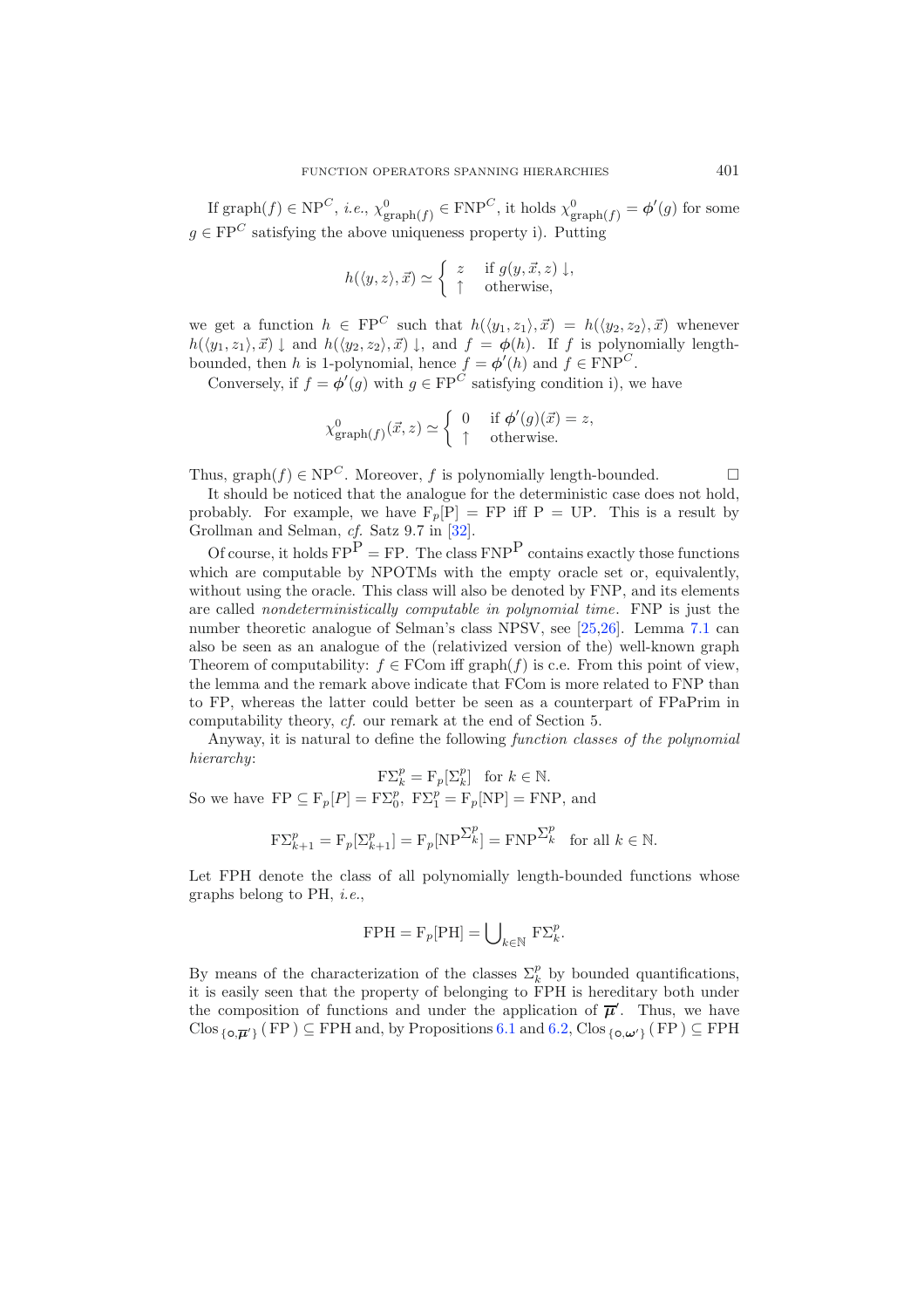<span id="page-23-0"></span>for all  $\omega' \in {\{\overline{\mu}', \phi', \varrho', \min', \max'\}}$ . To give a first proof of the converse inclusion, we show

**Lemma 7.2.** *If*  $A \in PH$ *, then*  $\chi_A \in Clos_{\{o, \pi'\}}(FP)$ *.* 

This is proved by induction on k, for all  $A \in \Sigma_k^p$ . If  $k = 0$ , *i.e.*,  $A \in \mathbb{P}$ , then  $\in \mathbb{F}^p$  $\chi_A \in \text{FP}.$ 

Suppose the assertion holds for all  $A \in \Sigma_k^p$ . First it follows for all  $A \in \Pi_k^p$  too,<br>ce  $\chi_k(\vec{x}) = 1 - \chi - (\vec{x})$  hence  $\chi_k \in \text{Clos}_{\lambda,k}$  (FP)  $\chi_k(\vec{x})$ since  $\chi_A(\vec{x}) = 1 - \chi_{\vec{A}}(\vec{x})$ , hence  $\chi_A \in \text{Clos}_{\{o\}}$  (FP  $\cup \{\chi_{\vec{A}}\}$ ).<br>Now lot  $A \in \Sigma^p$  *i.e.* 

Now let  $A \in \Sigma_{k+1}^p$ , *i.e.*,

$$
\vec{x} \in A
$$
 iff  $\exists^{p_0(\|\vec{x}\|)} y_0 \forall^{p_1(\|\vec{x}\|)} y_1 \dots Q^{p_k(\|\vec{x}\|)} y_k (y_0, y_1, \dots, y_k, \vec{x}) \in B$ ,

with  $B \in \mathcal{P}$ , polynomials  $p_0, \ldots, p_k$  and a related quantifier Q. By the supposition, for the set  $A' \in \Pi_k^p$  defined by

$$
(y_0, \vec{x}) \in A'
$$
 iff  $\forall^{p_1(||\vec{x}||)} y_1 \dots Q^{p_k(||\vec{x}||)} y_k (y_0, y_1, \dots, y_k, \vec{x}) \in B$ ,

we have  $\chi_{A'} \in \text{Clos}_{\{o,\overline{\mu'}\}}(FP)$ . Putting

$$
g(y_0, \vec{x}) \simeq \left\{ \begin{array}{cl} 1 - \chi_{A'}(y_0, \vec{x}) & \text{if } \|y_0\| \leq p_0(\|\vec{x}\|), \\ 0 & \text{if } \|y_0\| = p_0(\|\vec{x}\|) + 1, \\ \uparrow & \text{otherwise}, \end{array} \right.
$$

we get a 1-polynomial function  $g \in \text{Clos}_{\{o, \overline{\mu}'\}}(\text{FP})$  with  $\chi_A(\vec{x}) = h(\overline{\mu}'(g)(\vec{x}), \vec{x})$  $\vec{x}$ ) for the function  $h \in FP$  defined by

$$
h(y, \vec{x}) = \begin{cases} 1 & \text{if } ||y|| \le p_0(||\vec{x}||), \\ 0 & \text{otherwise.} \end{cases}
$$

<span id="page-23-1"></span>**Proposition 7.1.** *For every*  $\omega' \in {\{\overline{\mu}', \phi', \varrho', \min', \max'\}}$ ,  $C \log {\{\circ, \omega'\}}$  (FP) = FPH*.*

To show the remaining part of the proof, *i.e.*, FPH  $\subseteq$  Clos  $\{o, \pi'\}$  (FP), let  $graph(f) \in PH$  and  $||f(\vec{x})|| \leq p(||\vec{x}||)$  for all  $\vec{x} \in dom(f)$ , with a polynomial p. Then it holds  $f(\vec{x}) = y$  iff  $1 - \chi_{\text{graph}(f)}(\vec{x}, y) = 0$ . So we have  $f = \vec{\mu}'(g)$  for

$$
g(y, \vec{x}) \simeq \begin{cases} 1 - \chi_{\text{graph}(f)}(\vec{x}, y) & \text{if } ||y|| \le p(||\vec{x}||), \\ \uparrow & \text{otherwise.} \end{cases}
$$

<span id="page-23-2"></span>By Lemma [7.2,](#page-23-0) it follows that  $f \in \text{Clos}_{\{o,\overline{\mu}'\}}(FP)$ . It is well-known that  $P = NP$  iff  $P = PH$  or, equivalently,  $P = C$  for some (or all) class(es) C with NP  $\subseteq C \subseteq PH$ . Other equations equivalent to P = NP are  $FP = FNP$ ,  $FP = FPH$ , and  $FP = FC$  for some (or all) FC satisfying  $FNP \subseteq$  $FC \subseteq FPH$ . This was shown in [\[25](#page-39-9)[,26\]](#page-39-22) and seems to be folklore. Proposition [7.1](#page-23-1) immediately yields the following characterization of the P *vs.* NP problem in terms of a closure property of FP with respect to certain function operators.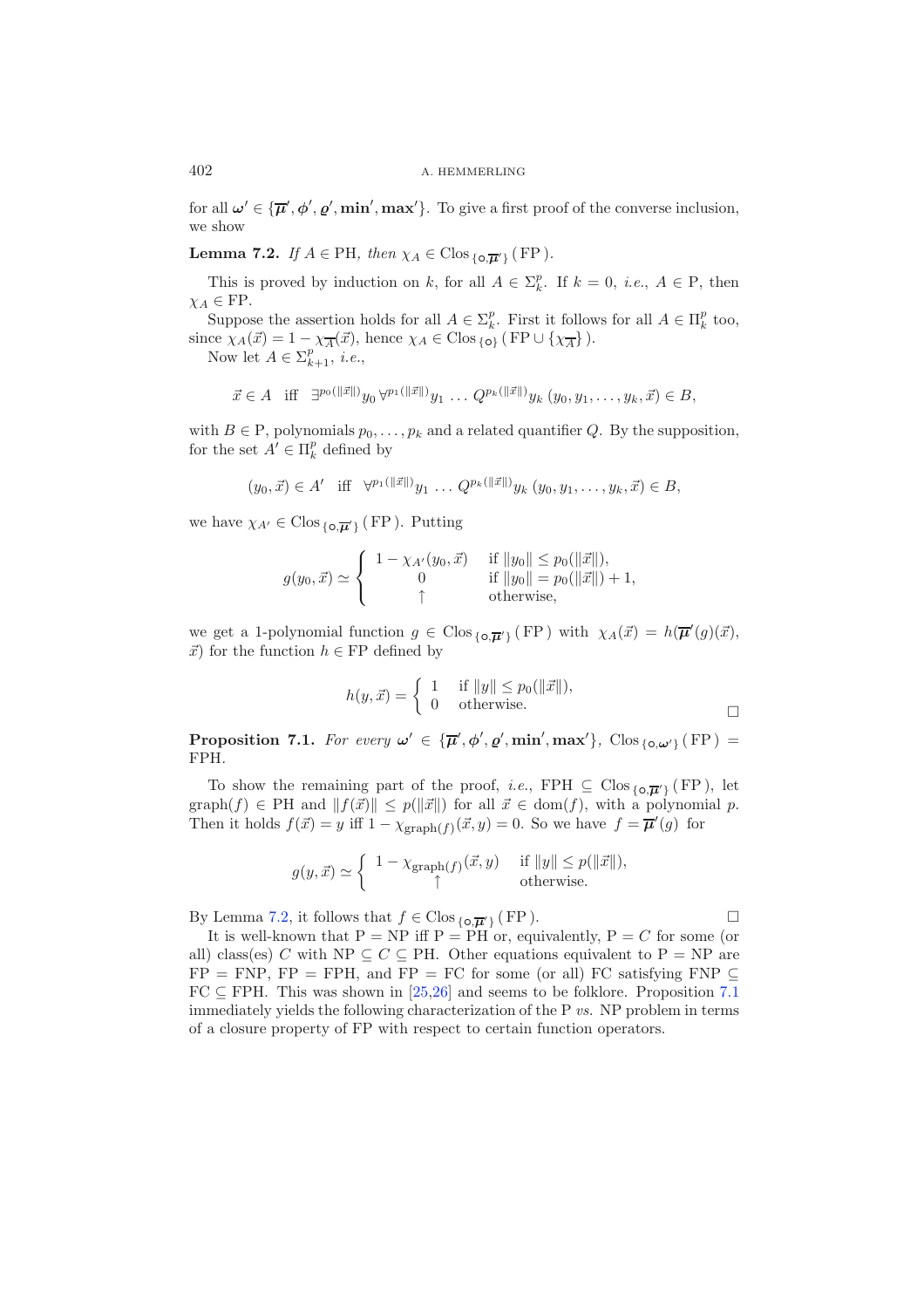**Theorem 7.1.** For every  $\omega' \in {\overline{\mu}', \phi', \varrho', \min', \max'}$  and any other operator  $\omega'$ *which satisfies*  $\text{FNP} \subseteq \text{Clos}_{\{o,\omega'\}}(\text{FP}) \subseteq \text{FPH}$ *, we have* 

 $P = NP$  *iff* FP *is closed under*  $\omega'$ .

Indeed,  $P = NP$  implies the closedness of FP under  $\omega'$  by the remarks above. Conversely, if FP is closed under  $\omega'$ , then FPH = Clos {*o*, $\omega'$ } (FP) = FP, since FP is closed under the composition of functions.  $\Box$ 

Now it is time to consider  $\mu'$ , the restriction of the classical  $\mu$ -operator to 1-polynomial functions, in the present context. Using the characterization of the classes  $\Sigma_k^p$  by bounded quantifications, one easily sees that  $C \text{los}_{\{o, \mu'\}} (FP) \subseteq$ <br>FPH On the other hand, let  $f \in FNP$  i.e.  $f = \phi'(a)$  for  $a \in FP$  such that FPH. On the other hand, let  $f \in FNP$ , *i.e.*,  $f = \phi'(g)$  for  $g \in FP$  such that  $g(y, \Vert \vec{x} \Vert)$   $\uparrow$  whenever  $\Vert y \Vert > p(\Vert \vec{x} \Vert)$ , with a suitable polynomial p. For

$$
g'(y, \vec{x}) \simeq \begin{cases} 0 & \text{if } g(y, \vec{x}) \downarrow, \\ 1 & \text{if } g(y, \vec{x}) \uparrow \text{ and } ||y|| \le p(||\vec{x}||), \\ \uparrow & \text{if } ||y|| > p(||\vec{x}||), \end{cases}
$$

we have  $g' \in FP$  and  $f(\vec{x}) \simeq g(\mu'(g')(\vec{x}), \vec{x})$ , hence  $f \in \text{Clos}_{\{0,\mu'\}}(FP)$  and even<br> $f \in \text{FL}_{\text{CV}_{\mathcal{P}}}(1)$ . This would already suffice to show that Theorem 7.1 applies to  $f \in FLev_{\mu'}(1)$ . This would already suffice to show that Theorem [7.1](#page-23-2) applies to  $\omega' = \mu'$  too. Moreover, the proofs of Lemma [7.2](#page-23-0) and Proposition [7.1](#page-23-1) work also with  $\mu'$  instead of  $\overline{\mu}'$ . Thus,  $C \log_{\{o, \mu'\}} (FP) = FPH$ , and it follows

<span id="page-24-1"></span>**Corollary 7.1.**  $\text{Clos}_{\{\text{o}, \mu'\}}(\text{FP}) = \text{FPH}$ , and it holds  $\text{P} = \text{NP}$  iff  $\text{FP}$  is closed *under*  $\mu'$ . *.* -

Next we turn to a closer treatment of the nesting levels of (the polytime versions of) some operators within FPH.

### 8. The polytime levels within the polynomial hierarchy

As for the polynomial hierarchy of sets, it is useful to enrich the polynomial hierarchy of functions by classes  $F\Delta_{k+1}^p$  defined by means of POTMs in analogy to the employment of NPOTMs in defining  $F\Sigma_{k+1}^p = FNP^{\Sigma_k^p}$ , *cf.* Lemma [7.1.](#page-21-0) So we put

$$
\mathbf{F}\Delta_{k+1}^p = \mathbf{F} \mathbf{P}^{\sum_k^p} \quad \text{for all } k \in \mathbb{N}.
$$

<span id="page-24-0"></span>In particular,  $F\Delta_1^p = FP\sum_0^p = FP$ , and  $F\Delta_2^p = FP\sum_1^p = FP^{\text{NP}}$ . From  $F\Sigma_1^p = FNP$ upwards, we have the usual inclusions:

**Lemma 8.1.** *For all*  $k \geq 1$ ,  $\mathbb{F}\Sigma_k^p \subseteq \mathbb{F}\Delta_{k+1}^p \subseteq \mathbb{F}\Sigma_{k+1}^p$ .

The second inclusion is trivial. To prove the first one, let  $f \in F\Sigma_k^p = F_p[\Sigma_k^p]$ .<br>is means that graph(f)  $\in \Sigma_k^p$  and f is polynomially length-bounded. Since This means that graph $(f) \in \Sigma_k^p$ , and f is polynomially length-bounded. Since  $k > 1$  the set  $k \geq 1$ , the set

$$
A_f = \{ (y_1, y_2, \vec{x}) : \exists y \ (y_1 \le y \land y \le y_2 \land f(\vec{x}) = y ) \}
$$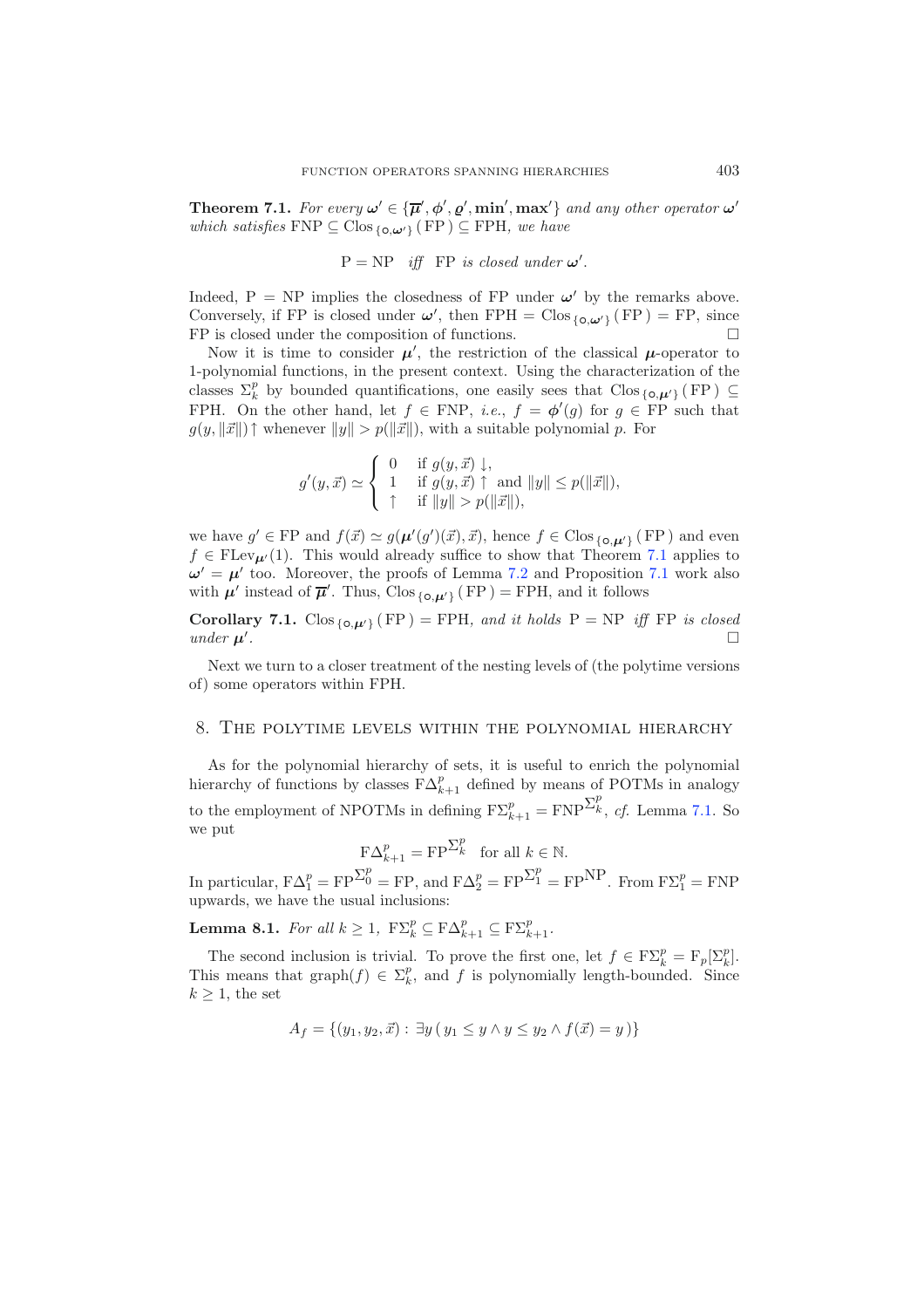belongs to  $\Sigma_k^p$  too: the quantification  $\exists y$  can be polynomially length-bounded with respect to the tuple  $\vec{r}$  and then it can be joined with the first existential with respect to the tuple  $\vec{x}$ , and then it can be joined with the first existential quantification in the presentation of graph(f) characterizing  $f(\vec{x}) = y$  which is also polynomially length-bounded with respect to the argument  $\vec{x}$ .

Finally, by means of the oracle set  $A_f$  a POTM can, for any given input  $\vec{x}$ , decide whether  $\vec{x} \in \text{dom}(f)$ , and if so, it can compute the value  $f(\vec{x})$  by binary search, again using the oracle set  $A_f$ .  $\square$ <br>Now we are going to show that the levels of our operators coincide with the

<span id="page-25-1"></span>classes  $F\Delta_{k+1}^p$ .

**Theorem 8.1.** *For all*  $k \in \mathbb{N}$ ,  $\text{FLev}'(k) = \text{F}\Delta_{k+1}^p$ .

The proof is by induction on k. For  $k = 0$ , we indeed have

$$
FLev'(0) = FP = FPP = FPpp = F\Delta_0^p = F\Delta_1^p.
$$

Supposed that the assertion holds for some k, it follows for  $k + 1$ , *i.e.*,

$$
\mathrm{FLev}'(k+1) = \mathrm{F}\Delta_{k+2}^p.
$$

To show inclusion " $\subseteq$ ", we remember that  $FLev'(k + 1) =$ Clos { $\circ$ } (FLev'(k) ∪  $\phi'(\text{FLev}'(k))$ ). Since FLev'(k)  $\subseteq \phi'(\text{FLev}'(k))$  and  $\text{FA}_{k+2}^{\rho}$  is closed under composition, it is enough to show that  $\phi'(\text{FLev}'(k)) = \phi'(\text{F}\Delta_{k+1}^p) \subseteq \text{F}\Delta_p^p$  $F\Delta_{k+2}^p$ , *i.e.*,

$$
\phi'(\operatorname{FP}^{\Sigma^p_k}) \subseteq \operatorname{FP}^{\Sigma^p_{k+1}}.
$$

Given a 1-polynomial function  $g \in \text{FP}^{\sum_{k}^{p}}$ , we put

$$
A_g = \{ (y_1, y_2, \vec{x}) : \exists y (y_1 \leq y \land y \leq y_2 \land g(y, \vec{x}) \downarrow ) \}.
$$

Obviously,  $A_g \in \text{NP}^{\sum_k^p} = \sum_{k=1}^p$ . As in the proof of Lemma [8.1,](#page-24-0) for any tuple  $\vec{x}$  by binary search using the oracle set  $A_g$ . POTM can decide whether there exists a binary search using the oracle set  $A_g$ , a POTM can decide whether there exists a<br>a with  $g(u, \vec{a})$  and if so the minimal such a son be determined. Hence we have y with  $g(y, \vec{x}) \downarrow$ , and if so, the minimal such y can be determined. Hence we have  $\phi'(g) \in \text{FP}^{\sum_{k=1}^{p}}$ .

It should be noticed that one can even show  $\phi'(\text{FNP}^{\sum_{k}^{p}}) \subseteq \text{FP}^{\sum_{k=1}^{p}}$ . Indeed, also for a 1-polynomial function  $g \in \text{FNP}^{\sum_{k}^{p}}$  it follows  $A_g \in \text{NP}^{\sum_{k}^{p}}$ .<br>To present the converge inclusion  $\text{FAP}$   $\subset \text{FT}$  or  $\mathcal{U}_{k+1}$  by presence

<span id="page-25-0"></span>To prove the converse inclusion  $F\Delta_{k+2}^p \subseteq FLev'(k+1)$  by means of the inductive<br>pothesis, the following lemma is crucial hypothesis, the following lemma is crucial.

**Lemma 8.2.** *Every total function*  $f \in F\Delta_{k+2}^p$  *belongs to*  $\phi'(\mathbf{F}\Delta_{k+1}^p)$ *.* 

Supposed that the lemma holds and  $f \in F\Delta_{k+2}^p$ , we consider its *totalization*,

$$
\overline{f}(\vec{x}) = \begin{cases} f(\vec{x}) + 1 & \text{if } f(\vec{x}) \downarrow, \\ 0 & \text{if } f(\vec{x}) \uparrow. \end{cases}
$$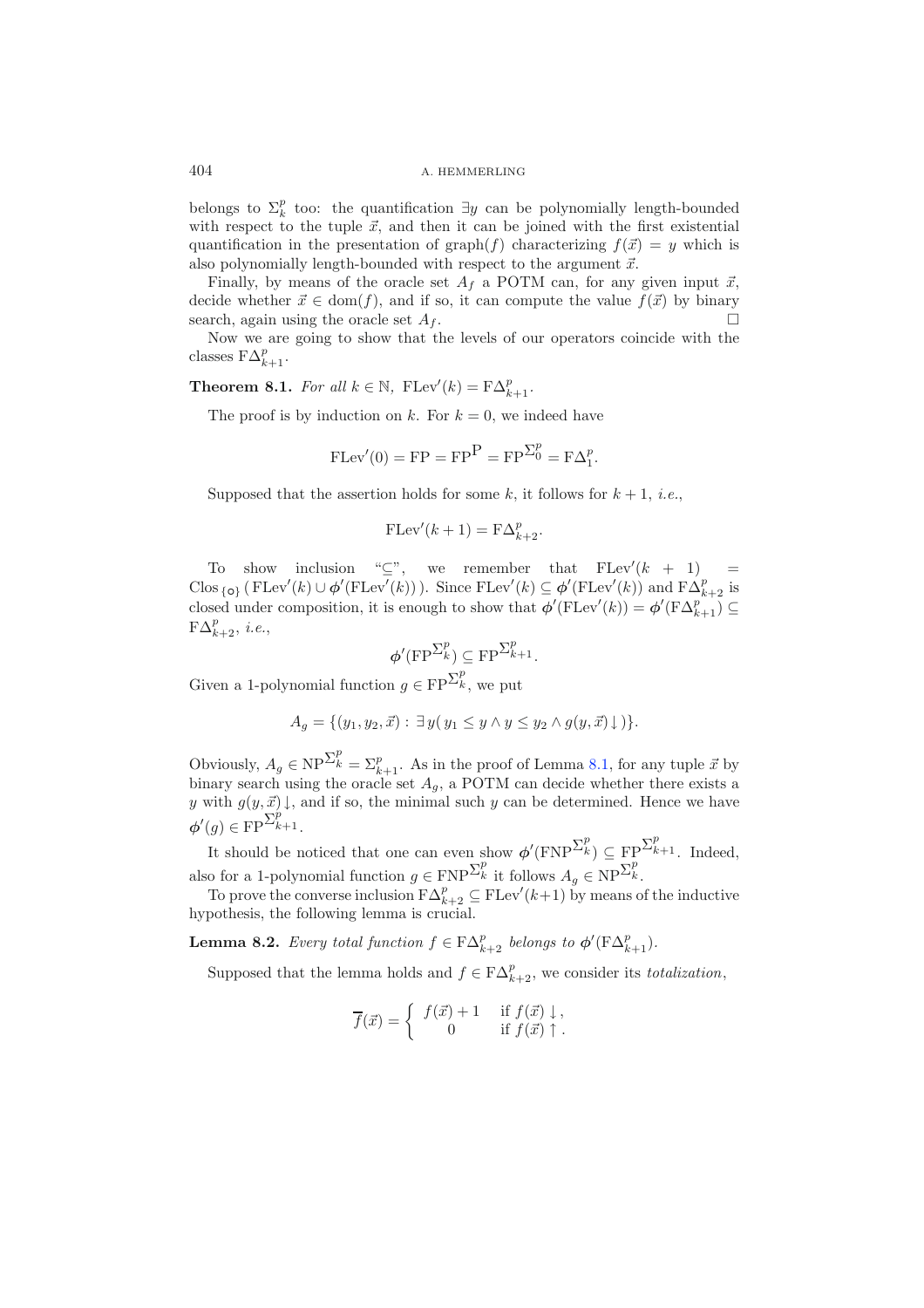Then  $\overline{f} \in F\Delta_{k+2}^p$  too, and Lemma [8.2](#page-25-0) yields  $\overline{f} \in \phi'(\mathrm{F}\Delta_{k+1}^p)$ . On the other hand,  $f = h_0 \circ \overline{f}$  with the unary function  $h_0 \in FP$  defined by

$$
h_0(z) \simeq \begin{cases} z - 1 & \text{if } z > 0, \\ \uparrow & \text{if } z = 0. \end{cases}
$$

Thus, the hypothesis of induction would imply

$$
f \in \text{Clos}_{\{o\}}\left(\phi'(\text{FA}_{k+1}^p)\right) = \text{Clos}_{\{o\}}\left(\phi'(\text{FLev}'(k))\right) \subseteq \text{FLev}'(k+1),
$$

and the proof of Theorem [8.1](#page-25-1) would be complete.

Lemma [8.2](#page-25-0) can be proved by adapting a technique established by Krentel [\[15\]](#page-39-23) in his proof that  $\text{MAX } P \supseteq \Delta_2^p$ , see also [\[32](#page-39-20)].

Let be given a total *m*-ary function  $f \in \mathbb{FP}^{\sum_{k=1}^{p} p^k}$  which is computed by a POTM M using an oracle set  $A \in \Sigma_{k+1}^p = \text{NP}^{\Sigma_k^p}$ . Without loss of generality,  $A \subseteq \mathbb{N}$ .<br>Let n denote a polynomial time bound of  $M$  i.e. if  $f(\vec{x})$  then M halts after at Let p denote a polynomial time bound of  $\mathcal{M}$ , *i.e.*, if  $f(\vec{x})\downarrow$ , then  $\mathcal M$  halts after at most  $p(||\vec{x}||)$  steps on input  $\vec{x}$ . Since  $\chi_A^0 \in \text{FNP}^{\sum_k^p}$ , there is a 1-polynomial binary function  $h \in \text{FP}^{\sum_{k}^{p}}$  such that

$$
A = \{ z \mid \exists^{p_A(\|z\|)} y \ h(y, z) = 0 \}, \quad \text{ with a suitable polynomial } p_A.
$$

It can be supposed that  $\text{ran}(h) \subseteq \{0,1\}$  and  $h(y, z) \downarrow$  whenever  $||y|| \leq p_A(||z||)$ .

Now we describe the work of a POTM  $\mathcal{M}'$  which computes a 1-polynomial (partial) function  $g: \mathbb{N}^{m+1} \rightarrow \mathbb{N}$ . Given an input  $(y, \vec{x}) \in \mathbb{N}^{m+1}$  with  $||y|| \leq$  $(p_A \circ p(\|\vec{x}\|) + 1) \cdot p(\|\vec{x}\|)$ , its first component is decomposed as

$$
y=y'\cdot 2^{(p_A\circ p(\|\vec x\|))\cdot p(\|\vec x\|)}+y''\quad\text{ with }y''<2^{(p_A\circ p(\|\vec x\|)\cdot p(\|\vec x\|))}.
$$

Consider the word  $w' = 0 \dots 0 \cdot \beta(y') \in \{0,1\}^*$  of length  $|w'| = p(||\vec{x}||)$ , where  $\beta(y')$  denotes the usual binary expansion of the number y'. Thus, w' corresponds to an initial part of the binary expansion of  $y$ . This word is now interpreted as a sequence of oracle answers in the course of working of  $M$  on input  $\vec{x}$ . More precisely, for the lth bit  $b_l$  of w' let  $b_l = 0$  mean the answer "yes" and  $b_l = 1$ mean the answer "no" to the lth oracle query in the related path of working of M on input  $\vec{x}$ . The corresponding *l*th subword of length  $p_A \circ p(||\vec{x}||)$  of the word  $w'' = 0 \dots 0 \cdot \beta(y'')$  with  $|w''| = p_A \circ p(||\vec{x}||) \cdot p(||\vec{x}||)$  provides a potential witness  $y_l$ <br>with  $||w|| \leq n$ ,  $\alpha v^{(||\vec{x}||)} \cdot 1 \leq l \leq v^{(||\vec{x}||)}$  and that  $b(x, y) = b$  for the like angles with  $||y_l|| \leq p_A \circ p(||\vec{x}||), 1 \leq l \leq p(||\vec{x}||)),$  such that  $h(y_l, z_l) = b_l$  for the *l*th oracle query  $z_l$ .

More precisely, on input  $(y, \vec{x})$  let  $\mathcal{M}'$  simulate the behavior of  $\mathcal M$  for at most  $p(||\vec{x}||)$  steps in such a way that the *l*th oracle query is always answered according to  $b_l$  and, moreover, it is checked whether  $h(y_l, z_l) = b_l$ , for the related part  $y_l$  of y'' and the current oracle query  $z_l$ . If  $h(y_l, z_l) \neq b_l$ , for some first such l, let M' enter a cycle of working (without halting, the result remains undefined); otherwise let it continue the simulation. If a stop configuration of  $\mathcal M$  is reached (thus,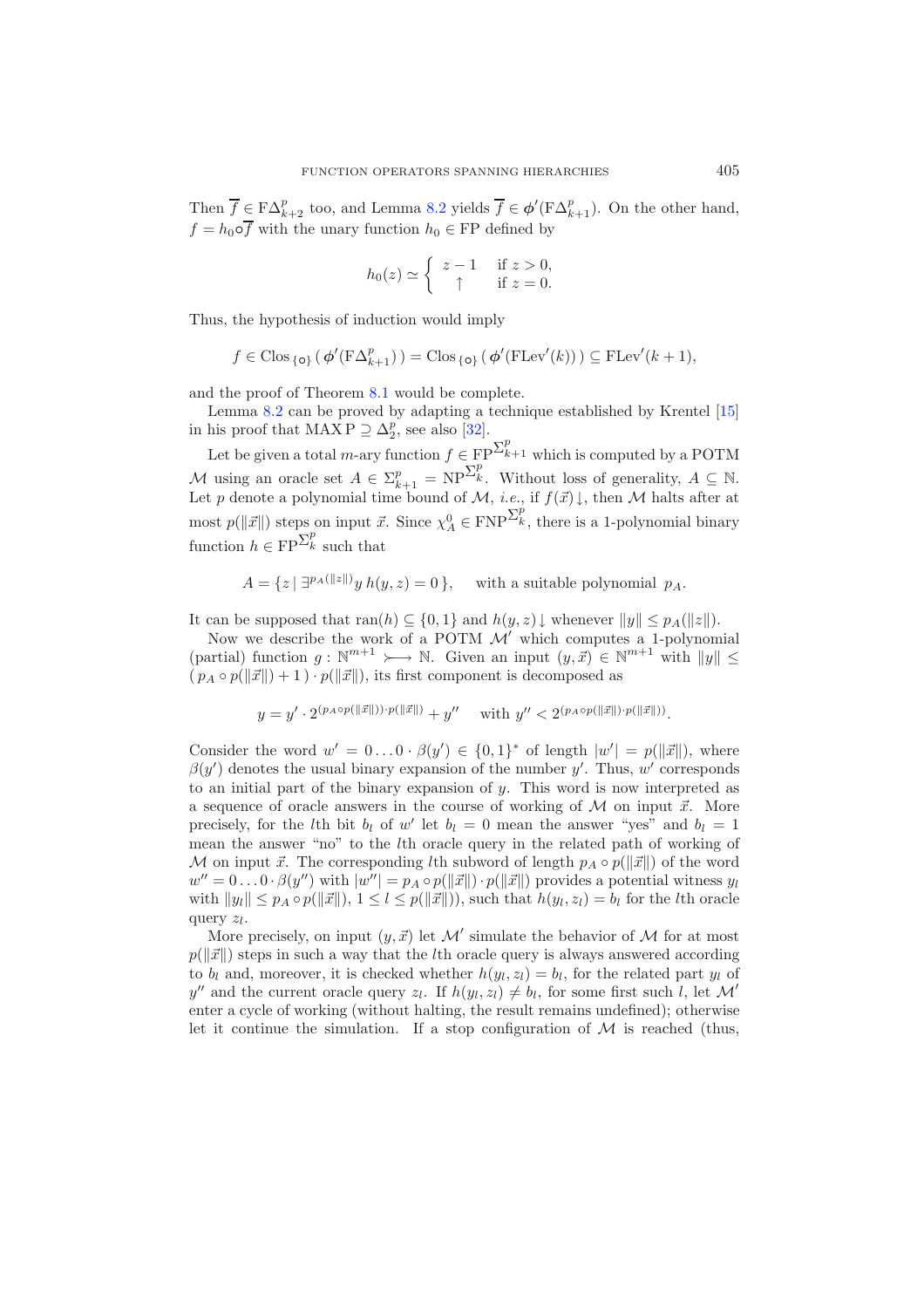$h(y_l, z_l) = b_l$  for all oracle steps l performed so far), let M' output the result of machine  $M$  corresponding to the simulated path (controlled by the oracle answers according to the sequence of the bits  $b_l$ ).

Since M computes the total function f and the zero bit  $b_l = 0$  corresponds to the oracle answer "yes", it is ensured that the minimal value of  $y$ , for which the input  $(y, \vec{x})$  yields a result of  $\mathcal{M}'$ , corresponds to a sequence of correct oracle answers in the related path of  $M$  with respect to the oracle set A. Thus,  $M'$ computes a 1-polynomial function  $g \in FP^{\sum_{k=0}^{p}}$  such that  $f = \phi'(g)$ . This completes the proof of Lemma [8.2.](#page-25-0)  $\Box$ 

If, in the above proof, the function f is allowed to be partial, then for  $\vec{x} \notin$  $dom(f)$  there could be a (minimal) value y for which the input  $(y, \vec{x})$  gives a result of  $\mathcal{M}'$  (which corresponds to an incorrect sequence of oracle answers). Hence we cannot conclude that  $f = \phi'(g)$  in this case. If both the oracle set A and its complement  $\overline{A}$  belong to  $\Sigma_{k+1}^p$ , however, one can even show that  $f \in \text{FNP}^{\Sigma_k^p}$ .<br>This means This means

<span id="page-27-0"></span>**Lemma 8.3.** *For every*  $k \in \mathbb{N}$ ,  $\text{FP}^{\sum_{k=1}^{p} \cap \prod_{k=1}^{p} \subseteq \text{FNP}^{\sum_{k=1}^{p} \subseteq \text{FNP}^{\sum_{k=1}^{p} \subseteq \text{FNP}^{\sum_{k=1}^{p} \subseteq \text{FNP}^{\sum_{k=1}^{p} \subseteq \text{FNP}^{\sum_{k=1}^{p} \subseteq \text{FNP}^{\sum_{k=1}^{p} \subseteq \text{FNP}^{\sum_{k=1}^{p} \subseteq \text{FNP}^{\sum_{k=1}^{p} \subseteq$ 

To prove this, we show that for every (partial) function  $f \in FP^{\sum_{k=1}^{p} \cap \prod_{k=1}^{p}}$ , there exists a 1-polynomial  $g \in \text{FP}^{\sum_{k=1}^{p} g(k)}$  such that  $f = \phi'(g)$  and, moreover,  $g(y_1, \vec{x}) = g(y_2, \vec{x})$  whenever  $g(y_1, \vec{x}) \downarrow$  and  $g(y_2, \vec{x}) \downarrow$ .

Indeed, employing the framework and denotations from the proof of Lemma [8.2,](#page-25-0) we have for the complement  $\overline{A} = \mathbb{N} \setminus A$  that

$$
\overline{A} = \{z \mid \exists^{p_A(\|z\|)} y \; \overline{h}(y, z) = 0 \}
$$

with a 1-polynomial binary function  $\overline{h} \in \text{FP}^{\sum_{k}^{p}}$ , for which  $\overline{h}(y, z) \downarrow$  whenever  $||y|| \le$  $p_A(||z||)$ , where the polynomial  $p_A$  is chosen to be applicable in the representation of both  $A$  and  $\overline{A}$ .

Now the behavior of the TM  $\mathcal{M}'$  is modified such that in case that  $b_l = 1$ the corresponding part  $y_l$  of  $y''$  has to witness that  $z_l \in \overline{A}$ , *i.e.*,  $\overline{h}(y_l, z_l)=0$ with  $z_l$  corresponding to the *l*th oracle query of machine M on an input  $(y, \vec{x})$ .<br>This appures that all possible abtained by  $M'$  are several to  $f(\vec{x})$  and that there is This ensures that all results obtained by  $\mathcal{M}'$  are equal to  $f(\vec{x})$  and that there is a number y such that M' halts with a result on input  $(y, \vec{x})$  if  $f(\vec{x}) \downarrow$ . On the other hand, for all inputs  $(y, \vec{x})$  with  $\vec{x} \notin \text{dom}(f)$ , M' cannot halt with a result, since all oracle queries have to be answered correctly then, and the simulation follows correctly the work of M. Hence we have  $f = \phi'(g)$  for the 1-polynomial function  $g \in \text{FP}^{\sum_k^p}$  computed by  $\mathcal{M}'$ , and  $g(y_1, \vec{x}) = g(y_2, \vec{x})$  whenever  $g(y_1, \vec{x}) \downarrow$ and  $g(y_2, \vec{x}) \downarrow$ . This means  $f \in \text{FNP}^{\Sigma_k^p}$  $k$  .

We shall return to questions and problems around Lemmas [8.2](#page-25-0) and [8.3](#page-27-0) in Section 10. By the present section, the levels  $FLev'_{\omega'}(k)$  for  $\omega' \in {\bar{\mu}', \phi', \varrho', \min',\varrho'}$ max'} have completely been characterized within the polynomial hierarchy. It has turned out that the behavior of the polytime variants of operators is not straightly analogous to the relationships between their computation theoretic counterparts in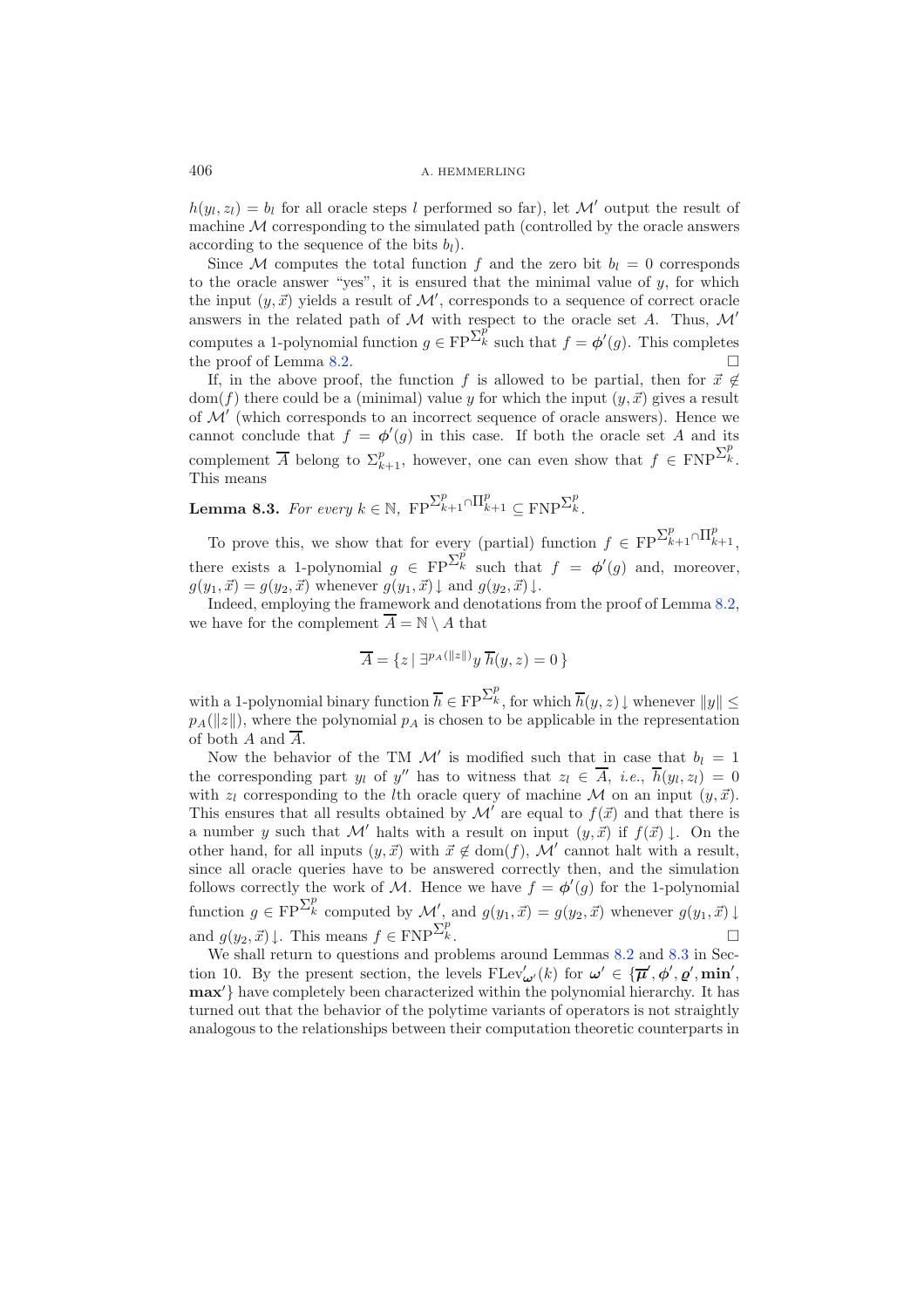the arithmetical hierarchy. In particular, the question whether the polytime levels establish a proper hierarchy corresponds to the question whether the polynomial hierarchy does not collapse. Hence it is related to the open P *vs.* NP problem.

### 9. On the polytime levels of further operators

First we want to deal again with the polytime version of the classical  $\mu$ -operator. Surprisingly, its levels will turn out to be equal to those of the previously discussed operators.

By Theorem [8.1,](#page-25-1) the levels of the operator  $\bar{\mu}'$  coincide with the classes  $F\Delta_{k+1}^p$ By Theorem 8.1, the levels of the operator  $\mu$  confidence with the classes  $\Gamma \Delta_{k+1}$  defined by means of (deterministic) POTMs. Hence they are closed under totalization in the following sense.

Let the operator of *totalization*  $\tau$  assign, to any function  $f \in \text{FAll}$ , the function  $\tau(f) = \overline{f}$  of the same arity, which is defined by

$$
\overline{f}(\vec{x}) = \begin{cases} f(\vec{x}) + 1 & \text{if } f(\vec{x}) \downarrow, \\ 0 & \text{if } f(\vec{x}) \uparrow. \end{cases}
$$

Quite naturally, we say that a function class  $FC \subseteq FAll$  is closed under totalization if  $\tau(f) \in FC$  whenever  $f \in FC$ . For example, all complexity classes of functions which are defined by means of deterministic TMs with the usual constructible time-bounds, as well as unions of such classes, are closed under totalization. In particular, the classes  $F\Delta_{k+1}^p = FLev'(k)$  have this property.<br>The following Lemma shows that closedness under totalize

The following Lemma shows that closedness under totalization means that the functions of the class under consideration have domains which are decidable within this class.

**Lemma 9.1.** *Let*  $\text{FP} \subseteq \text{FC} \subseteq \text{FAll}$  *for a function class*  $\text{FC}$  *which is closed under composition. Then* FC *is closed under totalization iff*  $\chi_{dom(f)} \in FC$  *for all*  $functions f \in FC$ *.* 

Indeed, if FC is closed under totalization, for any  $f \in FC$  we have  $\chi_{dom(f)} =$  $h \circ \tau(f) \in FC$ , with the polytime function

$$
h(x) = \begin{cases} 0 & \text{if } x = 0, \\ 1 & \text{if } x > 0. \end{cases}
$$

Conversely, it holds

$$
\tau(f)(\vec{x}) = \begin{cases} 0 & \text{if } \chi_{\text{dom}(f)}(\vec{x}) = 0, \\ f(\vec{x}) + 1 & \text{if } \chi_{\text{dom}(f)}(\vec{x}) = 1, \end{cases}
$$

hence  $\tau(f) \in \text{Clos}_{\{o\}}$  (FP  $\cup$  {f})  $\subseteq$  FC under the supposition of the lemma.  $\Box$ 

<span id="page-28-0"></span>Now it can be shown that un-nested applications of the operators  $\overline{\mu}'$  and  $\mu'$  to functions of certain classes yield closely related results.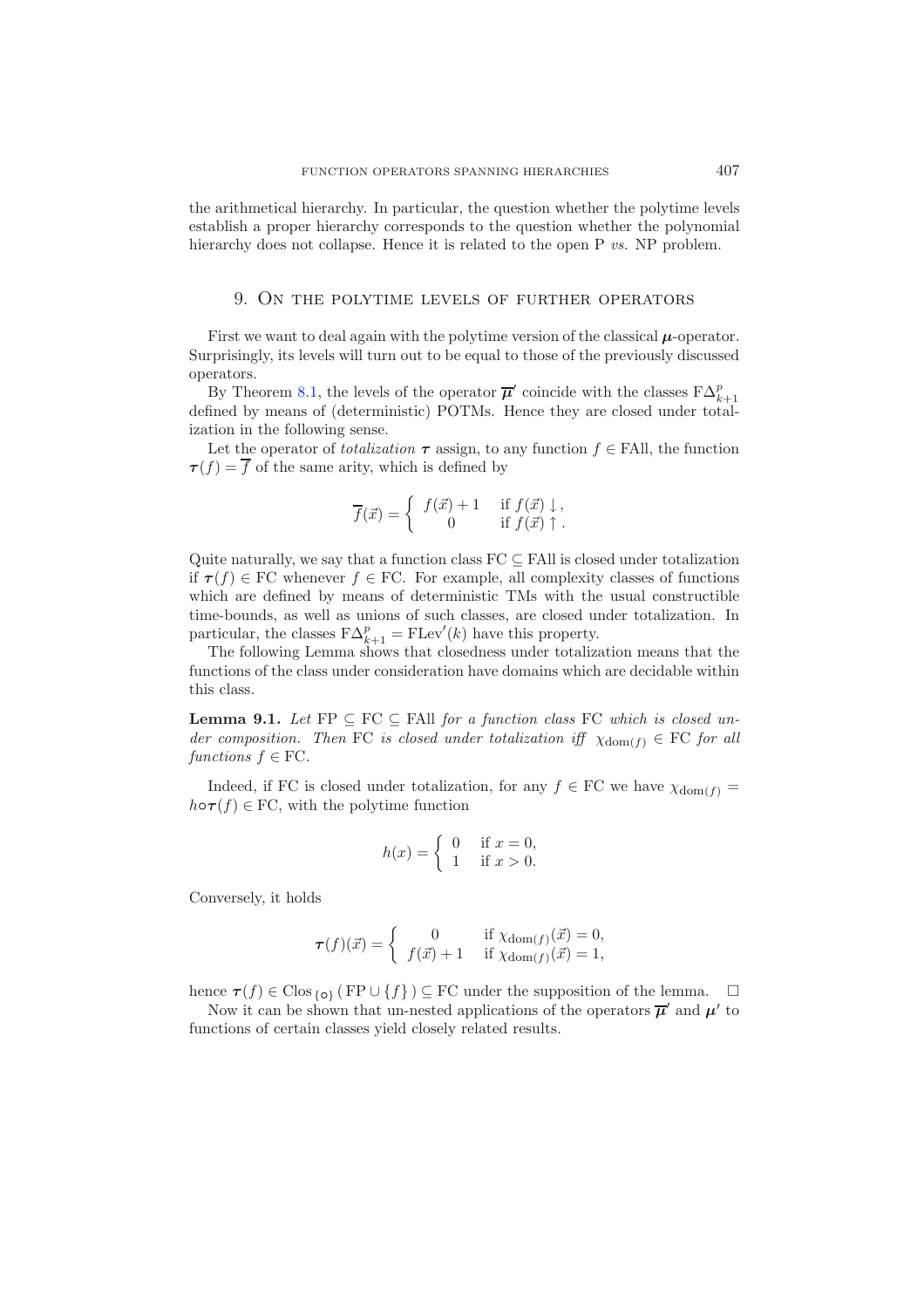**Lemma 9.2.** *If*  $FP \subseteq FC \subseteq Fall and the function class FC is closed under$ *totalization and composition, then*

$$
\mathrm{Clos}_{\{\mathbf{o}\}}\left(\overline{\boldsymbol{\mu}}'(\mathrm{FC})\cup\mathrm{FC}\right)=\mathrm{Clos}_{\{\mathbf{o}\}}\left(\boldsymbol{\mu}'(\mathrm{FC})\cup\mathrm{FC}\right).
$$

If  $f = \overline{\mu}'(g)$  for an  $(m + 1)$ -ary function g such that  $g(y, \vec{x}) \uparrow$  whenever  $||y|| >$  $p(||\vec{x}||)$ , with a polynomial p, we put

$$
g'(y, \vec{x}) \simeq \begin{cases} 0 & \text{if } ||y|| \le p(||\vec{x}||) \text{ and } g(y, \vec{x}) = 0, \\ 1 & \text{if } ||y|| \le p(||\vec{x}||) \text{ and } (g(y, \vec{x}) \uparrow \text{ or } g(y, \vec{x}) > 0), \\ \uparrow & \text{otherwise.} \end{cases}
$$

Then  $g' = h \circ (\tau(g), \kappa_1^{m+1}, \ldots, \kappa_{m+1}^{m+1})$  with a suitable function  $h \in \text{FP}$ , and we have  $f = \mu'(g')$ . Under the supposition of the lemma it follows  $g' \in \text{FC}$ , hence  $\overline{\mu}'(\text{FC}) \subseteq$  $\mu'(\text{FC})$ , what implies  $\text{Clos}_{\{o\}}$  ( $\overline{\mu}'(\text{FC}) \cup \text{FC}$ )  $\subseteq \text{Clos}_{\{o\}}$  ( $\mu'(\text{FC}) \cup \text{FC}$ ).

To show the converse inclusion, let  $f = \mu'(g)$  and  $g(y, \vec{x})$   $\uparrow$  whenever  $||y|| >$  $p(\Vert\vec{x}\Vert)$ , with a polynomial p. Now we put

$$
g'(y, \vec{x}) \simeq \begin{cases} g(y, \vec{x}) & \text{if } ||y|| \le p(||\vec{x}||) \text{ and } g(y, \vec{x}) \downarrow, \\ 0 & \text{if } ||y|| \le p(||\vec{x}||) \text{ and } g(y, \vec{x}) \uparrow, \\ \uparrow & \text{otherwise} . \end{cases}
$$

Then  $g' \in FC$  and we have

$$
f(\vec{x}) \simeq \begin{cases} \overline{\mu}'(g')(\vec{x}) & \text{if } \overline{\mu}'(g)(\vec{x}) \downarrow \text{ and } \overline{\mu}'(g')(\vec{x}) \downarrow \text{ and } \overline{\mu}'(g)(\vec{x}) = \overline{\mu}'(g')(\vec{x}), \\ \uparrow & \text{otherwise.} \end{cases}
$$

<span id="page-29-0"></span>Thus,  $f \in \text{Clos}_{\{o\}}(\overline{\mu}'(\text{FC}) \cup \text{FC})$ .

$$
\Box
$$

By induction on  $k$ , from Lemma  $9.2$  and Theorem  $8.1$  we immediately obtain

**Corollary 9.1.**  $FLev'_{\mu'}(k) = FLev'(k)$  *for all*  $k \in \mathbb{N}$ .  $\Box$ 

Next we want to deal with the remaining operators  $\sharp'$  and **sum'**. It is easily seen that they yield the same levels. First, analogously to part (iii) of the proof of Lemma [5.1,](#page-12-0) one shows that  $\sharp'(g) \in \text{sum}'(\text{Clos}_{\{o\}}(FP \cup \{g\})),$  for any 1-polynomial function g.

On the other hand, let  $f = \textbf{sum}'(g)$  and  $g(y, \vec{x}) \uparrow$  whenever  $||y|| > p(||\vec{x}||)$  for a polynomial p. In addition, we suppose that  $g \in \mathbf{FC}$  for a function class FC which is closed under totalization. Then putting

$$
g'(\langle y, z \rangle, \vec{x}) \simeq \begin{cases} 0 & \text{if } g(y, \vec{x}) \downarrow \text{ and } z < g(y, \vec{x}), \\ \uparrow & \text{otherwise} \end{cases}
$$

we get a 1-polynomial function  $g' \in \text{Clos}_{\{o\}} (FC \cup FP)$  such that  $f = \sharp'(g')$ . So it holds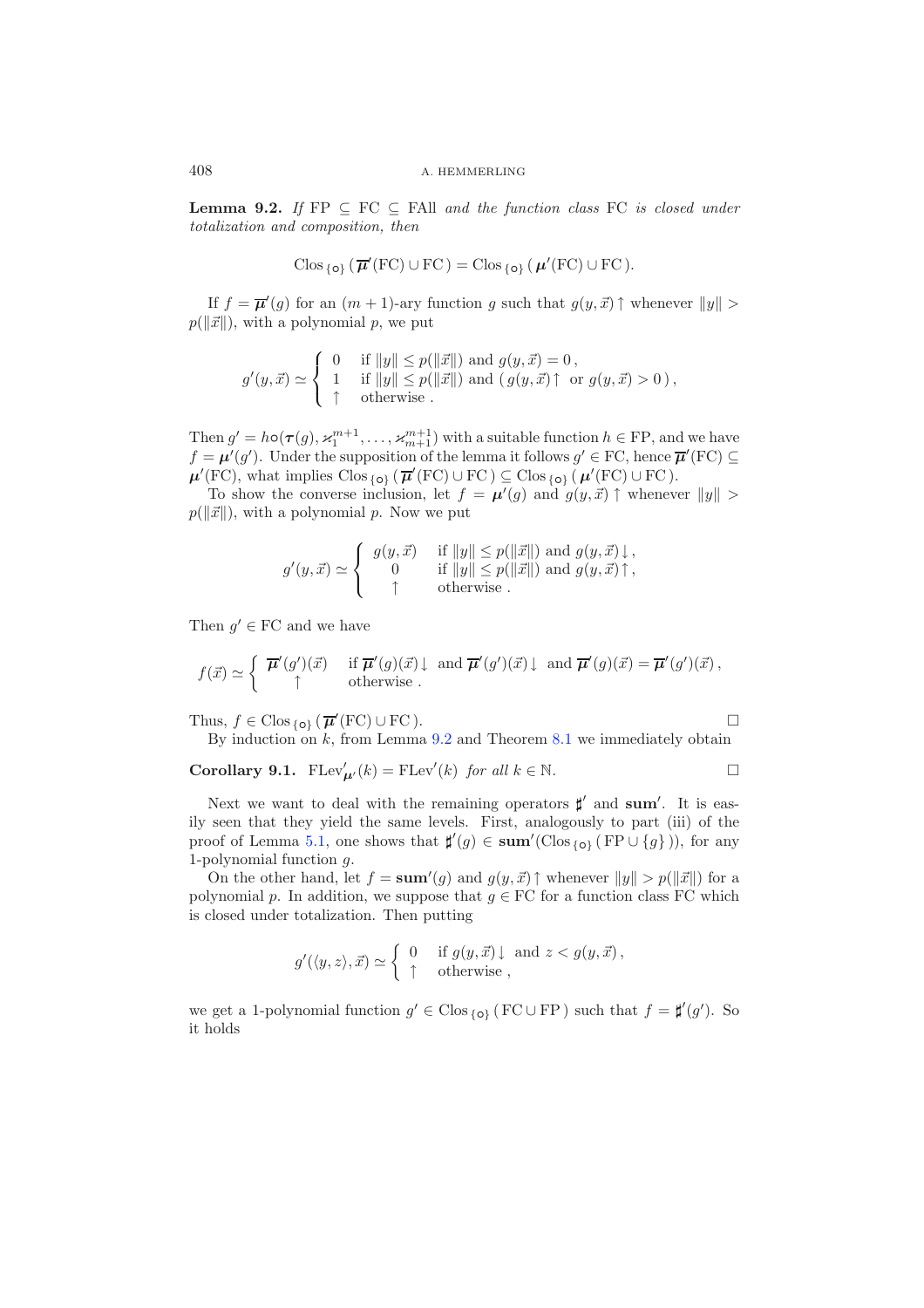<span id="page-30-0"></span>**Lemma 9.3.** *For any function class* FC *which is closed under totalization and under composition and includes* FP*, we have*  $\sharp'(\text{FC}) = \text{sum}'(\text{FC})$ *.*  $\Box$ 

Moreover, we shall employ the following technical lemma.

<span id="page-30-1"></span>**Lemma 9.4.** *Let a function class* FC *be closed under totalization and include* FP*. Then its closure,* Clos {*◦*} ( FC )*, is closed under totalization, too.*

Indeed, if  $f = g \circ (h_1, \ldots, h_l)$ , then

$$
\tau(f)(\vec{x}) = \begin{cases} g(h_1(\vec{x}), \dots, h_l(\vec{x})) + 1 & \text{if } h_i(\vec{x}) \downarrow \text{ for all } i \in \{1, \dots, l\} \\ \text{and } g(h_1(\vec{x}), \dots, h_l(\vec{x})) \downarrow, \\ 0 & \text{otherwise} \end{cases}
$$

It follows that  $\tau(f) \in \text{Clos}_{\{o\}} (\{\tau(g), \tau(h_1), \ldots, \tau(h_l)\} \cup \text{FP}) \subseteq \text{Clos}_{\{o\}} (\text{FC})$ , and this violds the assertion and this yields the assertion.

**Proposition 9.1.**  $\text{FLev}'_{\sharp'}(k) = \text{FLev}'_{\text{sum}'}(k)$  *for all*  $k \in \mathbb{N}$ .

Indeed, by induction on  $k$  and by means of Lemmas  $9.3$  and  $9.4$ , one shows simultaneously that  $\text{FLev}'_{\sharp}(\mathbf{k}) = \text{FLev}'_{\text{sum}'}(\mathbf{k})$  and that this class is closed under totalization and composition and includes FP, for every  $k \in \mathbb{N}$ .

Unfortunately, we did not succeed in localizing the levels of  $\sharp'$  and **sum**' within or compared to the polynomial hierarchy. It is even open whether they are contained in FPH. These problems correspond to the open questions concerning Valiant's counting class  $\sharp P$  well-known from complexity theory, *cf.*, *e.g.*, Chapter 9 in [\[7](#page-39-18)]. One easily sees that

$$
\sharp P=\sharp'(\mathrm{FP})\subseteq \mathrm{FLev}'_{\sharp'}(1).
$$

Thus, these unsolved hard problems concern already the first nonzero level of  $\sharp'$ and sum', and it could even be that  $F \text{Lev}_{\sharp} (1)$  is not contained in FPH. The only related result, which we were able to prove so far within our framework, says that any level  $\text{FLev}'(k)$  is contained in the  $\sharp'$ -level of height  $2k$ .

<span id="page-30-2"></span>**Proposition 9.2.** *For all*  $k \in \mathbb{N}$ ,  $\text{FLev}'(k) \subseteq \text{FLev}'_{\sharp}(2k)$ *.* 

This follows by induction on k from the fact that the operator  $\overline{\mu}'$  can be expressed by a two-fold (nested) application of  $\sharp'$ , in composition with polytime functions.

More precisely, let  $f = \overline{\mu}'(g)$  for an  $(m + 1)$ -ary function g satisfying  $g(y, \vec{x})$ whenever  $||y|| > p(||\vec{x}||)$ , with a polynomial p. We put

$$
g'(z, y, \vec{x}) \simeq \begin{cases} 0 & \text{if } z \leq y \text{ and } g(z, \vec{x}) = 0, \\ \uparrow & \text{otherwise} , \end{cases}
$$

and

$$
h(y, \vec{x}) \simeq \begin{cases} 0 & \text{if } y < 2^{p(||\vec{x}||)} \text{ and } \sharp'(g')(y, \vec{x}) = 0, \\ \uparrow & \text{otherwise.} \end{cases}
$$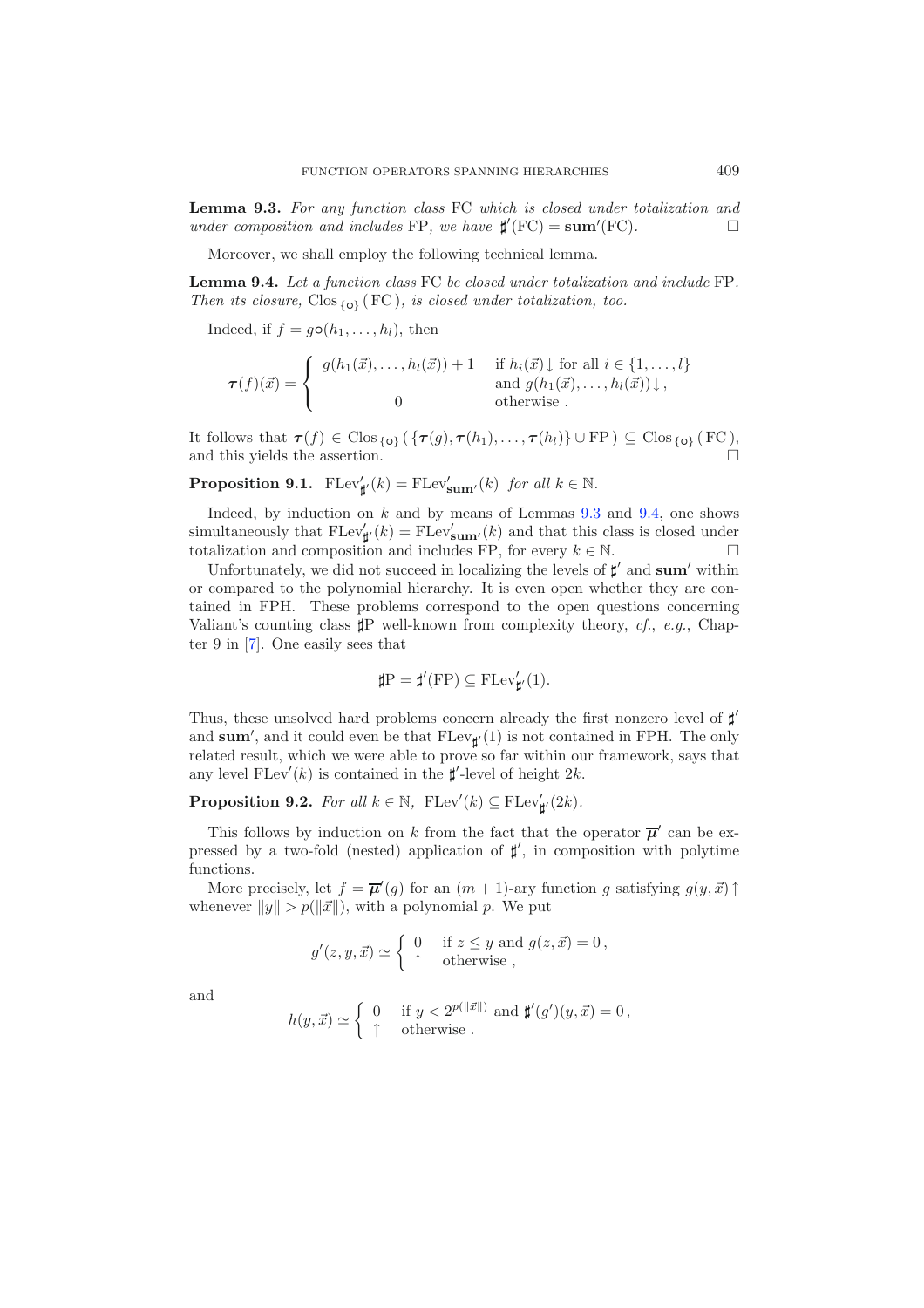Then g' and h are 1-polynomial functions, and we have  $g' \in \text{Clos}_{\{o\}}$  (FP  $\cup \{q\}$ ) and  $h \in \text{Clos}_{\{o\}}$  (FP ∪  $\sharp'(\text{Clos}_{\{o\}} (\text{FP} \cup \{g\})))$ ). Moreover,

$$
\sharp'(h)(\vec{x}) = \begin{cases} 2^{p(||\vec{x}||)} & \text{if } \overline{\mu}'(g)(\vec{x}) \uparrow, \\ y < 2^{p(||\vec{x}||)} & \text{if } \overline{\mu}'(g)(\vec{x}) = y \,. \end{cases}
$$

Thus, if  $g \in \text{FLev}'_{\sharp'}(2k)$ , then  $f = \overline{\mu}'(g) \in \text{FLev}'_{\sharp'}(2k+2)$ , and if  $\text{FLev}'(k) \subseteq$  $\text{FLev}'_{\sharp}(2k)$ , then  $\text{FLev}'(k+1) \subseteq \text{FLev}'_{\sharp}(2k+2)$ .

Propositions [7.1](#page-23-1) and [9.2](#page-30-2) immediately yield

**Corollary 9.2.** FPH  $\subseteq \bigcup_{k \in \mathbb{N}} \text{FLev}'_{\sharp}(k) = \text{Clos}_{\{o,\sharp'\}}(\text{FP})$ .  $\Box$ 

As we mentioned above, it is open whether the converse inclusion holds.

### 10. Equivalences to a collapse of the polynomial **HIERARCHY**

By Theorem [8.1](#page-25-1) and Lemma [8.1,](#page-24-0) the operator levels  $FLev'(k)$ ,  $k \in \mathbb{N}$ , span the whole polynomial hierarchy of functions, which also characterizes the usual polynomial hierarchy of (classes of) sets. Thus, the polynomial hierarchy collapses iff the sequence of operator levels collapses to some level  $F \text{Lev}'(k)$ . The latter holds iff  $FLev'(k) = FLev'(k+1)$ , and this is the case iff  $FLev'(k)$  is closed under some (equivalently, under all)  $\omega' \in {\{\mu', \overline{\mu}', \phi', \varrho', \min', \max'\}}$ . In this section, we establish several operator-related equivalent formulations of the question whether  $\Sigma_{k+1}^p$  is closed under complement. This problem is equivalent to  $\Sigma_{k+1}^p = \Pi_{k+1}^p$ <br>and to  $\Sigma_{k+1}^p = \text{FDH}$ . For  $k=0$  it is just the famous NP as coNP problem and to  $\Sigma_{k+1}^p = \text{FPH}$ . For  $k = 0$ , it is just the famous NP *vs.* coNP problem.<br>We start with stating a basic chain of inclusions We start with stating a basic chain of inclusions.

<span id="page-31-0"></span>**Proposition 10.1.** *For all*  $k \in \mathbb{N}$ *,* 

$$
\begin{array}{ccccccccc}\n\text{FP}^{\sum_{k}^{p}} & \subseteq & \text{FP}^{\sum_{k+1}^{p} \cap \prod_{k+1}^{p}} & \subseteq & \text{FNP}^{\sum_{k}^{p}} & \subseteq & \phi'(\text{FP}^{\sum_{k}^{p}}) & \subseteq & \text{FP}^{\sum_{k+1}^{p}} & \subseteq & \text{FPH.} \\
\parallel & & & & & & & & & & \\
\text{F}\Delta_{k+1}^{p} & & & & & & & & & \\
\end{array}
$$

The indicated equalities to the classes in the last line of the proposition hold by definition of the classes  $F\Delta_k^p$  and by Lemma 7.1, respectively. The first inclusion definition of the classes  $\mathbf{F}\Delta_k^p$  and by Lemma [7.1,](#page-21-0) respectively. The first inclusion follows from  $\Sigma_k^p \subseteq \Sigma_{k+1}^p \cap \Pi_{k+1}^p$ , the second one is just Lemma [8.3,](#page-27-0) the third one halds has definition of the algorithm holds by definition of the classes  $FNP<sup>C</sup>$ , whereas the last one is trivial. Finally,  $\phi'(\text{FP}^{\sum_{k}^{p}}) \subseteq \text{FP}^{\sum_{k=1}^{p}}$  was shown in the first part of the proof of Theorem [8.1.](#page-25-1)  $\Box$ 

As a counterpart of the totalization introduced at the beginning of the previous section, now we define the operator of *partialization*,  $\pi$ . It assigns, to any function  $f \in \text{FAll}$ , the function  $\pi(f) = f$  of the same arity, which is defined by

$$
\widetilde{f}(\vec{x}) \simeq \begin{cases} f(\vec{x}) - 1 & \text{if } f(\vec{x}) \downarrow \text{ and } f(\vec{x}) > 0, \\ \uparrow & \text{otherwise} . \end{cases}
$$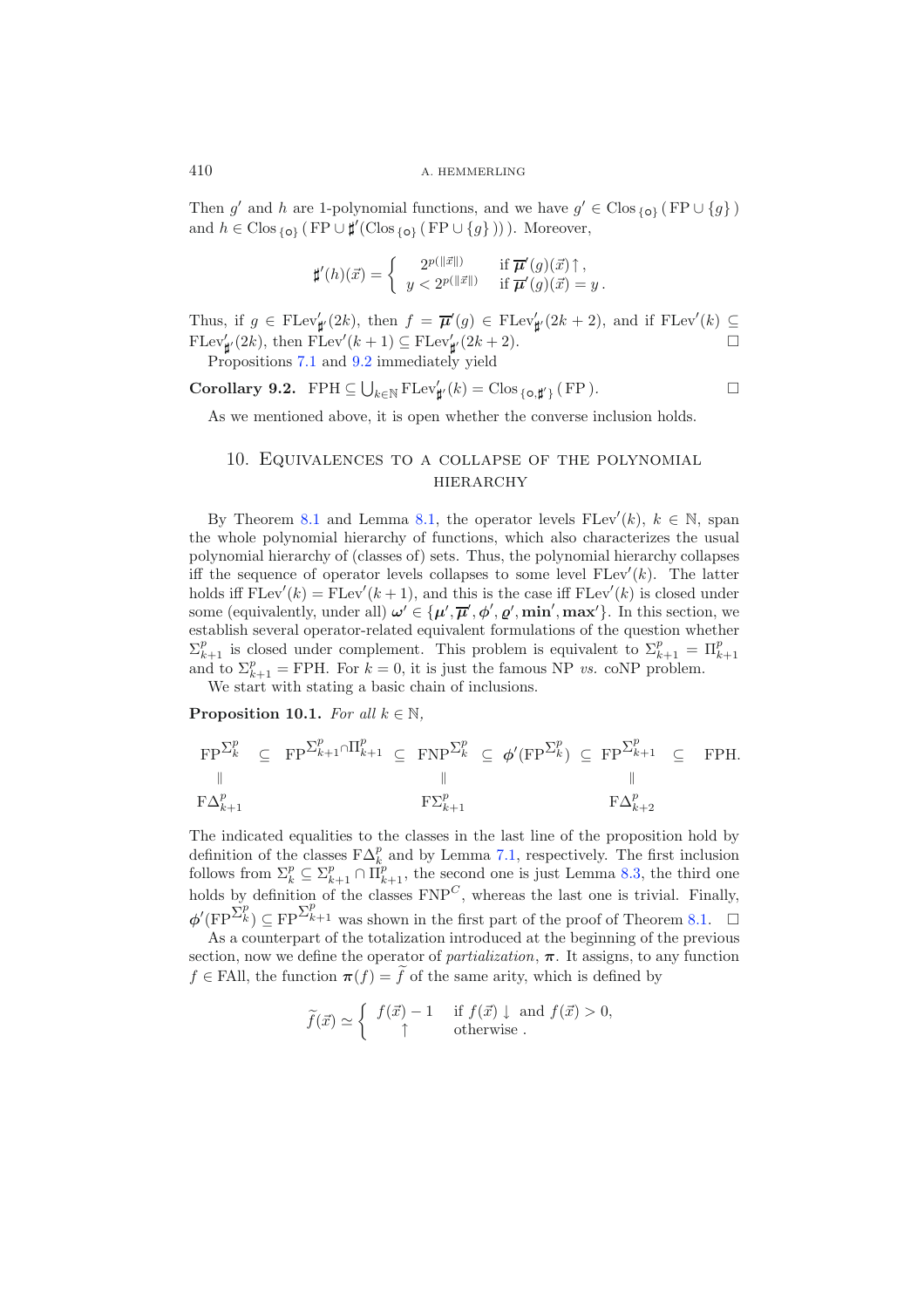Thus,  $\pi(f) = h_0 \circ f$ , where the unary polytime function  $h_0$  is defined by

$$
h_0(x) \simeq \begin{cases} x - 1 & \text{if } x > 0, \\ \uparrow & \text{if } x = 0. \end{cases}
$$

For example, all function classes, which contain FP and are closed under composition, are closed under partialization, too. This holds for all classes occurring in Proposition [10.1,](#page-31-0) possibly except  $\phi'(\text{FP}^{\sum_{k}^{p}})$ . On the other hand, all the classes occurring in Proposition [10.1,](#page-31-0) possibly except  $\text{FNP}^{\sum_{k}^{p}}$ , are closed under totalization.

The variety of statements known as equivalent to  $\Sigma_{k+1}^p = \Pi_{k+1}^p$  can now be<br>riched by some ones concerning equations between and closure properties of the enriched by some ones concerning equations between and closure properties of the above function classes.

<span id="page-32-0"></span>**Theorem 10.1.** *The following statements are equivalent:*

\n- (a) 
$$
\Sigma_{k+1}^p = \Pi_{k+1}^p;
$$
\n- (b)  $FP^{\Sigma_{k+1}^p} \cap \Pi_{k+1}^p = FNP^{\Sigma_k^p};$
\n- (c)  $FNP^{\Sigma_k^p} = \phi'(FP^{\Sigma_k^p});$
\n- (d)  $\phi'(FP^{\Sigma_k^p}) = FP^{\Sigma_{k+1}^p};$
\n- (e)  $\phi'(FP^{\Sigma_k^p})$  is closed under composition;
\n- (f)  $\phi'(FP^{\Sigma_k^p})$  is closed under partialization;
\n- (g)  $FNP^{\Sigma_k^p}$  is closed under totalization.
\n

*Also,*  $\text{FP}^{\sum_{k=1}^{p} \bigcap_{k=1}^{p} \bigcap_{k=1}^{p} f_{k+1}}$  *iff*  $\Delta_{k+1}^{p} = \sum_{k=1}^{p} \bigcap_{k=1}^{p} f_{k+1}$ , and from  $\sum_{k=1}^{p} \bigcap_{k=1}^{p} f_{k+1}$ *it follows that*  $\text{FP}^{\sum_{k=1}^{p} \cap \prod_{k=1}^{p}}$  = FPH *and conversely.* 

The structure of our proof of the equivalence of the statements  $(a)$ – $(g)$  can be sketched by the following scheme.



Obviously,  $\Sigma_{k+1}^p = \Pi_{k+1}^p$  implies  $\text{FP}^{\Sigma_{k+1}^p \cap \Pi_{k+1}^p} = \text{FP}^{\Sigma_{k+1}^p}$ , *i.e.*, from (a) follow (b), (c) and (d). Moreover, it is well-known that (a) implies that the polynomial hierarchy collapses to  $\Sigma_{k+1}^p$ , *i.e.*,  $\Sigma_{k+1}^p = PH$ , *cf.* [\[7\]](#page-39-18). Then it follows  $F\Sigma_{k+1}^p = FPH$ . So we have already shown the main direction of the theorem's very last statement, the converse implication follows from the equivalence of  $(a)$ – $(g)$ .

Since  $\text{FNP}^{\sum_{k}^{p}}$  and  $\text{FP}^{\sum_{k=1}^{p}}$  are closed under composition, both (c) and (d) imply (e). (e) $\Rightarrow$ (f) follows, since  $h_0 \in FP \subseteq \phi'(FP^{\sum_{k}^{p}})$ , and (c) $\Rightarrow$ (g) holds, since  $\phi'(\text{FP}^{\sum_{k}^{p}})$  is closed under totalization, as one easily sees.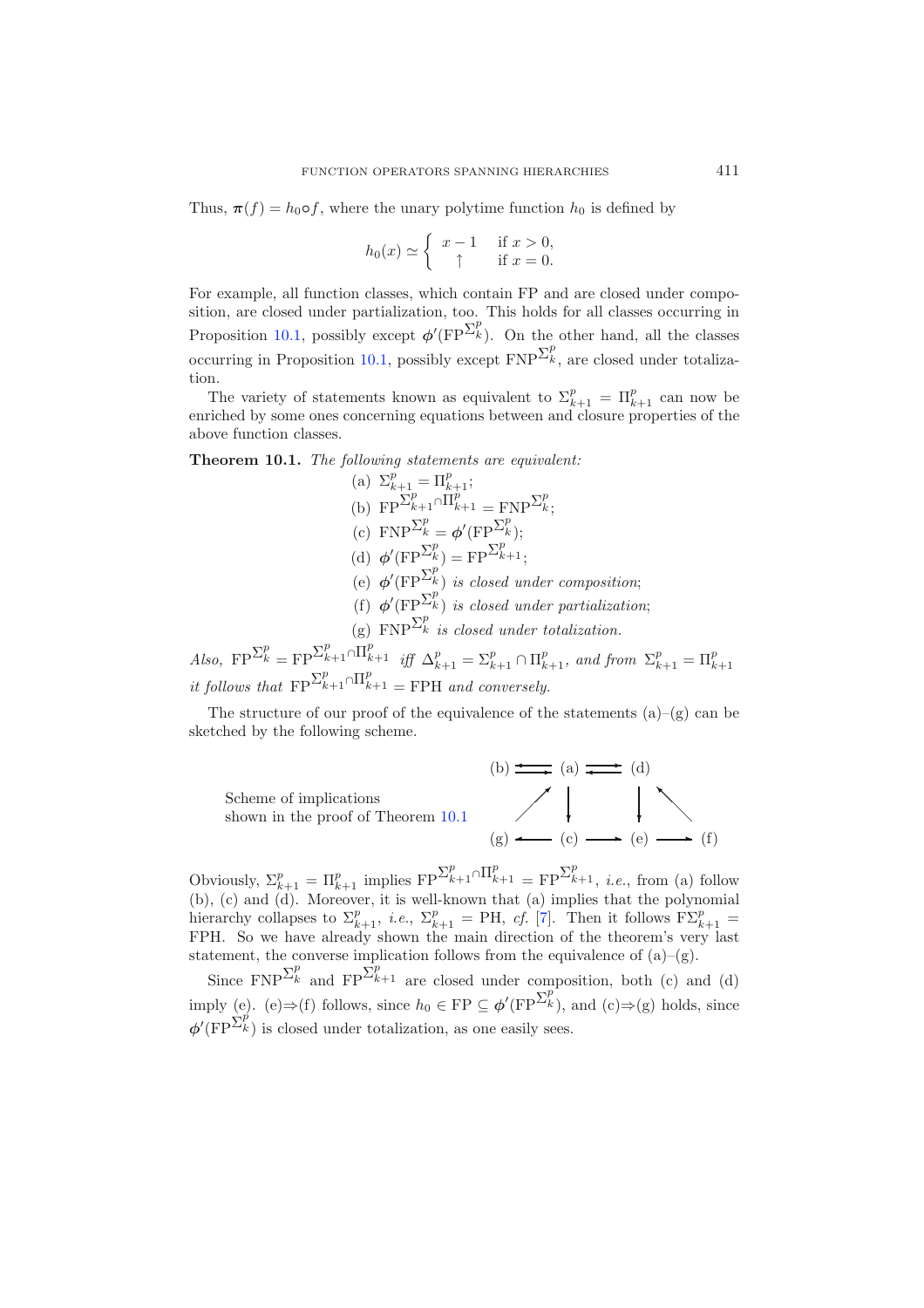412 A. HEMMERLING

To show (d)  $\Rightarrow$  (a), assume that  $\text{FP}^{\sum_{k=1}^{p}} = {\phi'(g) : g \in \text{FP}^{\sum_{k=1}^{p}}}.$  If  $A \in \sum_{k=1}^{p}$ , we have  $\chi^0_A \in \text{FNP}^{\sum_k^p} \subseteq \text{FP}^{\sum_{k=1}^p}$ . Due to the abilities of POTMs, it follows  $\chi^0_A \in \text{FP}^{\sum_{k=1}^p}$ . Hence, by supposition (d), there is a 1-polynomial  $\overline{g} \in \text{FP}^{\sum_{k=1}^p}$  with  $\chi^0_{\overline{A}} = \phi'(\overline{g})$ . One can easily ensure that  $\overline{g}(y, \vec{x}) = 0$  if  $\overline{g}(y, \vec{x}) \downarrow$ . Thus,  $\chi^0_{\overline{A}} \in \text{FNP}^{\Sigma^p_k}$ and  $A \in \Sigma_{k+1}^p$ , *i.e.*,  $A \in \Pi_{k+1}^p$ . So we have shown  $\Sigma_{k+1}^p \subseteq \Pi_{k+1}^p$ , and this implies the equality (a).

Now suppose (b). For any  $A \in \Sigma_{k+1}^p$ , we have  $\chi_A^0 \in \text{FNP}^{\Sigma_k^p} = \text{FP}^{\Sigma_{k+1}^p \cap \prod_{k+1}^p}$ . Again by the abilities of POTMs, it follows  $\chi_{\overline{A}}^0 \in FP^{\sum_{k=1}^p \cap \prod_{k=1}^p} = FNP^{\sum_{k=1}^p}$  and  $\overline{A} \in \Sigma^p$ . Thus, we have  $(h) \rightarrow (s)$ .  $A \in \Sigma_{k+1}^p$ . Thus, we have (b) $\Rightarrow$ (a).

Let (f) hold, *i.e.*,  $\pi(g) \in \phi'(\text{FP}^{\sum_k^p})$  for any  $g \in \phi'(\text{FP}^{\sum_k^p})$ . Given some  $g \in \mathbb{R}^n$  $\text{FP}^{\sum_{k=1}^{p} x_k}$  its totalization  $\tau(g)$  belongs to  $\text{FP}^{\sum_{k=1}^{p} x_k}$  too. By Lemma [8.2,](#page-25-0)  $\tau(g) \in$  $\phi'(\text{FP}^{\Sigma_k^p})$ , and  $(f)$  implies that  $g = \pi \circ \tau(g) \in \phi'(\text{FP}^{\Sigma_k^p})$ . So we have shown  $FP^{\sum_{k=1}^{p}} \subseteq \boldsymbol{\phi}'(FP^{\sum_{k}^{p}});$  this means (d).

Finally, let  $A \in \Sigma_{k+1}^p = NP^{\Sigma_k^p}$ , *i.e.*,  $\chi_A^0 \in FNP^{\Sigma_k^p}$ . If (g) holds, then it follows  $\chi_A \in \text{FNP}^{\Sigma_k^p}$ , hence  $\chi_A^0 \in \text{FNP}^{\Sigma_k^p}$ . So we have shown that (g) implies  $\sum_{k=1}^p C_{\text{LP}}$  and this vields (a). The proofs of the implications indicated above  $\Sigma_{k+1}^p \subseteq \Pi_{k+1}^p$ , and this yields (a). The proofs of the implications indicated above<br>are complete are complete.

If  $\Delta_{k+1}^p = \sum_{k+1}^p \cap \Pi_{k+1}^p$ , then  $\text{FP}^{\sum_{k+1}^p \cap \Pi_{k+1}^p} = \text{FP}^{\sum_{k}^p} = \text{FP}^{\sum_{k}^p}$ . Conversely,  $\text{FP}^{\sum_{k}^{p}} = \text{FP}^{\sum_{k+1}^{p} \cap \prod_{k+1}^{p}}$  and  $A \in \sum_{k+1}^{p} \cap \prod_{k+1}^{p}$  implies  $\chi_A \in \text{FP}^{\sum_{k+1}^{p} \cap \prod_{k+1}^{p}} =$ 

 $FP^{\sum_{k}^{p}}$ , hence  $A \in P^{\sum_{k}^{p}} = \Delta_{k+1}^{p}$ . This completes the proof of the theorem.  $\Box$ <br>The most interesting special case of Proposition [10.1](#page-32-0) and Theorem 10.1 is obtained for  $k = 0$  and, accordingly,  $\Sigma_1^p = \text{NP}$ ,  $\Pi_1^p = \text{coNP}$ ,  $F\Delta_1^p = FP$  = FP,  $FNP^{\sum_{0}^{p}} = FNP$ , and  $\Delta_1^p = P$ . We re-formulate these results as a corollary. It should be mentioned that the implication  $NP = \text{coNP} \Rightarrow FNP = F\Delta_2^p$  was essentially known from [\[26](#page-39-22)], Theorem [11.1.](#page-36-0) Moreover, there are known a lot of further equations or conditions equivalent to NP = coNP.

<span id="page-33-0"></span>**Corollary 10.1.** *We have*  $\text{FP} \subseteq \text{FP}^{\text{NP} \cap \text{coNP}} \subseteq \text{FNP} \subseteq \phi'(\text{FP}) \subseteq \text{F}\Delta_2^p \subseteq \text{FPH}$ , *and the following statements are equivalent:*

- (a)  $NP = coNP$ ;
- $(b)$  FP<sup>NP∩coNP</sup> = FNP:
- (c)  $FNP = \phi'(FP);$
- (d)  $\phi'(\text{FP}) = \text{F}\Delta_2^p$ ;
- (e) *φ* (FP) *is closed under composition*;
- (f)  $\phi$ <sup>'</sup>(FP) *is closed under partialization*;
- (g) FNP *is closed under totalization.*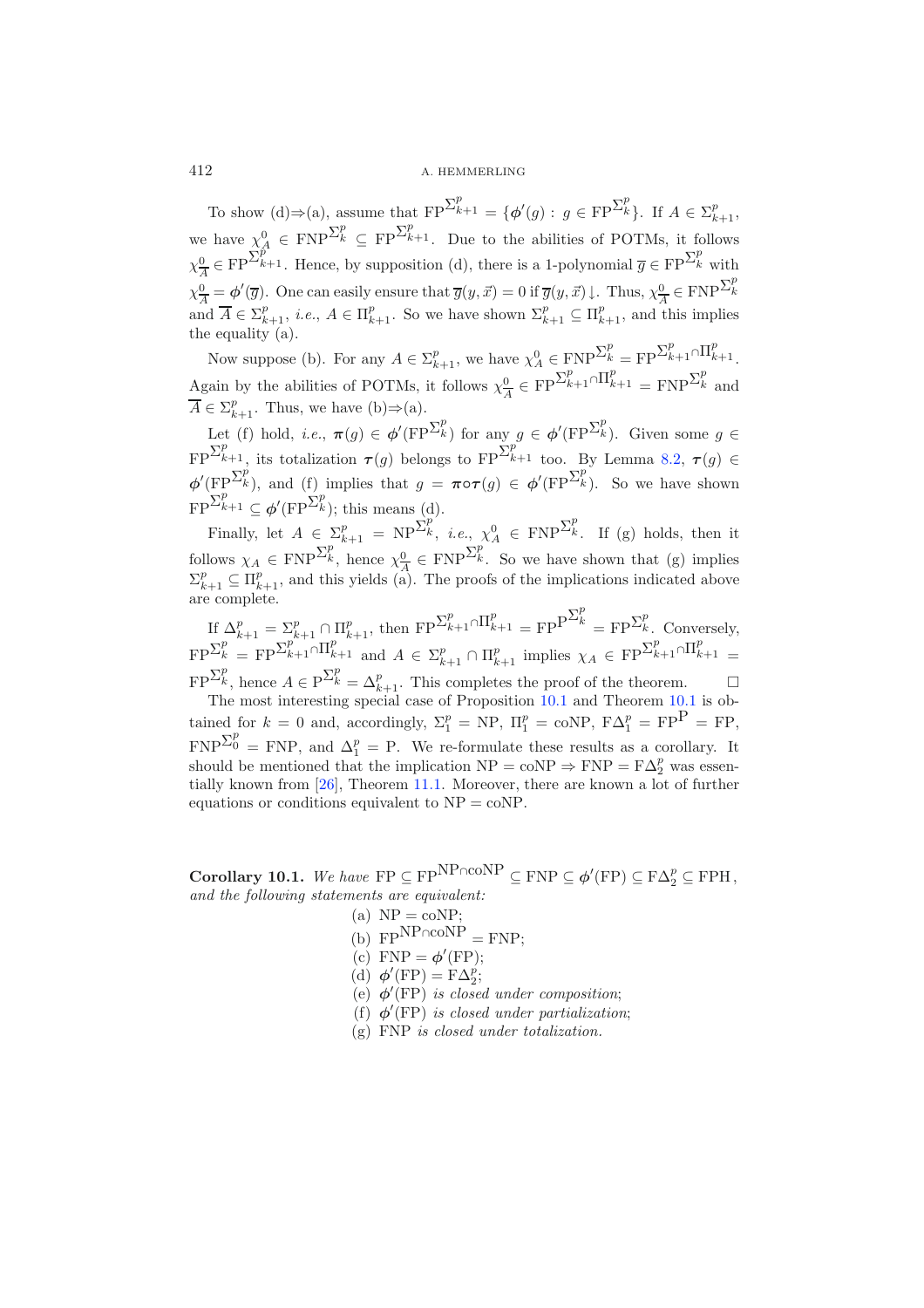*Moreover,*  $FP = FP<sup>NP\cap coNP</sup>$  *iff*  $P = NP \cap coNP$ *, and from*  $NP = coNP$  *it fol-* $\frac{d}{d\omega}$  *lows that*  $\frac{d}{d\omega}$  FPNP∩coNP = FPH *and conversely.* 

Theorem [7.1](#page-23-2) and Corollaries [7.1](#page-24-1) and [10.1](#page-33-0) emphasize once more that questions around P *vs.* NP can be expressed quite independently on the notion of nondeterminism, *e.g.*, by closure properties of the basic class FP with respect to our variants of classical operators. Thus, it is stressed that the hardness of P *vs.* NP questions is caused by an insufficient knowledge of the class FP of polytime functions.

Remembering Propositions [6.1](#page-19-1) and [6.2](#page-19-2) and Corollary [9.1,](#page-29-0) one might ask whether the operators  $\mu', \overline{\mu}', \varrho', \min'$  and  $\max'$  would yield results similar to Theorem [10.1](#page-32-0) and Corollary [10.1](#page-33-0) if they are taken instead of  $\phi'$ . This indeed holds for **min**' and **max'**, whereas  $\mu'$ ,  $\overline{\mu}'$  and  $\varrho'$  do not seem to allow such analogues.

# 11. A HIERARCHY BETWEEN  $\text{FNP}^{\Sigma_k^p}$  and  $\phi'(\text{FP}^{\Sigma_k^p})$

The previous section demonstrated that the polytime version of the first value operator is well suited to express statements equivalent to a collapse of the polynomial hierarchy. Now this operator will be used to establish a hierarchy of function classes between  $FNP^{\sum_{k}^{p}}$  and  $\phi'(FP^{\sum_{k}^{p}})$ , for any  $k \in \mathbb{N}$ . This corresponds to the generalized Boolean hierarchy over  $\Sigma_{k+1}^p = NP^{\sum_k^p}$  which leads from  $\Sigma_{k+1}^p$  to  $\Delta_{k+2}^p = P^{\sum_{k=1}^p}$  and was explored in detail for  $k = 0$ . There one first gets the Boolean biggardy over NP =  $\Sigma^p$  that germands to the Boolean electric of NP Boolean hierarchy over  $NP = \sum_{1}^{p}$  that corresponds to the Boolean closure of NP but can be extended to a hierarchy exhausting the whole class  $\Delta_2^p$ , *cf.* [\[4](#page-39-24)[,5](#page-39-25)[,31](#page-39-26)[,32\]](#page-39-20).

The basic technique of the construction of the Boolean closure of a "ring of sets" goes back to Hausdorff [\[11\]](#page-39-27). His difference hierarchy was transferred to computability theory by Ershov [\[9](#page-39-2)]. For a unified treatment of both these hierarchies and of a counterpart in constructive analysis, the reader is referred to [\[12\]](#page-39-5). Epstein, Haas and Kramer [\[8\]](#page-39-1) introduced (the original version of) the first value operator just in order to investigate Ershov's hierarchy. In [\[13](#page-39-0)] we applied related techniques to establish hierarchies of function classes which, in a certain sense, generalize both the Hausdorff hierarchy and the Ershov hierarchy, as well as their counterpart in constructive analysis.

In the present setting, a hierarchy below  $\phi'(\text{FP}^{\sum_{k}^{p}})$  can be created by restricting the number of the changes of values of 1-polynomial polytime functions from  $\text{FP}^{\sum_{k}^{p}}$ to which the first value operator is applied. More precisely, for an  $(m + 1)$ -ary 1-polynomial function  $q$ , let

$$
\alpha_g(\vec{x}) = \operatorname{card}\{(z_1, z_2) : z_1 < z_2, g(z_1, \vec{x}) \downarrow, g(z_2, \vec{x}) \downarrow, g(z_1, \vec{x}) \neq g(z_2, \vec{x}),
$$
  
and  $g(z, \vec{x}) \uparrow$  for all z with  $z_1 < z < z_2 \}$ .

Notice that, due to the 1-polynomiality of  $g$ ,  $\alpha_g(\vec{x})$  is always a natural number.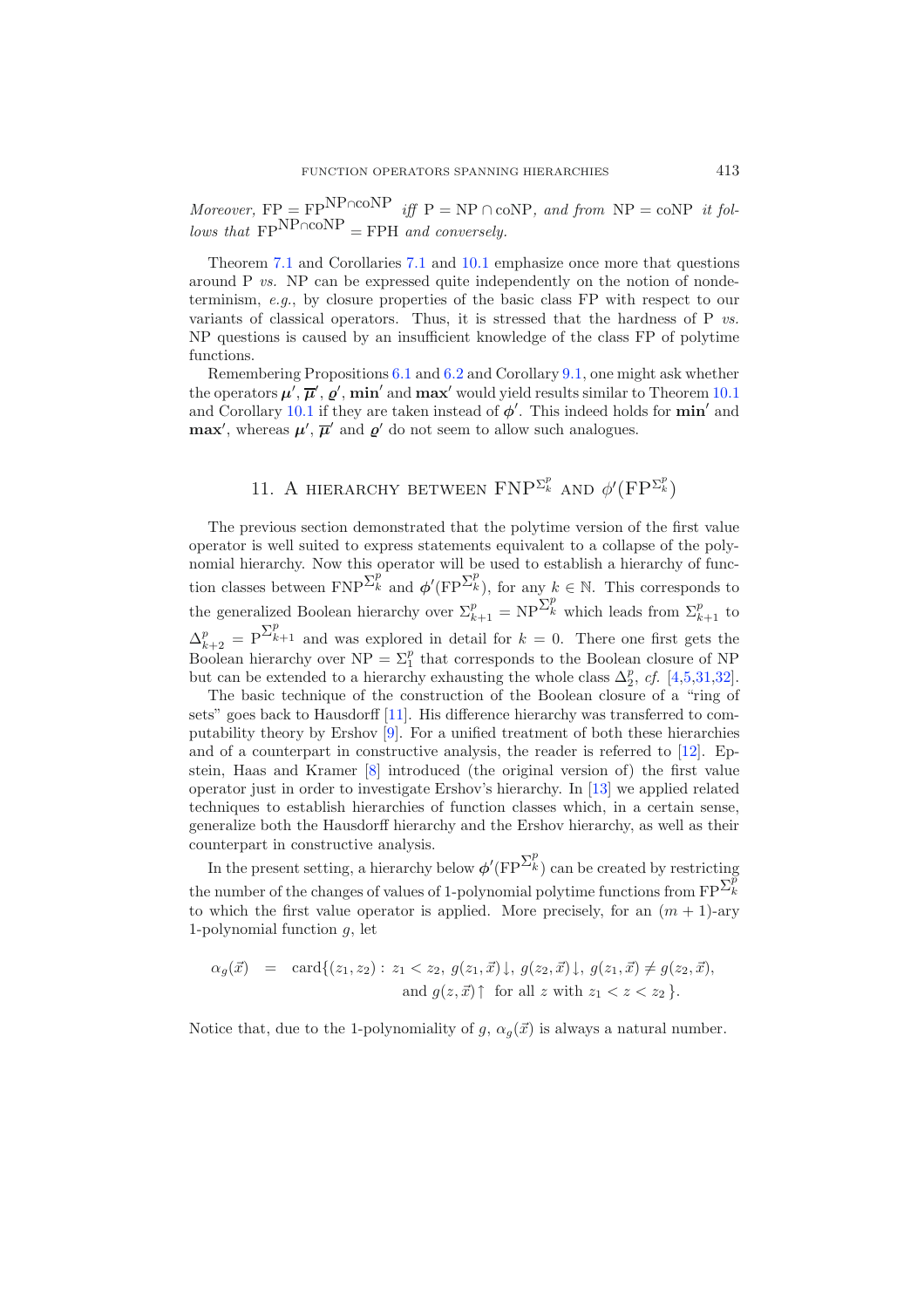For any unary total function  $\beta : \mathbb{N} \longrightarrow \mathbb{N}_+$ , the related  $\Phi_k$ -class is defined as

$$
\Phi_{k,\beta(n)} = \{ \phi'(g) \colon g \in \mathop{\text{FP}}\nolimits^{\sum_{k}^{p}} \text{ is 1-polynomial, and } \alpha_g(\vec{x}) < \beta(\|\vec{x}\|) \text{ for all } \vec{x} \in \mathbb{N}^m \}.
$$

One immediately sees that

$$
\text{FNP}^{\sum_{k}^{p}} = \Phi_{k,1} \subseteq \Phi_{k,\beta(n)} \subseteq \phi'(\text{FP}^{\sum_{k}^{p}}) \quad \text{for all } \beta : \mathbb{N} \longrightarrow \mathbb{N}_{+}, \text{ and}
$$

$$
\Phi_{k,\beta_1(n)} \subseteq \Phi_{k,\beta_2(n)} \quad \text{if } \beta_1(n) \leq \beta_2(n) \text{ for (almost) all } n \in \mathbb{N}.
$$

Moreover, if  $g(y, \vec{x}) \uparrow$  whenever  $||y|| > p(||\vec{x}||)$  for some  $g \in FP^{\sum_{k=1}^{p}$ , then  $\phi'(g) \in$  $\Phi_{k,2^{p(n)}}$ . Thus,  $\phi'(\text{FP}^{\sum_{k}^{p}})$  is obtained as the union over all classes  $\Phi_{k,\beta(n)}$  for  $\beta(n) \leq 2^{p(n)}$  with polynomials p, *i.e.*,

$$
\phi'(\operatorname{FP}^{\sum_{k}^{p}})=\bigcup\{\Phi_{k,2^{p(n)}}: p \text{ is a polynomial}\}=\bigcup\{\Phi_{k,2^{(n^d)}}: d\in\mathbb{N}\}.
$$

From any strict inclusion  $\Phi_{k,\beta_1(n)} \subset \Phi_{k,\beta_2(n)}$ , for unary total functions  $\beta_1$  and  $\beta_2$ , it would follow that  $\text{FNP}^{\sum_{k}^{p}} \subset \phi'(\text{FP}^{\sum_{k}^{p}}), i.e., \sum_{k+1}^{p} \neq \Pi_{k+1}^{p}$  by Theorem [10.1.](#page-32-0)<br>Now we are going to show a close relationship between the bierarchy of d

Now we are going to show a close relationship between the hierarchy of  $\Phi_k$ classes and the Boolean hierarchy over  $NP^{\sum_{k}^{p}}$ . To this purpose, we transfer the generalized Boolean hierarchy over NP, *cf.* [\[1](#page-38-2)[,31](#page-39-26)[,32\]](#page-39-20), both to sets of tuples of natural numbers and to higher levels of the polynomial hierarchy in the following straightforward way:

For any function  $\beta : \mathbb{N} \longrightarrow \mathbb{N}_+$ , let the class  $\text{BH}_{k,\beta(n)}$  consist of all sets  $A \subseteq \mathbb{N}^m$ ,  $m \in \mathbb{N}_+$ , for which there is a set  $B \in \text{NP}^{\sum_k^p}$ ,  $B \subseteq \mathbb{N}^{m+1}$ , such that

$$
(*) \quad \begin{cases} \begin{array}{ll} (y,\vec{x}) \in B \text{ implies } (y',\vec{x}) \in B \text{ whenever } 1 \leq y' \leq y, \text{ and } \\ \vec{x} \in A \text{ iff } \max\{y: 1 \leq y \leq \beta(\|\vec{x}\|) \text{ and } (y,\vec{x}) \in B\} \equiv 1 \text{ (mod. 2)}, \end{array} \end{cases}
$$

where, of course, max  $\emptyset \not\equiv 1 \pmod{2}$ . Putting

$$
B_y = \begin{cases} \{ \vec{x} : (y, \vec{x}) \in B \} & \text{if } 1 \le y \le \beta(\|\vec{x}\|), \\ \emptyset & \text{if } y > \beta(\|\vec{x}\|), \end{cases}
$$

condition (∗) can also be expressed by

$$
(+) \left\{\n\begin{array}{l}\nB_1 \supseteq B_2 \supseteq B_3 \supseteq \dots \text{ , and} \\
A = \bigcup_{y \in \mathbb{N}} (B_{2y+1} \setminus B_{2y+2}).\n\end{array}\n\right.
$$

This representation is closely related to Hausdorff's difference hierarchy: A is the result of the difference chain of the decreasing sequence  $(B_u)_{u \in \mathbb{N}_+}$ .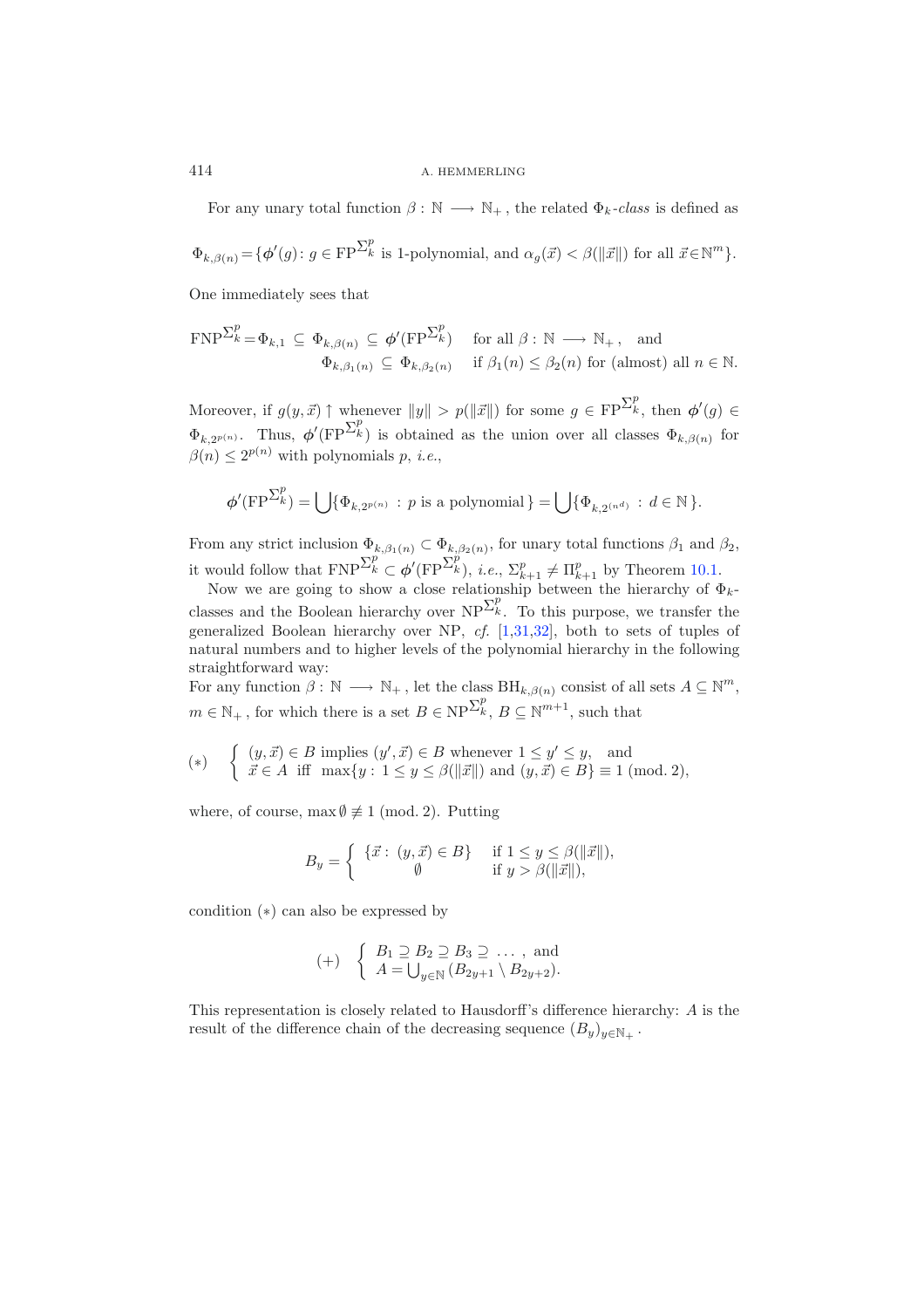By standard techniques, one shows:

$$
\Sigma_{k+1}^p = \text{NP}^{\sum_k^p} = \text{BH}_{k,1} \subseteq \text{BH}_{k,\beta(n)} \quad \text{for all } \beta : \mathbb{N} \longrightarrow \mathbb{N}_+,
$$
  
\n
$$
\text{BH}_{k,\beta(n)} \subseteq \text{P}^{\sum_{k+1}^p} = \Delta_{k+2}^p \quad \text{if } \beta \text{ is polynomial-time computable, and}
$$
  
\n
$$
\text{BH}_{k,\beta_1(n)} \subseteq \text{BH}_{k,\beta_2(n)} \quad \text{if } \beta_1(n) \leq \beta_2(n) \text{ for (almost) all } n \in \mathbb{N}.
$$

The standard Boolean hierarchy over NP is obtained in this way for  $k = 0$  and constant functions  $\beta(n) = l \in \mathbb{N}$ :

$$
NP = BH_{1,1} \subseteq BH_{1,2} \subseteq \ldots \subseteq BH_{1,l} \subseteq \ldots \subseteq \Delta_2^p,
$$

and the class  $\bigcup \{ BH_{1,l} : l \in \mathbb{N}_+ \}$  is just the Boolean closure of NP.

In the following theorem, the bounding functions  $\beta$  are supposed to be both polytime and *polynomially bounded*. The latter means that there is a polynomial p such that  $\beta(n) \leq p(n)$  for all  $n \in \mathbb{N}$ .

<span id="page-36-0"></span>**Theorem 11.1.** *Let*  $\beta : \mathbb{N} \longrightarrow \mathbb{N}_+$ ,  $\beta \in \mathbb{FP}$  *and*  $\beta$  *polynomially bounded. Then for any*  $A \subseteq \mathbb{N}^m$ ,  $m \in \mathbb{N}_+$ , we have:

 $A \in \text{BH}_{k,\beta(n)}$  *iff* there is a function  $f \in \Phi_{k,\beta(n)}$  such that  $\vec{x} \in A$  iff  $f(\vec{x}) = 1$ .

To prove the implication "  $\Rightarrow$ ", let  $A \in BH_{k,\beta(n)}$  be characterized by a set  $B \in NP^{\sum_{k}^{p}}$  according to (\*), where the function  $\beta$  fulfills the required suppositions. Since  $\chi_B^0 \in \text{FNP}^{\sum_k^p}$ , there is a 1-polynomial function  $g \in \text{FP}^{\sum_k^p}$  such that for all  $\vec{x} \in \mathbb{N}^m$ ,  $\chi_k \chi_k \in \mathbb{N}$ .  $\vec{x} \in \mathbb{N}^m, z_1, z_2, y \in \mathbb{N}$ :

if  $g(z_1, y, \vec{x}) \downarrow$  and  $g(z_2, y, \vec{x}) \downarrow$ , then  $g(z_1, y, \vec{x}) = g(z_2, y, \vec{x})$ , and it holds  $(y, \vec{x}) \in B$  iff there is a  $z \in \mathbb{N}$  with  $g(z, y, \vec{x}) = 0$ .

Without loss of generality, we suppose that  $ran(g) \subseteq \{0, 1\}$  and always  $g(z, 0, \vec{x})\uparrow$ . Let  $p$  be a polynomial witnessing that the function  $q$  is 1-polynomial. Now we put

$$
h(y \cdot 2^{p(\|(\beta(\|\vec{x}\|), \vec{x})\|)} + z, \vec{x}) \simeq \begin{cases} 1 & \text{if } \|y\| \le \beta(\|\vec{x}\|), \|z\| \le p(\|\langle y, \vec{x} \rangle\|), \\ g(z, \beta(\|\vec{x}\|) - y, \vec{x}) = 0 \text{ and } \beta(\|\vec{x}\|) - y \equiv 1 \\ 0 & \text{if } \|y\| \le \beta(\|\vec{x}\|), \|z\| \le p(\|\langle y, \vec{x} \rangle\|), \\ g(z, \beta(\|\vec{x}\|) - y, \vec{x}) = 0 \text{ and } \beta(\|\vec{x}\|) - y \equiv 0 \\ 0 & \text{if } \|y\| \le \beta(\|\vec{x}\|) - y, \vec{x}) = 0 \text{ and } \beta(\|\vec{x}\|) - y \equiv 0 \\ 0 & \text{if } \|y\| \le \beta(\|\vec{x}\|) - y, \vec{x}) = 0 \text{ and } \beta(\|\vec{x}\|) - y \equiv 0 \\ 0 & \text{if } \|y\| \le \beta(\|\vec{x}\|) - y, \vec{x}) = 0 \text{ and } \beta(\|\vec{x}\|) - y \equiv 0 \\ 0 & \text{if } \|y\| \le \beta(\|\vec{x}\|) - y, \vec{x}) = 0 \text{ and } \beta(\|\vec{x}\|) - y \equiv 0 \end{cases}
$$

This  $(m+1)$ -ary function h is 1-polynomial, belongs to  $\text{FP}^{\sum_{k}^{p}}$  like g, and it holds:  $\vec{x} \in A$  iff  $\phi'(h)(\vec{x}) = 1$ . Moreover,  $\alpha_h(\vec{x}) < \beta(||\vec{x}||)$ . Thus,  $f = \phi'(h)$  fulfills all the requirements from Theorem [11.1.](#page-36-0)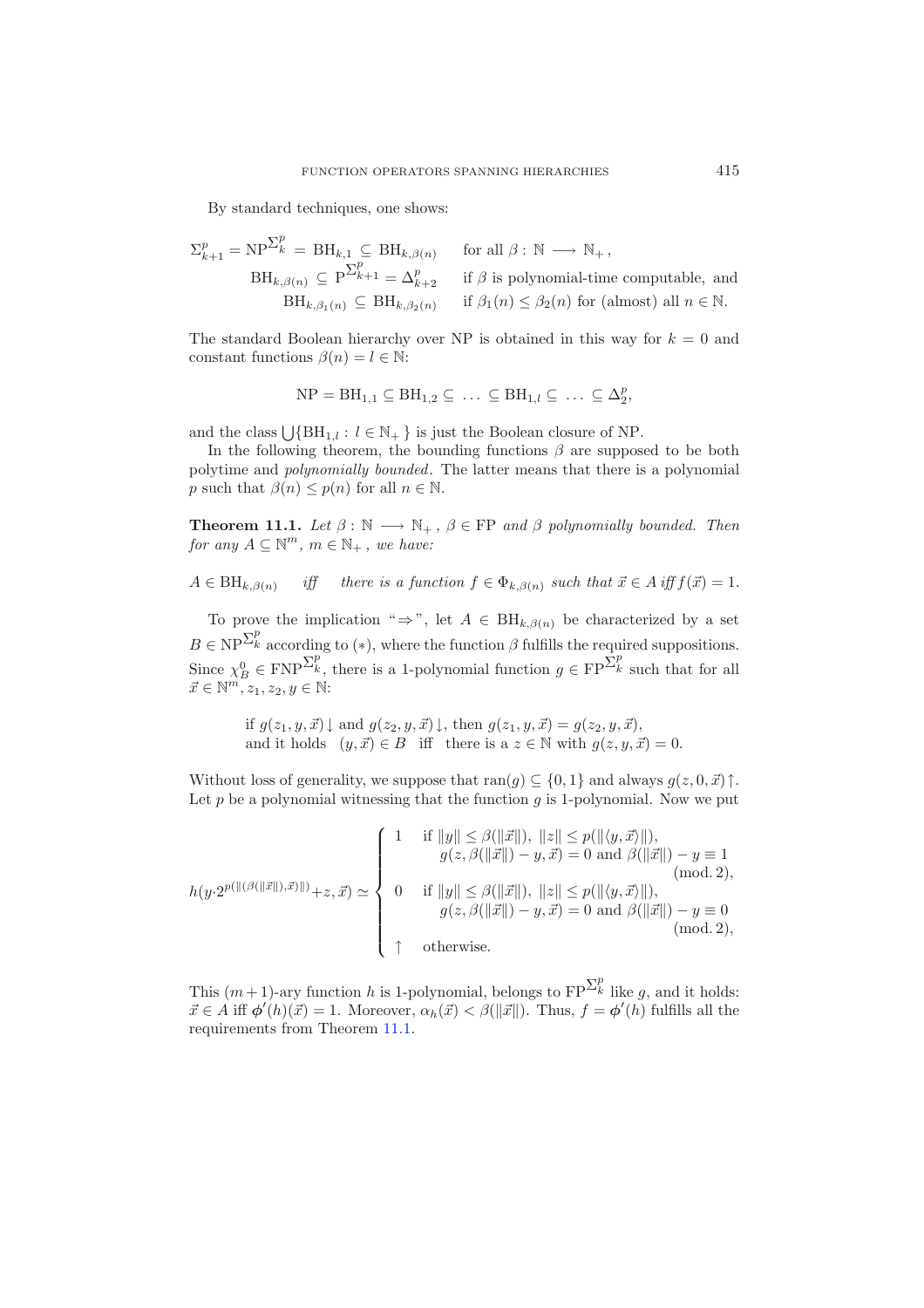To prove " $\Leftarrow$ ", let be given  $f \in \Phi_{k,\beta(n)}$  and  $A \subseteq \mathbb{N}^m$  such that  $\vec{x} \in A$  iff  $f(\vec{x}) = 1$ . Let  $f = \phi'(g)$ , where  $g \in FP^{\sum_{k=1}^{p} g}$  is 1-polynomial, and  $\alpha_g(\vec{x}) < \beta(||\vec{x}||)$ . We can suppose that  $\text{ran}(f), \text{ran}(g) \subseteq \{0, 1\}.$ 

For  $1 \le ||y|| \le \beta(||\vec{x}||)$ , we define  $B \subseteq \mathbb{N}^{m+1}$  by

$$
(y, \vec{x}) \in B \quad \text{iff} \quad \text{there are } z_1 < z_2 < \cdots < z_y \text{ such that } g(z_i, \vec{x}) \downarrow
$$
\n
$$
\text{whenever } 1 \leq i \leq y, \text{ and } g(z_i, \vec{x}) \neq g(z_{i+1}, \vec{x}) \text{ for } 1 \leq i < y,
$$
\n
$$
\text{and } ((y \text{ is odd and } g(z_1, \vec{x}) = 1) \text{ or } (y \text{ is even and } g(z_1, \vec{x}) = 0)).
$$

Then  $B \in \text{NP}^{\Sigma_k^p}$  and  $(y, \vec{x}) \in B$  obviously implies  $(y', \vec{x}) \in B$  whenever  $1 \le y' \le y$ . Let  $\vec{x} \in A$ . Then  $\phi'(g)(\vec{x}) = 1 = g(z_0, \vec{x})$ , where  $z_0 = \min\{z : g(z, \vec{x})\}\$ . Thus,  $\vec{x} \in B_1$ , and  $\vec{x} \in B_2$  iff there are  $z_1 < z_2$  such that  $g(z_1, \vec{x}) = 0$  and  $g(z_1, \vec{x}) = 1$ . In the latter case, we have  $z_0 < z_1$  and  $\vec{x} \in B_3$ . Then  $\vec{x} \in B_4$  iff there are  $z_1 < z_2 < z_3 < z_4$  such that  $g(z_1, \vec{x}) = g(z_3, \vec{x}) = 0$  and  $g(z_2, \vec{x}) = g(z_4, \vec{x}) = 1$ . This holds iff  $\vec{x} \in B_5$ , and so on. It is seen that  $\max\{y : (y, \vec{x}) \in B\}$  is an odd number  $\leq \beta(\|\vec{x}\|)$ .

Conversely, if  $\max\{y : (y, \vec{x}) \in B\}$  is an odd number, then it is  $\leq \beta(||\vec{x}||)$  and  $\vec{x} \in A$ . Thus, condition (\*) is fulfilled by the set B, *i.e.*,  $A \in \text{BH}_{k,\beta(n)}$ .  $\square$ <br>It should be noticed that, even if we sould negative that  $\text{res}(f) \subseteq [0, 1]$  for the

It should be noticed that, even if we could require that ran(f)  $\subseteq$  {0, 1} for the function  $f \in \Phi_{k,\beta(n)}$  according to Theorem [11.1,](#page-36-0) f is not necessarily total, *i.e.*, we could not conclude that  $f = \chi_A$ . For  $\vec{x} \notin A$ , we would only have  $f(\vec{x}) = 0$ <br>on  $f(\vec{x}) \uparrow$ . From this it follows easily that  $\omega \in \Phi$ , which have easily or  $f(\vec{x})$   $\uparrow$ . From this it follows easily that  $\chi_A \in \Phi_{k,\beta(n)+1}$  what, however, only implies that  $A \subset \text{BH}$ . implies that  $A \in \text{BH}_{k,\beta(n)+1}$ . This situation is quite similar to those in the related settings where the first value operator is employed to characterize hierarchies of set classes, *cf.* [\[13\]](#page-39-0).

Moreover, we would like to mention an interesting difference between the Boolean hierarchy and that of the  $\Phi_k$ -classes of partial functions. For the generalized Boolean hierarchy over NP, in [\[31](#page-39-26)] it was proved that

$$
\bigcup \{ \mathrm{BH}_{1, \beta(n)}: \, \beta: \, \mathbb{N} \longrightarrow \mathbb{N} \} = \bigcup \{ \mathrm{BH}_{1, 2^{p(n)}}: \, p \text{ is a polynomial} \} = \Delta_2^p.
$$

This corresponds to Lemma [8.2](#page-25-0) which says that all the total functions from  $F\Delta_{k+2}^p$  belong to  $\phi'(F\Delta_{k+1}^p) = \bigcup \{\Phi_{k,2^{p(n)}} : p \text{ is a polynomial}\}\.$  Thus, for  $k = 0$  we have all the total functions from  $F\Delta_p^p$  belong to  $\phi'(FD) = \Pi(\Phi_0, \Phi_1)$ 0 we have: all the total functions from  $\mathbf{F}\Delta_2^p$  belong to  $\phi'(\mathbf{FP}) = \bigcup{\Phi_{1,2^{p(n)}}}:$ <br>*n* is a polynomial. For the  $\Phi$ , biasarchy it holds by Theorem 10.1. p is a polynomial }. For the  $\Phi_k$ -hierarchy it holds by Theorem [10.1:](#page-32-0)

$$
\text{if } \bigcup\{\Phi_{k,2^{p(n)}}: \ p \text{ is a polynomial}\} = \mathcal{F} \Delta_{k+1}^p, \text{ then } \Sigma_{k+1}^p = \Pi_{k+1}^p.
$$

Thus, probably there are functions in  $f \in F\Delta_{k+2}^p \setminus \bigcup \{\Phi_{k,2^{p(n)}} : p \text{ is a polynomial}\},$ but they have to be properly partial.

### 12. Concluding remarks

We have studied the nesting levels of some relatives of the classical  $\mu$ -operator and their polytime counterparts. The computation theoretic variants span the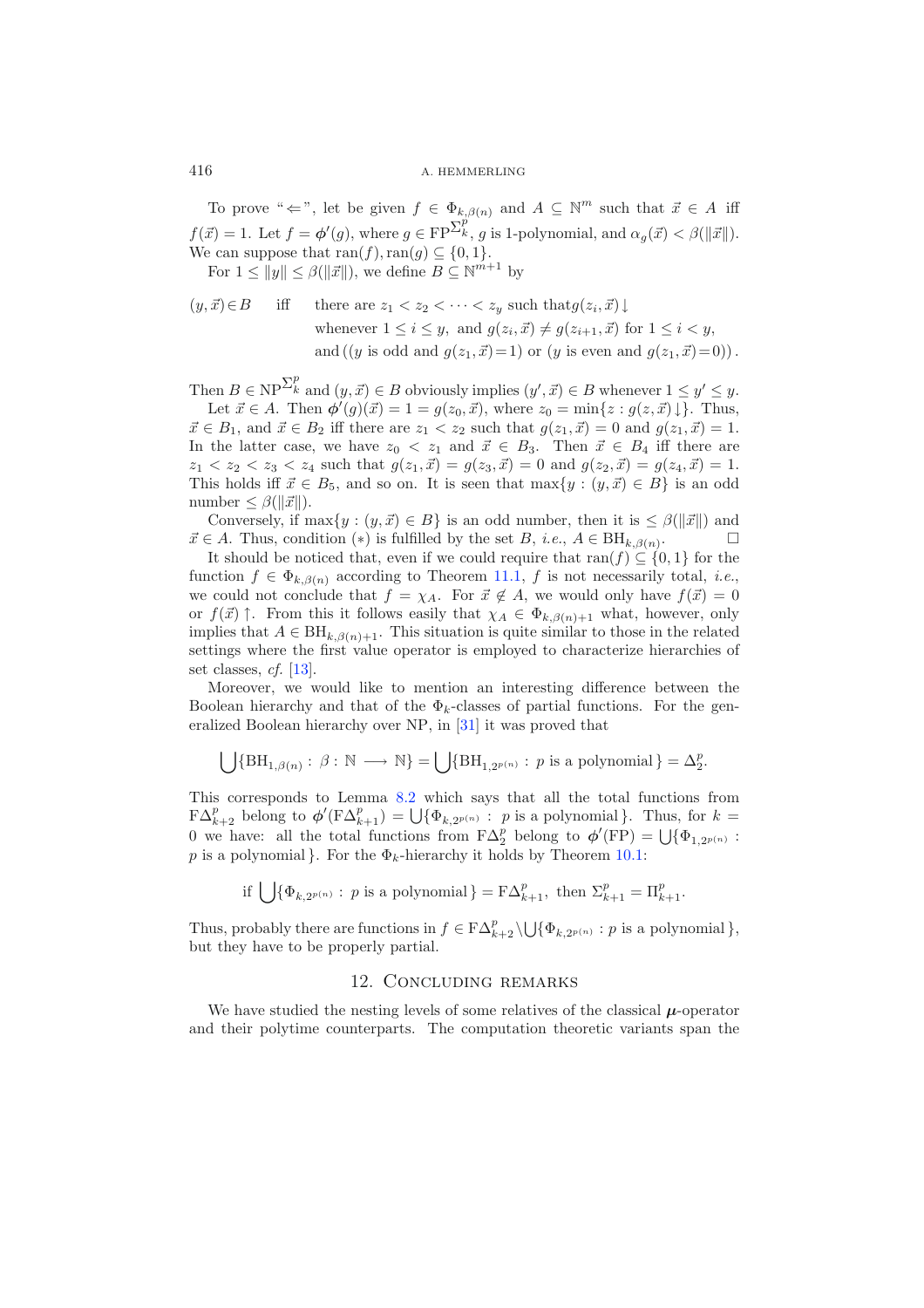stratification of the arithmetical hierarchy in different ways, whereas the polytime variants of most of the operators generate the polynomial hierarchy of functions. However, there seem to be only few analogies in the ways in which the nesting levels of the polytime operators and of the computation theoretic ones, respectively, are related to the stratifications of the hierarchies.

Proposition [3.1](#page-7-0) characterizes the levels of odd heights,  $FLev(1+2k)$  for  $k \in \mathbb{N}$ . Its proof shows the strict inclusions  $\text{FLev}(1+2k) \subset \text{FLev}(1+2k+1) \subset \text{FLev}(1+2k+1)$  $2k+2$ . The levels of even heights,  $F Lev(1+2k+1)$ , are not characterized in more detail, however. This remains an open problem.

Also some further known function operators could be considered within the framework of this paper. Questions of the (un-nested) expressibility of one unary operator  $\omega_1$  by another one  $\omega_2$  would lead to study relations like  $\leq_c$  defined by

## $\omega_1 \leq_c \omega_2$  iff  $\omega_1(g) \in \text{Clos}_{\{o\}}$  (FPaPrim  $\cup \{g\} \cup \omega_2(\text{Clos}_{\{o\}} (\text{FPaPrim} \cup \{g\})))$ for all  $g \in \text{dom}(\boldsymbol{\omega}_1)$ .

In the case of polytime operators, one should define a relation  $\leq_p$  accordingly by using the class FP instead of FPaPrim above. Lemmas [2.1](#page-4-1) and [6.2](#page-19-0) as well as Proposition [6.2](#page-19-2) provide examples of such expressibilities between operators. Notice, however, that Lemma [5.1](#page-12-0) and Proposition [5.1,](#page-12-1) as well as Lemmas [9.2](#page-28-0) and [9.3,](#page-30-0) uses different techniques based on some knowledge about the nesting levels of the operators.

Quite naturally, questions about the strictness of the hierarchies of nesting levels of the polytime operators are closely related to the big unsolved problems of computational complexity, *cf.* Theorems [7.1,](#page-23-2) 8.1, [10.1](#page-32-0) and Corollary [10.1.](#page-33-0) So we could perhaps present some new points of view for approaching these problems.

Finally, the previous Section 11 emphasizes the close connection between the first value operator and difference hierarchies of classes of sets or hierarchies of function classes related to them. In particular, the role of partial functions is stressed in this context. As we remarked, applications of the first value operator in its original form to functions from  $F\Sigma_1 = FCom$  were studied in [\[8](#page-39-1)[,13\]](#page-39-0). The computation theoretic analogues of the  $\Phi_k$  hierarchies, however, would yield special hierarchies of function classes between  $F\Sigma_{1+k}$  and  $\phi(F\Sigma_{1+k})$ , for all  $k \in \mathbb{N}$ . These have not yet been dealt with in the present paper or somewhere else.

*Acknowledgements*. I want to thank the referees of earlier versions of this paper for their suggestions improving the style of presentation.

#### **REFERENCES**

- <span id="page-38-2"></span>[1] S. Buss and L. Hay, On truth-table reducibility to SAT. Inf. Comput. **91** (1991) 86–102.
- <span id="page-38-1"></span>[2] J.L. Balcazar, J. Diaz and J. Gabarro, Structural complexity I and II. Springer-Verlag, Berlin (1990).
- <span id="page-38-0"></span>[3] S.J. Bellantoni and K.-H. Niggl, Ranking primitive recursions: the low Grzegorczyk classes revised. SIAM Journal on Computing **29** (1999) 401–415.